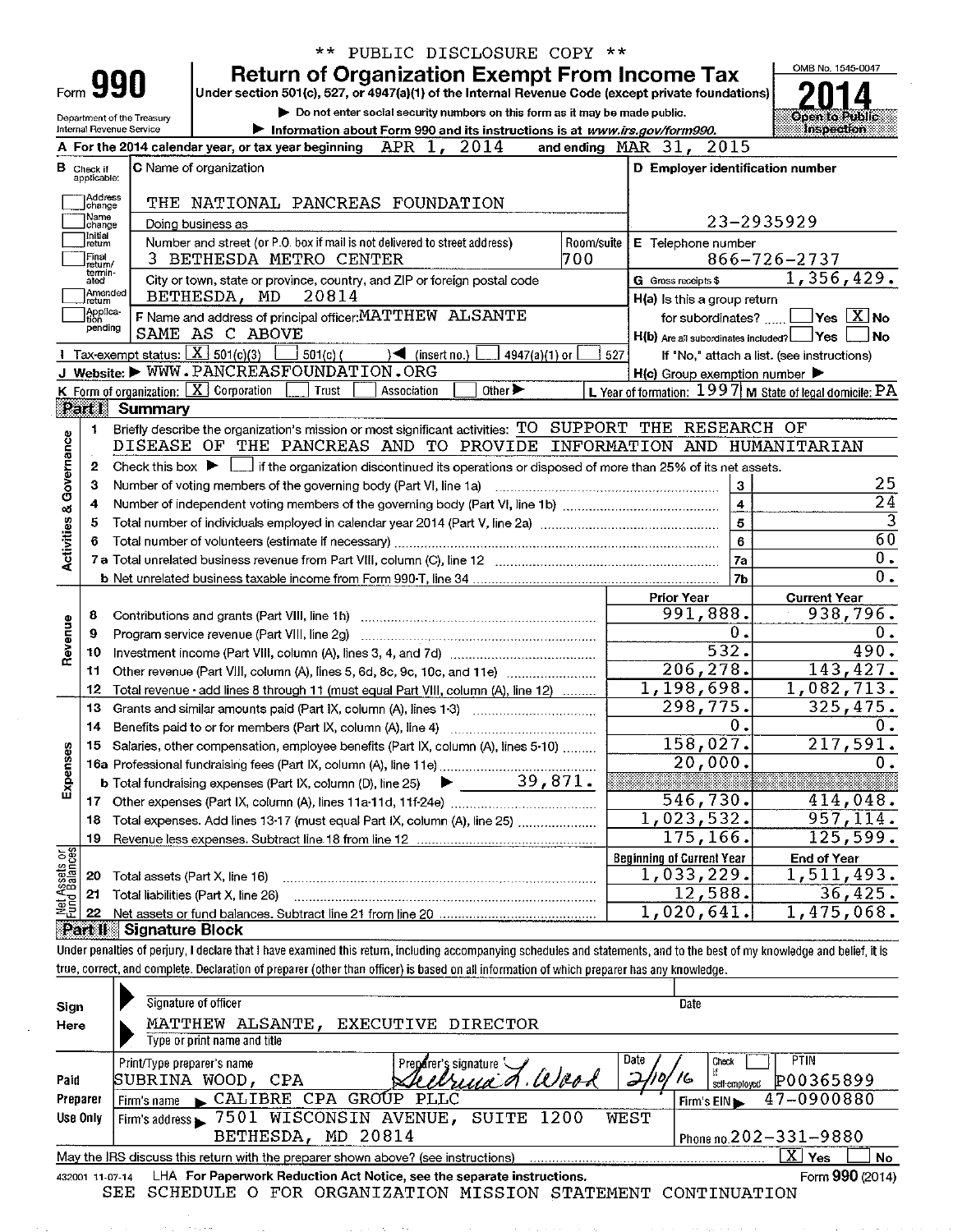| $\overline{\mathbf{X}}$<br>Briefly describe the organization's mission:<br>1<br>THE NATIONAL PANCREAS FOUNDATION (NPF) PROVIDES HOPE FOR THOSE<br>SUFFERING FROM PANCREATITIS AND PANCREATIC CANCER THROUGH FUNDING<br>CUTTING EDGE RESEARCH, ADVOCATING FOR NEW AND BETTER THERAPIES, AND<br>PROVIDING SUPPORT AND EDUCATION FOR PATIENTS, CAREGIVERS, AND HEALTH<br>Did the organization undertake any significant program services during the year which were not listed on<br>$\mathbf{2}$<br>$\vert$ Yes $\boxed{\text{X}}$ No<br>the prior Form 990 or 990-EZ?<br>If "Yes," describe these new services on Schedule O.<br>$\sqrt{\mathsf{Yes}\mathord{\;\mathbb{X}}\mathord{\;\mathsf{No}}}$<br>Did the organization cease conducting, or make significant changes in how it conducts, any program services?<br>3<br>If "Yes," describe these changes on Schedule O.<br>Describe the organization's program service accomplishments for each of its three largest program services, as measured by expenses.<br>4<br>Section 501(c)(3) and 501(c)(4) organizations are required to report the amount of grants and allocations to others, the total expenses, and<br>revenue, if any, for each program service reported.<br>325, 475. ) (Revenue \$<br>724, 435.<br>including grants of \$<br>4a<br>(Code:<br>(Expenses \$<br>GRANTS WERE ISSUED TO INITIATE AND FOSTER THE PURSUIT OF MEDICAL<br>ADVANCEMENTS IN PANCREATIC DISEASE RESEARCH.<br>86,867.<br>including grants of \$<br>4b<br>(Code:<br>(Expenses \$<br>) (Revenue \$<br>EDUCATIONAL PROGRAM, USING ANIMATION, WHICH IS INCLUDED ON THE WEBSITE<br>TO PROVIDE VISUAL FORMATS OF LEARNING FOR PATIENTS TO IMPROVE THEIR<br>UNDERSTANDING, MAKE INFORMED DECISIONS AND PARTNER WITH THEIR<br>HEALTH-CARE PROFESSIONALS FOR OPTIMAL OUTCOMES.<br>$\overline{51,581}$ including grants of \$<br>4c<br>(Code:<br>) (Expenses \$<br>) (Revenue \$<br>SYMPOSIUMS WERE USED TO ENHANCE THE QUALITY OF RESEARCH IN PANCREATIC<br>DISEASE FOR YOUNG RESEARCHERS FROM AROUND THE COUNTRY.<br>Other program services (Describe in Schedule O.)<br>4d<br>(Expenses \$<br>including grants of \$<br>(Revenue \$<br>862,883.<br>Total program service expenses<br>4е<br>Form 990 (2014)<br>432002 |  |
|---------------------------------------------------------------------------------------------------------------------------------------------------------------------------------------------------------------------------------------------------------------------------------------------------------------------------------------------------------------------------------------------------------------------------------------------------------------------------------------------------------------------------------------------------------------------------------------------------------------------------------------------------------------------------------------------------------------------------------------------------------------------------------------------------------------------------------------------------------------------------------------------------------------------------------------------------------------------------------------------------------------------------------------------------------------------------------------------------------------------------------------------------------------------------------------------------------------------------------------------------------------------------------------------------------------------------------------------------------------------------------------------------------------------------------------------------------------------------------------------------------------------------------------------------------------------------------------------------------------------------------------------------------------------------------------------------------------------------------------------------------------------------------------------------------------------------------------------------------------------------------------------------------------------------------------------------------------------------------------------------------------------------------------------------------------------------------------------------------------------------------------------------------------------------------------------------------------------------------------------------------|--|
|                                                                                                                                                                                                                                                                                                                                                                                                                                                                                                                                                                                                                                                                                                                                                                                                                                                                                                                                                                                                                                                                                                                                                                                                                                                                                                                                                                                                                                                                                                                                                                                                                                                                                                                                                                                                                                                                                                                                                                                                                                                                                                                                                                                                                                                         |  |
|                                                                                                                                                                                                                                                                                                                                                                                                                                                                                                                                                                                                                                                                                                                                                                                                                                                                                                                                                                                                                                                                                                                                                                                                                                                                                                                                                                                                                                                                                                                                                                                                                                                                                                                                                                                                                                                                                                                                                                                                                                                                                                                                                                                                                                                         |  |
|                                                                                                                                                                                                                                                                                                                                                                                                                                                                                                                                                                                                                                                                                                                                                                                                                                                                                                                                                                                                                                                                                                                                                                                                                                                                                                                                                                                                                                                                                                                                                                                                                                                                                                                                                                                                                                                                                                                                                                                                                                                                                                                                                                                                                                                         |  |
|                                                                                                                                                                                                                                                                                                                                                                                                                                                                                                                                                                                                                                                                                                                                                                                                                                                                                                                                                                                                                                                                                                                                                                                                                                                                                                                                                                                                                                                                                                                                                                                                                                                                                                                                                                                                                                                                                                                                                                                                                                                                                                                                                                                                                                                         |  |
|                                                                                                                                                                                                                                                                                                                                                                                                                                                                                                                                                                                                                                                                                                                                                                                                                                                                                                                                                                                                                                                                                                                                                                                                                                                                                                                                                                                                                                                                                                                                                                                                                                                                                                                                                                                                                                                                                                                                                                                                                                                                                                                                                                                                                                                         |  |
|                                                                                                                                                                                                                                                                                                                                                                                                                                                                                                                                                                                                                                                                                                                                                                                                                                                                                                                                                                                                                                                                                                                                                                                                                                                                                                                                                                                                                                                                                                                                                                                                                                                                                                                                                                                                                                                                                                                                                                                                                                                                                                                                                                                                                                                         |  |
|                                                                                                                                                                                                                                                                                                                                                                                                                                                                                                                                                                                                                                                                                                                                                                                                                                                                                                                                                                                                                                                                                                                                                                                                                                                                                                                                                                                                                                                                                                                                                                                                                                                                                                                                                                                                                                                                                                                                                                                                                                                                                                                                                                                                                                                         |  |
|                                                                                                                                                                                                                                                                                                                                                                                                                                                                                                                                                                                                                                                                                                                                                                                                                                                                                                                                                                                                                                                                                                                                                                                                                                                                                                                                                                                                                                                                                                                                                                                                                                                                                                                                                                                                                                                                                                                                                                                                                                                                                                                                                                                                                                                         |  |
|                                                                                                                                                                                                                                                                                                                                                                                                                                                                                                                                                                                                                                                                                                                                                                                                                                                                                                                                                                                                                                                                                                                                                                                                                                                                                                                                                                                                                                                                                                                                                                                                                                                                                                                                                                                                                                                                                                                                                                                                                                                                                                                                                                                                                                                         |  |
|                                                                                                                                                                                                                                                                                                                                                                                                                                                                                                                                                                                                                                                                                                                                                                                                                                                                                                                                                                                                                                                                                                                                                                                                                                                                                                                                                                                                                                                                                                                                                                                                                                                                                                                                                                                                                                                                                                                                                                                                                                                                                                                                                                                                                                                         |  |
|                                                                                                                                                                                                                                                                                                                                                                                                                                                                                                                                                                                                                                                                                                                                                                                                                                                                                                                                                                                                                                                                                                                                                                                                                                                                                                                                                                                                                                                                                                                                                                                                                                                                                                                                                                                                                                                                                                                                                                                                                                                                                                                                                                                                                                                         |  |
|                                                                                                                                                                                                                                                                                                                                                                                                                                                                                                                                                                                                                                                                                                                                                                                                                                                                                                                                                                                                                                                                                                                                                                                                                                                                                                                                                                                                                                                                                                                                                                                                                                                                                                                                                                                                                                                                                                                                                                                                                                                                                                                                                                                                                                                         |  |
|                                                                                                                                                                                                                                                                                                                                                                                                                                                                                                                                                                                                                                                                                                                                                                                                                                                                                                                                                                                                                                                                                                                                                                                                                                                                                                                                                                                                                                                                                                                                                                                                                                                                                                                                                                                                                                                                                                                                                                                                                                                                                                                                                                                                                                                         |  |
|                                                                                                                                                                                                                                                                                                                                                                                                                                                                                                                                                                                                                                                                                                                                                                                                                                                                                                                                                                                                                                                                                                                                                                                                                                                                                                                                                                                                                                                                                                                                                                                                                                                                                                                                                                                                                                                                                                                                                                                                                                                                                                                                                                                                                                                         |  |
| Part III   Statement of Program Service Accomplishments                                                                                                                                                                                                                                                                                                                                                                                                                                                                                                                                                                                                                                                                                                                                                                                                                                                                                                                                                                                                                                                                                                                                                                                                                                                                                                                                                                                                                                                                                                                                                                                                                                                                                                                                                                                                                                                                                                                                                                                                                                                                                                                                                                                                 |  |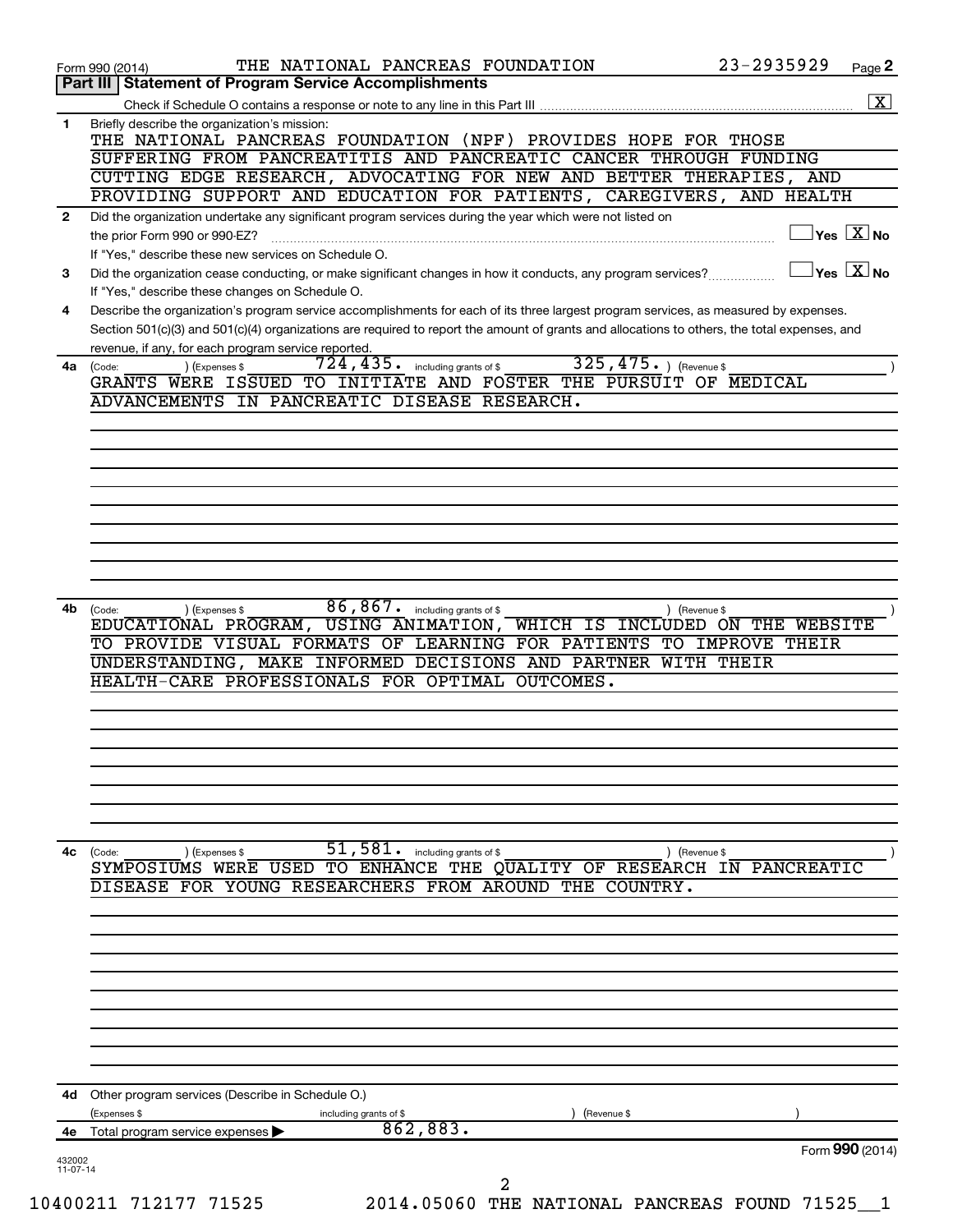| Form 990 (2014) |  |  |
|-----------------|--|--|
|                 |  |  |

**Part IV Checklist of Required Schedules**

Form 990 (2014) **PHE NATIONAL PANCREAS FOUNDATION** 23-2935929  $_{\text{Page}}$ 

|    |                                                                                                                                      |                 | <b>Yes</b>            | No                      |
|----|--------------------------------------------------------------------------------------------------------------------------------------|-----------------|-----------------------|-------------------------|
| 1. | Is the organization described in section 501(c)(3) or $4947(a)(1)$ (other than a private foundation)?                                |                 |                       |                         |
|    |                                                                                                                                      | 1               | X                     |                         |
| 2  |                                                                                                                                      | $\overline{2}$  | $\overline{\text{x}}$ |                         |
| З  | Did the organization engage in direct or indirect political campaign activities on behalf of or in opposition to candidates for      | 3               |                       | x                       |
| 4  | Section 501(c)(3) organizations. Did the organization engage in lobbying activities, or have a section 501(h) election in effect     |                 |                       |                         |
|    |                                                                                                                                      | 4               |                       | x                       |
| 5  | Is the organization a section 501(c)(4), 501(c)(5), or 501(c)(6) organization that receives membership dues, assessments, or         |                 |                       |                         |
|    |                                                                                                                                      | 5               |                       | х                       |
| 6  | Did the organization maintain any donor advised funds or any similar funds or accounts for which donors have the right to            |                 |                       |                         |
|    | provide advice on the distribution or investment of amounts in such funds or accounts? If "Yes," complete Schedule D, Part I         | 6               |                       | x                       |
| 7  | Did the organization receive or hold a conservation easement, including easements to preserve open space,                            |                 |                       |                         |
|    | the environment, historic land areas, or historic structures? If "Yes," complete Schedule D, Part II                                 | $\overline{7}$  |                       | x                       |
| 8  | Did the organization maintain collections of works of art, historical treasures, or other similar assets? If "Yes," complete         |                 |                       |                         |
|    |                                                                                                                                      | 8               |                       | x                       |
| 9  | Did the organization report an amount in Part X, line 21, for escrow or custodial account liability; serve as a custodian for        |                 |                       |                         |
|    | amounts not listed in Part X; or provide credit counseling, debt management, credit repair, or debt negotiation services?            |                 |                       |                         |
|    | If "Yes," complete Schedule D, Part IV                                                                                               | 9               |                       | x                       |
| 10 | Did the organization, directly or through a related organization, hold assets in temporarily restricted endowments, permanent        |                 |                       |                         |
|    |                                                                                                                                      | 10              | х                     |                         |
| 11 | If the organization's answer to any of the following questions is "Yes," then complete Schedule D, Parts VI, VII, VIII, IX, or X     |                 |                       |                         |
|    | as applicable.                                                                                                                       |                 |                       |                         |
|    | a Did the organization report an amount for land, buildings, and equipment in Part X, line 10? If "Yes," complete Schedule D,        |                 | х                     |                         |
|    | Part VI                                                                                                                              | 11a             |                       |                         |
|    | <b>b</b> Did the organization report an amount for investments - other securities in Part X, line 12 that is 5% or more of its total | 11b             |                       | x                       |
|    | c Did the organization report an amount for investments - program related in Part X, line 13 that is 5% or more of its total         |                 |                       |                         |
|    |                                                                                                                                      | 11c             |                       | x                       |
|    | d Did the organization report an amount for other assets in Part X, line 15 that is 5% or more of its total assets reported in       |                 |                       |                         |
|    |                                                                                                                                      | 11d             |                       | x                       |
|    | e Did the organization report an amount for other liabilities in Part X, line 25? If "Yes," complete Schedule D, Part X              | 11e             |                       | $\overline{\mathtt{x}}$ |
| f. | Did the organization's separate or consolidated financial statements for the tax year include a footnote that addresses              |                 |                       |                         |
|    | the organization's liability for uncertain tax positions under FIN 48 (ASC 740)? If "Yes," complete Schedule D, Part X               | 11f             | х                     |                         |
|    | 12a Did the organization obtain separate, independent audited financial statements for the tax year? If "Yes," complete              |                 |                       |                         |
|    | Schedule D, Parts XI and XII                                                                                                         | 12a             | х                     |                         |
|    | <b>b</b> Was the organization included in consolidated, independent audited financial statements for the tax year?                   |                 |                       |                         |
|    | If "Yes," and if the organization answered "No" to line 12a, then completing Schedule D, Parts XI and XII is optional                | 12b             |                       | Δ.                      |
| 13 |                                                                                                                                      | 13              |                       | $\overline{\text{x}}$   |
|    | 14a Did the organization maintain an office, employees, or agents outside of the United States?                                      | 14a             |                       | $\overline{\mathbf{X}}$ |
|    | <b>b</b> Did the organization have aggregate revenues or expenses of more than \$10,000 from grantmaking, fundraising, business,     |                 |                       |                         |
|    | investment, and program service activities outside the United States, or aggregate foreign investments valued at \$100,000           | 14b             |                       | x                       |
| 15 | Did the organization report on Part IX, column (A), line 3, more than \$5,000 of grants or other assistance to or for any            |                 |                       |                         |
|    |                                                                                                                                      | 15              |                       | x                       |
| 16 | Did the organization report on Part IX, column (A), line 3, more than \$5,000 of aggregate grants or other assistance to             |                 |                       |                         |
|    |                                                                                                                                      | 16              |                       | x                       |
| 17 | Did the organization report a total of more than \$15,000 of expenses for professional fundraising services on Part IX,              |                 |                       |                         |
|    |                                                                                                                                      | 17              | х                     |                         |
| 18 | Did the organization report more than \$15,000 total of fundraising event gross income and contributions on Part VIII, lines         |                 |                       |                         |
|    |                                                                                                                                      | 18              | х                     |                         |
| 19 | Did the organization report more than \$15,000 of gross income from gaming activities on Part VIII, line 9a? If "Yes,"               |                 |                       |                         |
|    |                                                                                                                                      | 19              |                       | x                       |
|    |                                                                                                                                      | 20a             |                       | $\overline{\texttt{x}}$ |
|    |                                                                                                                                      | 20 <sub>b</sub> |                       |                         |

Form (2014) **990**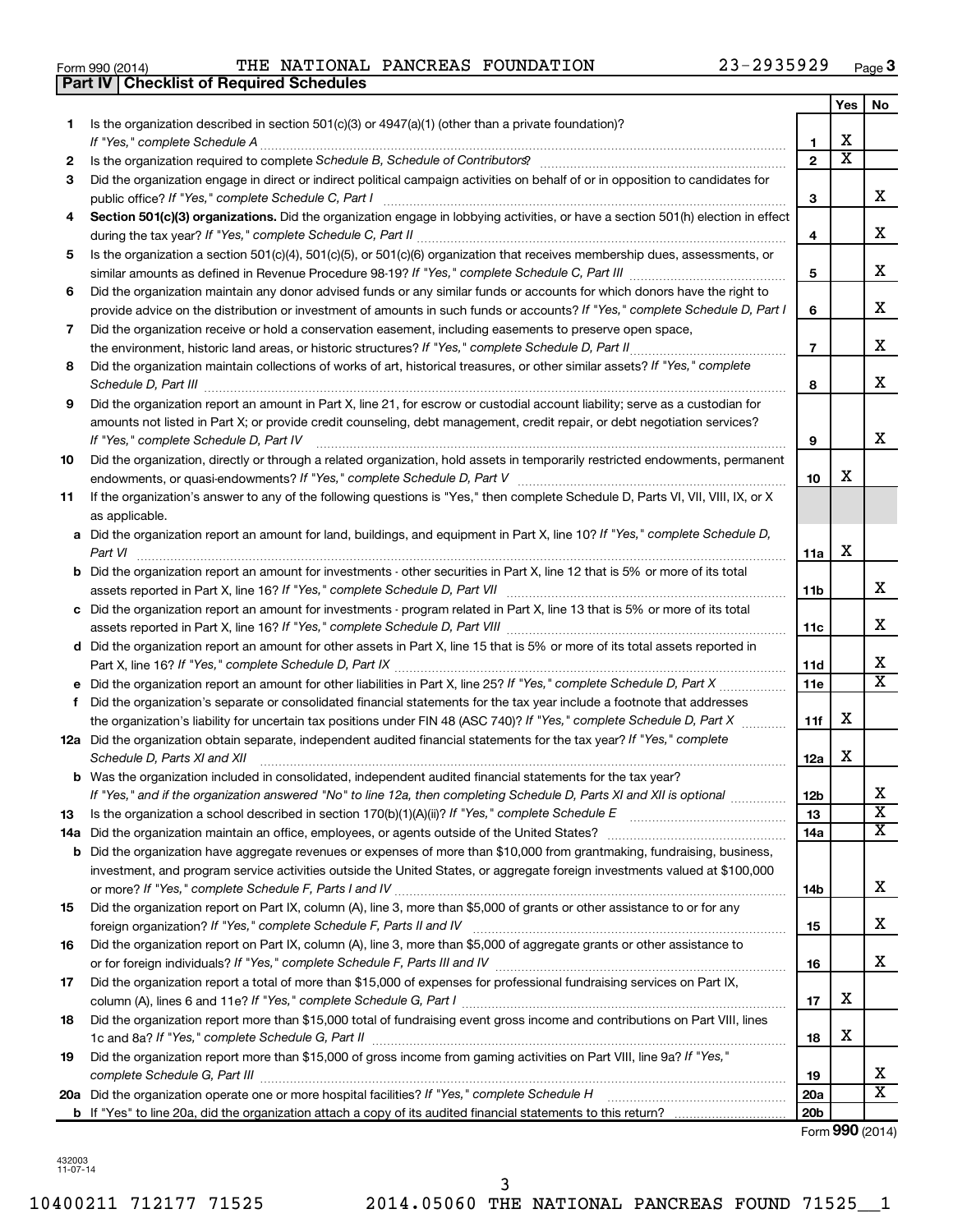| Form 990 (2014) | THE NATIONAL PANCREAS FOUNDATION |  |  | $23 - 2935929$ | Page |  |
|-----------------|----------------------------------|--|--|----------------|------|--|
|-----------------|----------------------------------|--|--|----------------|------|--|

|    | <b>Part IV   Checklist of Required Schedules (continued)</b>                                                                      |                 |                         |                         |
|----|-----------------------------------------------------------------------------------------------------------------------------------|-----------------|-------------------------|-------------------------|
|    |                                                                                                                                   |                 | Yes                     | No                      |
| 21 | Did the organization report more than \$5,000 of grants or other assistance to any domestic organization or                       |                 |                         |                         |
|    |                                                                                                                                   | 21              | X                       |                         |
| 22 | Did the organization report more than \$5,000 of grants or other assistance to or for domestic individuals on                     |                 |                         |                         |
|    |                                                                                                                                   | 22              |                         | x                       |
| 23 | Did the organization answer "Yes" to Part VII, Section A, line 3, 4, or 5 about compensation of the organization's current        |                 |                         |                         |
|    | and former officers, directors, trustees, key employees, and highest compensated employees? If "Yes," complete                    |                 |                         |                         |
|    | Schedule J <b>Execute Schedule J Execute Schedule J</b>                                                                           | 23              |                         | x                       |
|    | 24a Did the organization have a tax-exempt bond issue with an outstanding principal amount of more than \$100,000 as of the       |                 |                         |                         |
|    | last day of the year, that was issued after December 31, 2002? If "Yes," answer lines 24b through 24d and complete                |                 |                         |                         |
|    | Schedule K. If "No", go to line 25a                                                                                               | 24a             |                         | x                       |
|    |                                                                                                                                   | 24 <sub>b</sub> |                         |                         |
|    | Did the organization maintain an escrow account other than a refunding escrow at any time during the year to defease              |                 |                         |                         |
|    |                                                                                                                                   | 24c             |                         |                         |
|    |                                                                                                                                   | 24 <sub>d</sub> |                         |                         |
|    | 25a Section 501(c)(3), 501(c)(4), and 501(c)(29) organizations. Did the organization engage in an excess benefit                  |                 |                         |                         |
|    |                                                                                                                                   | 25a             |                         | х                       |
|    | Is the organization aware that it engaged in an excess benefit transaction with a disqualified person in a prior year, and        |                 |                         |                         |
|    | that the transaction has not been reported on any of the organization's prior Forms 990 or 990-EZ? If "Yes," complete             |                 |                         |                         |
|    | Schedule L, Part I                                                                                                                | 25b             |                         | x                       |
| 26 | Did the organization report any amount on Part X, line 5, 6, or 22 for receivables from or payables to any current or             |                 |                         |                         |
|    | former officers, directors, trustees, key employees, highest compensated employees, or disqualified persons? If "Yes,"            |                 |                         |                         |
|    | complete Schedule L, Part II                                                                                                      | 26              |                         | x                       |
| 27 | Did the organization provide a grant or other assistance to an officer, director, trustee, key employee, substantial              |                 |                         |                         |
|    | contributor or employee thereof, a grant selection committee member, or to a 35% controlled entity or family member               |                 |                         |                         |
|    |                                                                                                                                   | 27              |                         | х                       |
| 28 | Was the organization a party to a business transaction with one of the following parties (see Schedule L, Part IV                 |                 |                         |                         |
|    | instructions for applicable filing thresholds, conditions, and exceptions):                                                       |                 |                         |                         |
| а  | A current or former officer, director, trustee, or key employee? If "Yes," complete Schedule L, Part IV                           | 28a             |                         | x                       |
| b  | A family member of a current or former officer, director, trustee, or key employee? If "Yes," complete Schedule L, Part IV        | 28 <sub>b</sub> |                         | $\overline{\mathtt{x}}$ |
|    | c An entity of which a current or former officer, director, trustee, or key employee (or a family member thereof) was an officer, |                 |                         |                         |
|    | director, trustee, or direct or indirect owner? If "Yes," complete Schedule L, Part IV                                            | 28c             |                         | х                       |
| 29 |                                                                                                                                   | 29              | $\overline{\texttt{x}}$ |                         |
| 30 | Did the organization receive contributions of art, historical treasures, or other similar assets, or qualified conservation       |                 |                         |                         |
|    |                                                                                                                                   | 30              |                         | х                       |
| 31 | Did the organization liquidate, terminate, or dissolve and cease operations?                                                      |                 |                         |                         |
|    | If "Yes," complete Schedule N, Part I                                                                                             | 31              |                         | ▵                       |
| 32 | Did the organization sell, exchange, dispose of, or transfer more than 25% of its net assets? If "Yes," complete                  |                 |                         |                         |
|    | Schedule N, Part II                                                                                                               | 32              |                         | x                       |
| 33 | Did the organization own 100% of an entity disregarded as separate from the organization under Regulations                        |                 |                         |                         |
|    |                                                                                                                                   | 33              |                         | x                       |
| 34 | Was the organization related to any tax-exempt or taxable entity? If "Yes," complete Schedule R, Part II, III, or IV, and         |                 |                         |                         |
|    | Part V, line 1                                                                                                                    | 34              |                         | х                       |
|    |                                                                                                                                   | 35a             |                         | $\overline{\texttt{x}}$ |
|    | b If "Yes" to line 35a, did the organization receive any payment from or engage in any transaction with a controlled entity       |                 |                         |                         |
|    |                                                                                                                                   | 35 <sub>b</sub> |                         |                         |
| 36 | Section 501(c)(3) organizations. Did the organization make any transfers to an exempt non-charitable related organization?        |                 |                         |                         |
|    |                                                                                                                                   | 36              |                         | x                       |
| 37 | Did the organization conduct more than 5% of its activities through an entity that is not a related organization                  |                 |                         |                         |
|    |                                                                                                                                   | 37              |                         | x                       |
| 38 | Did the organization complete Schedule O and provide explanations in Schedule O for Part VI, lines 11b and 19?                    |                 |                         |                         |
|    |                                                                                                                                   | 38              | х                       |                         |

Form (2014) **990**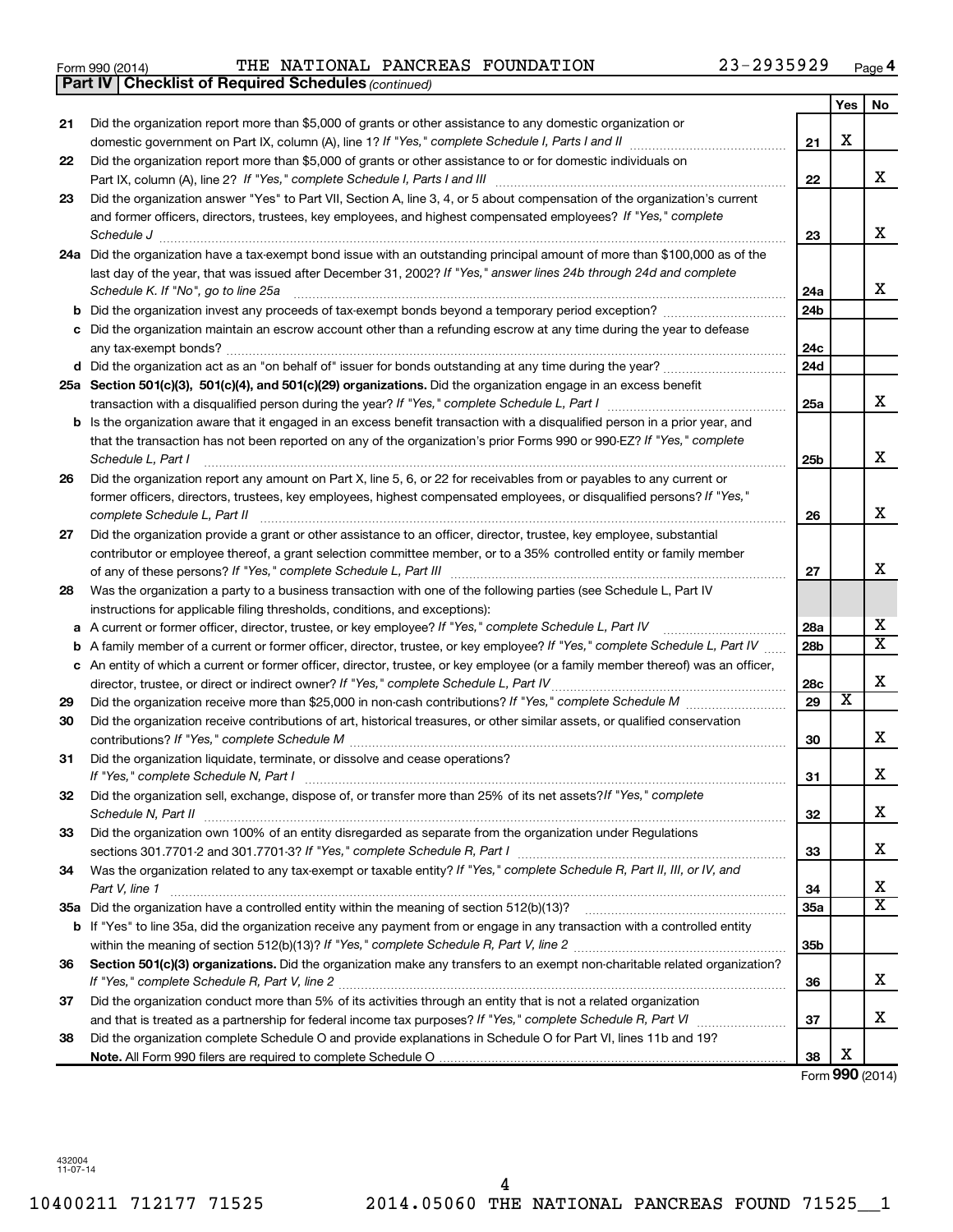|    | Part V<br><b>Statements Regarding Other IRS Filings and Tax Compliance</b><br>Check if Schedule O contains a response or note to any line in this Part V |                 |                |                                                |    |
|----|----------------------------------------------------------------------------------------------------------------------------------------------------------|-----------------|----------------|------------------------------------------------|----|
|    |                                                                                                                                                          |                 |                | Yes                                            | No |
|    |                                                                                                                                                          | 1a              |                |                                                |    |
|    | Enter the number of Forms W-2G included in line 1a. Enter -0- if not applicable                                                                          | 1 <sub>b</sub>  | n              |                                                |    |
| с  | Did the organization comply with backup withholding rules for reportable payments to vendors and reportable gaming                                       |                 |                |                                                |    |
|    |                                                                                                                                                          |                 | 1c             | х                                              |    |
|    | 2a Enter the number of employees reported on Form W-3, Transmittal of Wage and Tax Statements,                                                           |                 |                |                                                |    |
|    | filed for the calendar year ending with or within the year covered by this return <i>manumumumum</i>                                                     | 2a              | 3              |                                                |    |
|    |                                                                                                                                                          |                 | 2 <sub>b</sub> | X                                              |    |
|    |                                                                                                                                                          |                 |                |                                                |    |
|    | 3a Did the organization have unrelated business gross income of \$1,000 or more during the year?                                                         |                 | За             |                                                | х  |
|    |                                                                                                                                                          |                 | 3b             |                                                |    |
|    | 4a At any time during the calendar year, did the organization have an interest in, or a signature or other authority over, a                             |                 |                |                                                |    |
|    | financial account in a foreign country (such as a bank account, securities account, or other financial account)?                                         |                 | 4a             |                                                | x  |
|    | <b>b</b> If "Yes," enter the name of the foreign country: $\blacktriangleright$                                                                          |                 |                |                                                |    |
|    | See instructions for filing requirements for FinCEN Form 114, Report of Foreign Bank and Financial Accounts (FBAR).                                      |                 |                |                                                |    |
|    |                                                                                                                                                          |                 | 5а             |                                                | х  |
| b  |                                                                                                                                                          |                 | 5b             |                                                | X  |
|    |                                                                                                                                                          |                 | 5с             |                                                |    |
|    | 6a Does the organization have annual gross receipts that are normally greater than \$100,000, and did the organization solicit                           |                 |                |                                                |    |
|    |                                                                                                                                                          |                 | 6a             |                                                | x  |
|    | <b>b</b> If "Yes," did the organization include with every solicitation an express statement that such contributions or gifts                            |                 |                |                                                |    |
|    |                                                                                                                                                          |                 | 6b             |                                                |    |
| 7  | Organizations that may receive deductible contributions under section 170(c).                                                                            |                 |                |                                                |    |
|    | Did the organization receive a payment in excess of \$75 made partly as a contribution and partly for goods and services provided to the payor?          |                 | 7a             |                                                | x  |
|    |                                                                                                                                                          |                 | 7b             |                                                |    |
|    | c Did the organization sell, exchange, or otherwise dispose of tangible personal property for which it was required                                      |                 |                |                                                |    |
|    |                                                                                                                                                          |                 | 7c             |                                                | х  |
|    |                                                                                                                                                          | 7d              |                |                                                |    |
|    | Did the organization receive any funds, directly or indirectly, to pay premiums on a personal benefit contract?                                          |                 | 7е             |                                                | х  |
| f. | Did the organization, during the year, pay premiums, directly or indirectly, on a personal benefit contract?                                             |                 | 7f             |                                                | X  |
|    | If the organization received a contribution of qualified intellectual property, did the organization file Form 8899 as required?                         |                 | 7g             |                                                |    |
|    | h If the organization received a contribution of cars, boats, airplanes, or other vehicles, did the organization file a Form 1098-C?                     |                 | 7h             |                                                |    |
| 8  | Sponsoring organizations maintaining donor advised funds. Did a donor advised fund maintained by the                                                     |                 |                |                                                |    |
|    |                                                                                                                                                          |                 | 8              |                                                |    |
| 9  | Sponsoring organizations maintaining donor advised funds.                                                                                                |                 |                |                                                |    |
|    |                                                                                                                                                          |                 | эа             |                                                |    |
|    | <b>b</b> Did the sponsoring organization make a distribution to a donor, donor advisor, or related person?                                               |                 | 9b             |                                                |    |
| 10 | Section 501(c)(7) organizations. Enter:                                                                                                                  |                 |                |                                                |    |
| а  |                                                                                                                                                          | 10a             |                |                                                |    |
| b  | Gross receipts, included on Form 990, Part VIII, line 12, for public use of club facilities                                                              | 10b             |                |                                                |    |
| 11 | Section 501(c)(12) organizations. Enter:                                                                                                                 |                 |                |                                                |    |
| а  |                                                                                                                                                          | 11a             |                |                                                |    |
|    | <b>b</b> Gross income from other sources (Do not net amounts due or paid to other sources against                                                        |                 |                |                                                |    |
|    |                                                                                                                                                          | 11b             |                |                                                |    |
|    | 12a Section 4947(a)(1) non-exempt charitable trusts. Is the organization filing Form 990 in lieu of Form 1041?                                           |                 | 12a            |                                                |    |
|    | <b>b</b> If "Yes," enter the amount of tax-exempt interest received or accrued during the year                                                           | 12 <sub>b</sub> |                |                                                |    |
| 13 | Section 501(c)(29) qualified nonprofit health insurance issuers.                                                                                         |                 |                |                                                |    |
|    | a Is the organization licensed to issue qualified health plans in more than one state?                                                                   |                 | 1За            |                                                |    |
|    | Note. See the instructions for additional information the organization must report on Schedule O.                                                        |                 |                |                                                |    |
|    | <b>b</b> Enter the amount of reserves the organization is required to maintain by the states in which the                                                |                 |                |                                                |    |
|    |                                                                                                                                                          | 13b             |                |                                                |    |
| c  |                                                                                                                                                          | 13с             |                |                                                | x  |
|    | 14a Did the organization receive any payments for indoor tanning services during the tax year?                                                           |                 | 14a            |                                                |    |
|    |                                                                                                                                                          |                 | 14b            | $T_{\text{arm}}$ $\Omega \Omega \Omega$ (2014) |    |

Form 990 (2014) **PHE NATIONAL PANCREAS FOUNDATION** 23-2935929  $_{\text{Page}}$ 

**5**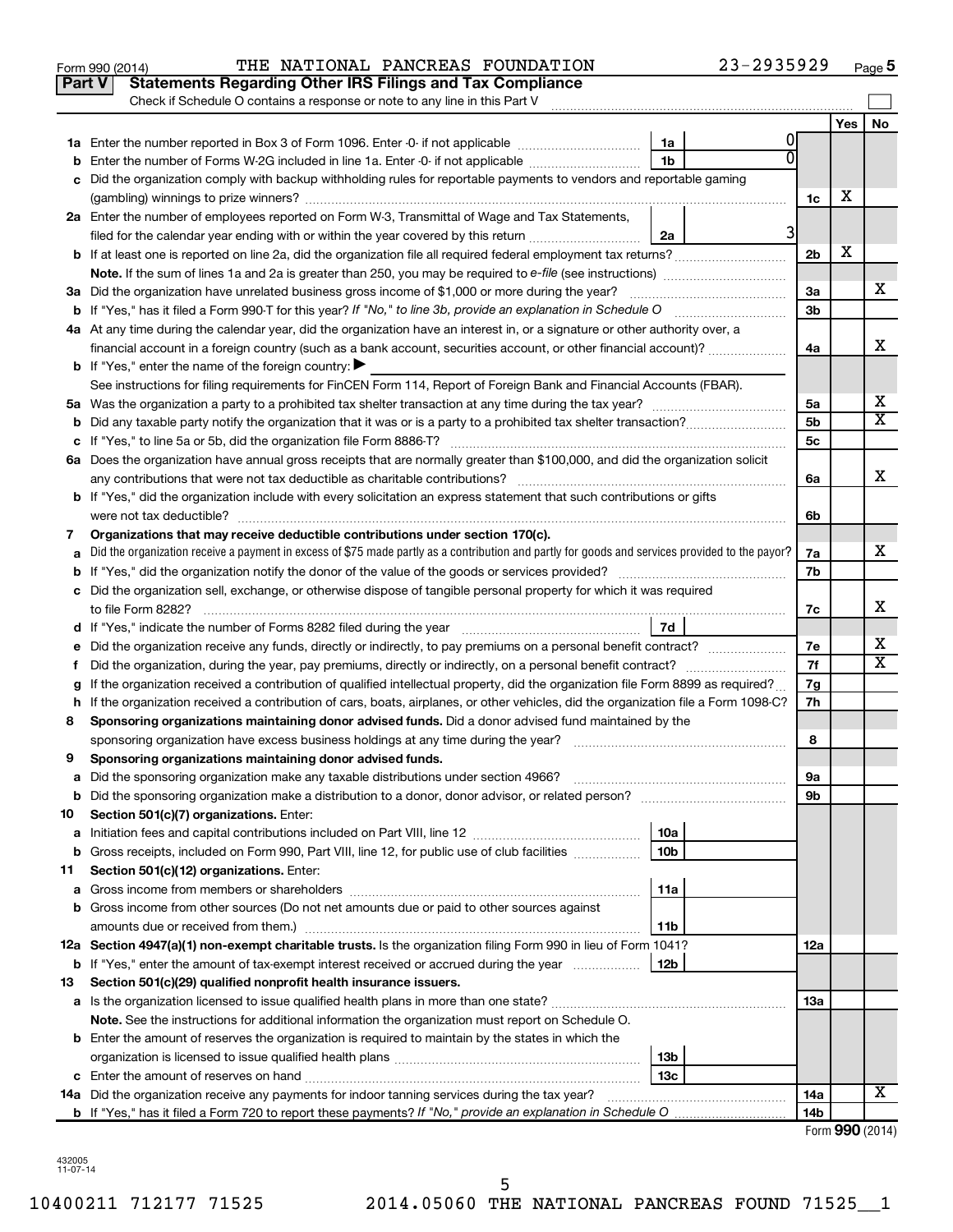| Form 990 (2014) |  |  |  |
|-----------------|--|--|--|
|-----------------|--|--|--|

### Form 990 (2014) **PHE NATIONAL PANCREAS FOUNDATION** 23-2935929  $_{\text{Page}}$

**Part VI** Governance, Management, and Disclosure For each "Yes" response to lines 2 through 7b below, and for a "No" response *to line 8a, 8b, or 10b below, describe the circumstances, processes, or changes in Schedule O. See instructions.*

|    |                                                                                                                                                                                                                                |                         |                         | $\overline{\mathbf{X}}$ |
|----|--------------------------------------------------------------------------------------------------------------------------------------------------------------------------------------------------------------------------------|-------------------------|-------------------------|-------------------------|
|    | <b>Section A. Governing Body and Management</b>                                                                                                                                                                                |                         |                         | No                      |
|    |                                                                                                                                                                                                                                | 25                      | <b>Yes</b>              |                         |
|    | 1a<br>1a Enter the number of voting members of the governing body at the end of the tax year                                                                                                                                   |                         |                         |                         |
|    | If there are material differences in voting rights among members of the governing body, or if the governing                                                                                                                    |                         |                         |                         |
|    | body delegated broad authority to an executive committee or similar committee, explain in Schedule O.                                                                                                                          |                         |                         |                         |
|    | <b>b</b> Enter the number of voting members included in line 1a, above, who are independent <i>manumum</i><br>1b                                                                                                               | 24                      |                         |                         |
| 2  | Did any officer, director, trustee, or key employee have a family relationship or a business relationship with any other                                                                                                       |                         |                         |                         |
|    |                                                                                                                                                                                                                                | $\overline{2}$          | X                       |                         |
| 3  | Did the organization delegate control over management duties customarily performed by or under the direct supervision                                                                                                          |                         |                         |                         |
|    | of officers, directors, or trustees, or key employees to a management company or other person?                                                                                                                                 | 3                       |                         |                         |
| 4  | Did the organization make any significant changes to its governing documents since the prior Form 990 was filed?                                                                                                               | $\overline{\mathbf{4}}$ |                         |                         |
| 5  |                                                                                                                                                                                                                                | 5                       |                         |                         |
| 6  |                                                                                                                                                                                                                                | 6                       |                         |                         |
|    | 7a Did the organization have members, stockholders, or other persons who had the power to elect or appoint one or                                                                                                              |                         |                         |                         |
|    |                                                                                                                                                                                                                                | 7a                      |                         |                         |
|    | <b>b</b> Are any governance decisions of the organization reserved to (or subject to approval by) members, stockholders, or                                                                                                    |                         |                         |                         |
|    | persons other than the governing body?                                                                                                                                                                                         | 7b                      |                         |                         |
| 8  | Did the organization contemporaneously document the meetings held or written actions undertaken during the year by the following:                                                                                              |                         |                         |                         |
|    |                                                                                                                                                                                                                                | 8a                      | х                       |                         |
|    |                                                                                                                                                                                                                                | 8b                      | $\overline{\mathbf{X}}$ |                         |
| 9  | Is there any officer, director, trustee, or key employee listed in Part VII, Section A, who cannot be reached at the                                                                                                           |                         |                         |                         |
|    |                                                                                                                                                                                                                                | 9                       |                         |                         |
|    | Section B. Policies (This Section B requests information about policies not required by the Internal Revenue Code.)                                                                                                            |                         |                         |                         |
|    |                                                                                                                                                                                                                                |                         | Yes                     |                         |
|    |                                                                                                                                                                                                                                | 10a                     | X                       |                         |
|    | <b>b</b> If "Yes," did the organization have written policies and procedures governing the activities of such chapters, affiliates,                                                                                            |                         |                         |                         |
|    |                                                                                                                                                                                                                                | 10 <sub>b</sub>         | х                       |                         |
|    | 11a Has the organization provided a complete copy of this Form 990 to all members of its governing body before filing the form?                                                                                                | 11a                     | $\overline{\mathbf{X}}$ |                         |
|    | <b>b</b> Describe in Schedule O the process, if any, used by the organization to review this Form 990.                                                                                                                         |                         |                         |                         |
|    | <b>12a</b> Did the organization have a written conflict of interest policy? If "No," go to line 13                                                                                                                             | 12a                     | х                       |                         |
|    |                                                                                                                                                                                                                                | 12 <sub>b</sub>         | $\overline{\mathbf{X}}$ |                         |
|    | c Did the organization regularly and consistently monitor and enforce compliance with the policy? If "Yes," describe                                                                                                           |                         |                         |                         |
|    | in Schedule O how this was done manufactured and contain an according to the state of the state of the state o                                                                                                                 | 12c                     | х                       |                         |
| 13 |                                                                                                                                                                                                                                | 13                      | $\overline{\textbf{x}}$ |                         |
| 14 | Did the organization have a written document retention and destruction policy? [11] manufaction manufaction in                                                                                                                 | 14                      | $\overline{\mathbf{X}}$ |                         |
| 15 | Did the process for determining compensation of the following persons include a review and approval by independent                                                                                                             |                         |                         |                         |
|    | persons, comparability data, and contemporaneous substantiation of the deliberation and decision?                                                                                                                              |                         |                         |                         |
|    | a The organization's CEO, Executive Director, or top management official manufactured content content of the organization's CEO, Executive Director, or top management official manufactured content of the state of the state | 15a                     | х                       |                         |
|    |                                                                                                                                                                                                                                | 15 <sub>b</sub>         | $\overline{\mathbf{X}}$ |                         |
|    | If "Yes" to line 15a or 15b, describe the process in Schedule O (see instructions).                                                                                                                                            |                         |                         |                         |
|    | 16a Did the organization invest in, contribute assets to, or participate in a joint venture or similar arrangement with a                                                                                                      |                         |                         |                         |
|    | taxable entity during the year?                                                                                                                                                                                                | 16a                     |                         |                         |
|    | b If "Yes," did the organization follow a written policy or procedure requiring the organization to evaluate its participation                                                                                                 |                         |                         |                         |
|    | in joint venture arrangements under applicable federal tax law, and take steps to safeguard the organization's                                                                                                                 |                         |                         |                         |
|    | exempt status with respect to such arrangements?                                                                                                                                                                               | 16b                     |                         |                         |
|    | <b>Section C. Disclosure</b>                                                                                                                                                                                                   |                         |                         |                         |
| 17 | List the states with which a copy of this Form 990 is required to be filed $\blacktriangleright$ MA, NY, PA                                                                                                                    |                         |                         |                         |
| 18 | Section 6104 requires an organization to make its Forms 1023 (or 1024 if applicable), 990, and 990-T (Section 501(c)(3)s only) available                                                                                       |                         |                         |                         |
|    | for public inspection. Indicate how you made these available. Check all that apply.                                                                                                                                            |                         |                         |                         |
|    | $\lfloor x \rfloor$ Own website<br>$\lfloor x \rfloor$ Upon request<br>Another's website<br>Other (explain in Schedule O)                                                                                                      |                         |                         |                         |
|    | Describe in Schedule O whether (and if so, how) the organization made its governing documents, conflict of interest policy, and financial                                                                                      |                         |                         |                         |
| 19 |                                                                                                                                                                                                                                |                         |                         |                         |
|    | statements available to the public during the tax year.                                                                                                                                                                        |                         |                         |                         |
| 20 | State the name, address, and telephone number of the person who possesses the organization's books and records:                                                                                                                |                         |                         |                         |
|    | MATTHEW ALSANTE - 866-726-2737                                                                                                                                                                                                 |                         |                         |                         |
|    | BETHESDA METRO CENTER, SUITE 700, BETHESDA,<br>20814<br>MD                                                                                                                                                                     |                         | Form 990 (2014)         |                         |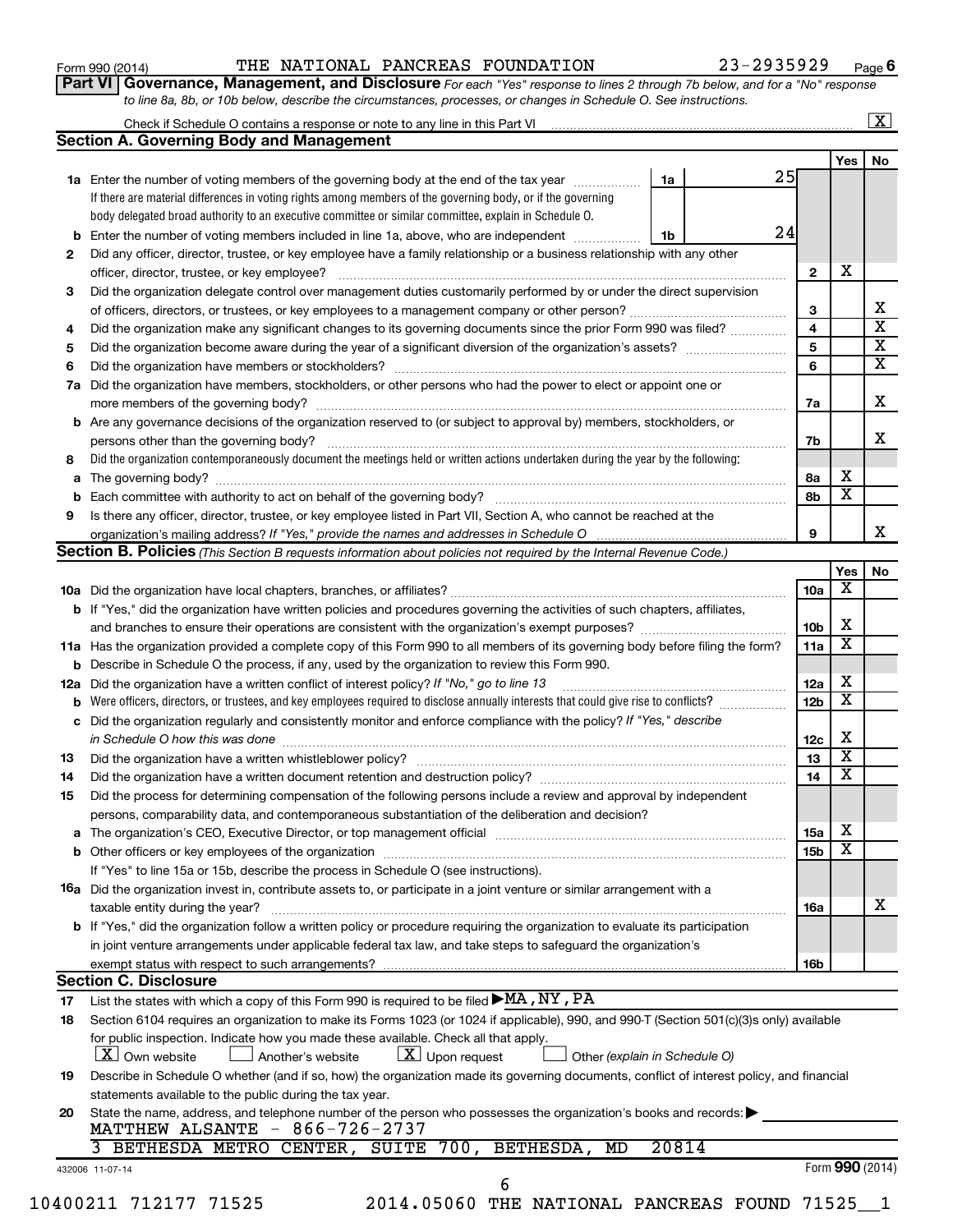$\Box$ 

| Part VII Compensation of Officers, Directors, Trustees, Key Employees, Highest Compensated |
|--------------------------------------------------------------------------------------------|
| <b>Employees, and Independent Contractors</b>                                              |

Check if Schedule O contains a response or note to any line in this Part VII

**Section A. Officers, Directors, Trustees, Key Employees, and Highest Compensated Employees**

**1a**  Complete this table for all persons required to be listed. Report compensation for the calendar year ending with or within the organization's tax year.

**•** List all of the organization's current officers, directors, trustees (whether individuals or organizations), regardless of amount of compensation. Enter -0- in columns  $(D)$ ,  $(E)$ , and  $(F)$  if no compensation was paid.

**•** List all of the organization's **current** key employees, if any. See instructions for definition of "key employee."

**•** List the organization's five current highest compensated employees (other than an officer, director, trustee, or key employee) who received reportable compensation (Box 5 of Form W-2 and/or Box 7 of Form 1099-MISC) of more than \$100,000 from the organization and any related organizations.

**•** List all of the organization's former officers, key employees, and highest compensated employees who received more than \$100,000 of reportable compensation from the organization and any related organizations.

**•** List all of the organization's former directors or trustees that received, in the capacity as a former director or trustee of the organization, more than \$10,000 of reportable compensation from the organization and any related organizations.

List persons in the following order: individual trustees or directors; institutional trustees; officers; key employees; highest compensated employees; and former such persons.

Check this box if neither the organization nor any related organization compensated any current officer, director, or trustee.  $\Box$ 

| (A)                         | (B)                  |                                |                                                                  | (C)         |              |                                 |        | (D)                             | (E)             | (F)                      |
|-----------------------------|----------------------|--------------------------------|------------------------------------------------------------------|-------------|--------------|---------------------------------|--------|---------------------------------|-----------------|--------------------------|
| Name and Title              | Average              |                                | (do not check more than one                                      | Position    |              |                                 |        | Reportable                      | Reportable      | Estimated                |
|                             | hours per            |                                | box, unless person is both an<br>officer and a director/trustee) |             |              |                                 |        | compensation                    | compensation    | amount of                |
|                             | week                 |                                |                                                                  |             |              |                                 |        | from                            | from related    | other                    |
|                             | (list any            |                                |                                                                  |             |              |                                 |        | the                             | organizations   | compensation             |
|                             | hours for<br>related |                                |                                                                  |             |              |                                 |        | organization<br>(W-2/1099-MISC) | (W-2/1099-MISC) | from the<br>organization |
|                             | organizations        |                                |                                                                  |             |              |                                 |        |                                 |                 | and related              |
|                             | below                |                                |                                                                  |             |              |                                 |        |                                 |                 | organizations            |
|                             | line)                | Individual trustee or director | Institutional trustee                                            | Officer     | Key employee | Highest compensated<br>employee | Former |                                 |                 |                          |
| MICHAEL FARRELL<br>(1)      | 1.00                 |                                |                                                                  |             |              |                                 |        |                                 |                 |                          |
| <b>TREASURER</b>            |                      | $\mathbf x$                    |                                                                  | $\mathbf X$ |              |                                 |        | 0.                              | $\mathbf 0$ .   | $\mathbf 0$ .            |
| MARY ANNE BIRSIC<br>(2)     | 4.00                 |                                |                                                                  |             |              |                                 |        |                                 |                 |                          |
| <b>DIRECTOR</b>             |                      | $\mathbf X$                    |                                                                  |             |              |                                 |        | $\mathbf 0$ .                   | $\mathbf 0$ .   | $\mathbf 0$ .            |
| (3)<br><b>GORDON FISHER</b> | 0.50                 |                                |                                                                  |             |              |                                 |        |                                 |                 |                          |
| <b>SECRETARY</b>            |                      | X                              |                                                                  | X           |              |                                 |        | $\mathbf 0$ .                   | 0.              | 0.                       |
| DR. PETER BANKS<br>(4)      | 1.00                 |                                |                                                                  |             |              |                                 |        |                                 |                 |                          |
| <b>DIRECTOR</b>             |                      | $\mathbf X$                    |                                                                  |             |              |                                 |        | $\mathbf 0$ .                   | $\mathbf 0$ .   | $\mathbf 0$ .            |
| DR. JORDON BERLIN<br>(5)    | 1.00                 |                                |                                                                  |             |              |                                 |        |                                 |                 |                          |
| <b>DIRECTOR</b>             |                      | $\mathbf X$                    |                                                                  |             |              |                                 |        | $\mathbf 0$ .                   | $\mathbf 0$ .   | $\mathbf 0$ .            |
| PATRICIA BIRSIC<br>(6)      | 1.00                 |                                |                                                                  |             |              |                                 |        |                                 |                 |                          |
| <b>DIRECTOR</b>             |                      | $\mathbf X$                    |                                                                  |             |              |                                 |        | $\mathbf 0$ .                   | $\mathbf 0$ .   | 0.                       |
| THOMAS BIRSIC<br>(7)        | 1.00                 |                                |                                                                  |             |              |                                 |        |                                 |                 |                          |
| <b>DIRECTOR</b>             |                      | $\mathbf X$                    |                                                                  |             |              |                                 |        | $\mathbf 0$ .                   | $\mathbf 0$ .   | $\mathbf 0$ .            |
| DR. WILLIAM BIRSIC<br>(8)   | 1.00                 |                                |                                                                  |             |              |                                 |        |                                 |                 |                          |
| <b>DIRECTOR</b>             |                      | $\mathbf X$                    |                                                                  |             |              |                                 |        | $\mathbf 0$ .                   | $\mathbf 0$ .   | $\mathbf 0$ .            |
| (9)<br>WILLIAM DAWSON III   | 1.00                 |                                |                                                                  |             |              |                                 |        |                                 |                 |                          |
| <b>DIRECTOR</b>             |                      | $\mathbf X$                    |                                                                  |             |              |                                 |        | $\mathbf{0}$ .                  | $\mathbf 0$ .   | $0$ .                    |
| (10) DR. ANDRES GELRUD      | 1.00                 |                                |                                                                  |             |              |                                 |        |                                 |                 |                          |
| <b>DIRECTOR</b>             |                      | $\mathbf X$                    |                                                                  |             |              |                                 |        | 0.                              | $\mathbf 0$ .   | $\mathbf 0$ .            |
| (11) JANE HOLT              | 1.00                 |                                |                                                                  |             |              |                                 |        |                                 |                 |                          |
| <b>DIRECTOR</b>             |                      | $\mathbf X$                    |                                                                  |             |              |                                 |        | $\mathbf 0$ .                   | $\mathbf 0$ .   | $\mathbf 0$ .            |
| (12) THOMAS HOLT JR.        | 1.00                 |                                |                                                                  |             |              |                                 |        |                                 |                 |                          |
| <b>DIRECTOR</b>             |                      | $\mathbf X$                    |                                                                  |             |              |                                 |        | $\mathbf 0$ .                   | $\mathbf 0$ .   | 0.                       |
| (13) ANNE KRUCZEK           | 1.00                 |                                |                                                                  |             |              |                                 |        |                                 |                 |                          |
| <b>DIRECTOR</b>             |                      | $\mathbf X$                    |                                                                  |             |              |                                 |        | 0.                              | $\mathbf 0$ .   | $\mathbf 0$ .            |
| (14) ELIZABETH LOUGHLIN     | 1.00                 |                                |                                                                  |             |              |                                 |        |                                 |                 |                          |
| <b>DIRECTOR</b>             |                      | $\mathbf X$                    |                                                                  |             |              |                                 |        | 0.                              | $\mathbf 0$ .   | $\mathbf 0$ .            |
| (15) PHILIP LOUGHLIN IV     | 1.00                 |                                |                                                                  |             |              |                                 |        |                                 |                 |                          |
| <b>DIRECTOR</b>             |                      | X                              |                                                                  |             |              |                                 |        | $\mathbf 0$ .                   | $\mathbf 0$ .   | $\mathbf 0$ .            |
| (16) DR. MARK LOWE          | 1.00                 |                                |                                                                  |             |              |                                 |        |                                 |                 |                          |
| <b>DIRECTOR</b>             |                      | $\mathbf X$                    |                                                                  |             |              |                                 |        | 0.                              | $\mathbf 0$ .   | $0$ .                    |
| (17) WENDY OLIVER           | 1.00                 |                                |                                                                  |             |              |                                 |        |                                 |                 |                          |
| <b>DIRECTOR</b>             |                      | $\mathbf X$                    |                                                                  |             |              |                                 |        | 0.                              | $\mathbf 0$ .   | $0$ .                    |
| 432007 11-07-14             |                      |                                |                                                                  |             |              |                                 |        |                                 |                 | Form 990 (2014)          |

432007 11-07-14

10400211 712177 71525 2014.05060 THE NATIONAL PANCREAS FOUND 71525\_\_1

7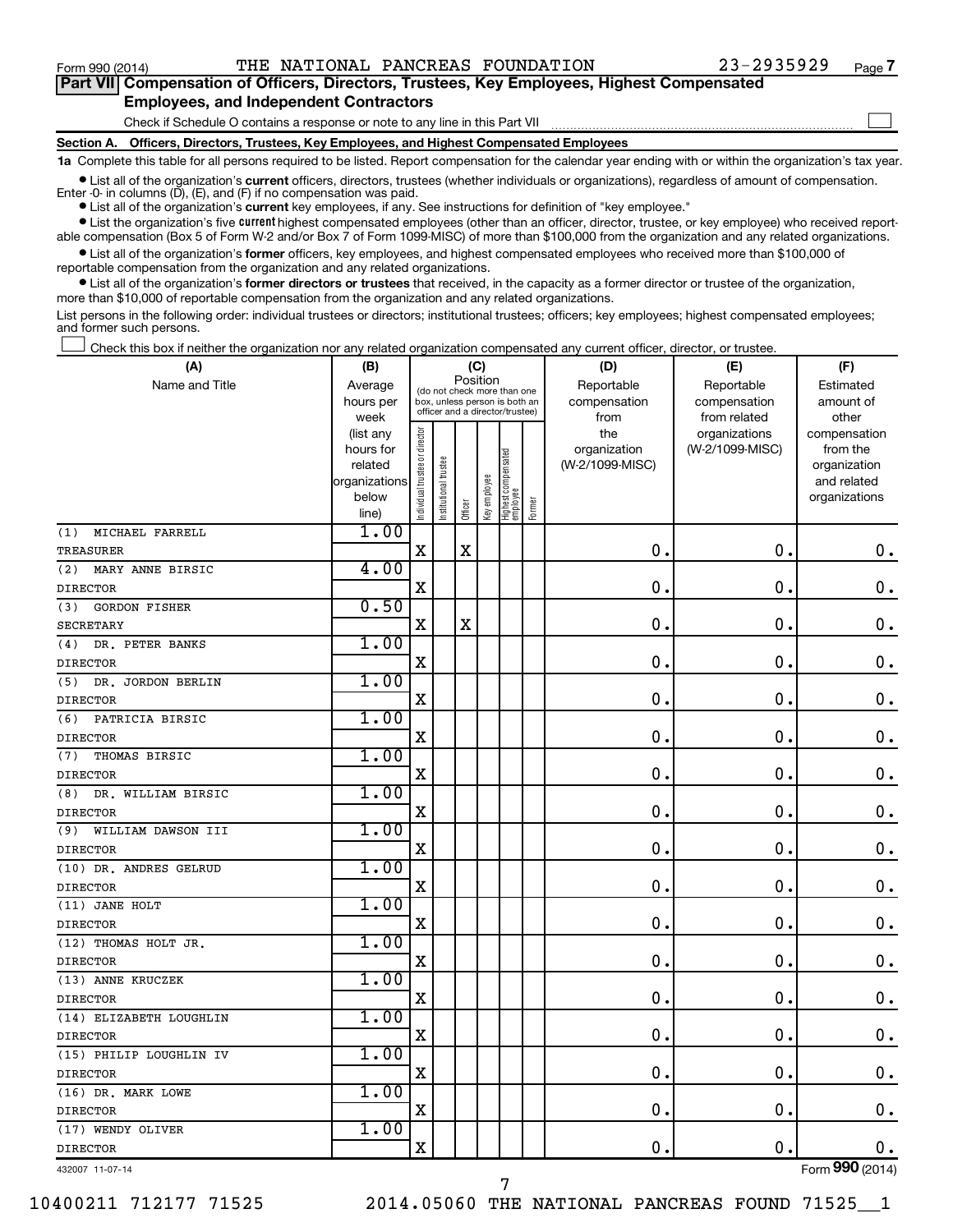|                 | THE NATIONAL PANCREAS FOUNDATION<br>Form 990 (2014)                                                                                                                                                                                                    |                                                                      |                                |                       |         |                 |                                                                                                 |        |                                           | 23-2935929                                        |                     | Page 8                                                                   |
|-----------------|--------------------------------------------------------------------------------------------------------------------------------------------------------------------------------------------------------------------------------------------------------|----------------------------------------------------------------------|--------------------------------|-----------------------|---------|-----------------|-------------------------------------------------------------------------------------------------|--------|-------------------------------------------|---------------------------------------------------|---------------------|--------------------------------------------------------------------------|
| <b>Part VII</b> | Section A. Officers, Directors, Trustees, Key Employees, and Highest Compensated Employees (continued)                                                                                                                                                 |                                                                      |                                |                       |         |                 |                                                                                                 |        |                                           |                                                   |                     |                                                                          |
|                 | (B)<br>(A)<br>Average<br>Name and title<br>hours per<br>week                                                                                                                                                                                           |                                                                      |                                |                       |         | (C)<br>Position | (do not check more than one<br>box, unless person is both an<br>officer and a director/trustee) |        | (D)<br>Reportable<br>compensation<br>from | (E)<br>Reportable<br>compensation<br>from related |                     | (F)<br>Estimated<br>amount of<br>other                                   |
|                 |                                                                                                                                                                                                                                                        | (list any<br>hours for<br>related<br>organizations<br>below<br>line) | Individual trustee or director | Institutional trustee | Officer | key employee    | Highest compensated<br>  employee                                                               | Former | the<br>organization<br>(W-2/1099-MISC)    | organizations<br>(W-2/1099-MISC)                  |                     | compensation<br>from the<br>organization<br>and related<br>organizations |
| <b>DIRECTOR</b> | (18) DR. EILEEN O'REILLY                                                                                                                                                                                                                               | 1.00                                                                 | X                              |                       |         |                 |                                                                                                 |        | $\mathbf 0$ .                             | 0.                                                |                     | 0.                                                                       |
| <b>DIRECTOR</b> | (19) DR. P. JAY PASRICHA                                                                                                                                                                                                                               | 1.00                                                                 | X                              |                       |         |                 |                                                                                                 |        | 0.                                        | 0.                                                |                     | $\mathbf 0$ .                                                            |
|                 | (20) DR. DOUGLAS PLESKOW                                                                                                                                                                                                                               | 1.00                                                                 |                                |                       |         |                 |                                                                                                 |        |                                           |                                                   |                     |                                                                          |
| <b>DIRECTOR</b> | (21) DR. DIANE SIMEONE                                                                                                                                                                                                                                 | 1.00                                                                 | X                              |                       |         |                 |                                                                                                 |        | 0.                                        | 0.                                                |                     | $\mathbf 0$ .                                                            |
| <b>DIRECTOR</b> | (22) JOHN HOPPER                                                                                                                                                                                                                                       | 1.00                                                                 | X                              |                       |         |                 |                                                                                                 |        | 0.                                        | 0.                                                |                     | $\mathbf 0$ .                                                            |
| <b>DIRECTOR</b> |                                                                                                                                                                                                                                                        | 1.00                                                                 | X                              |                       |         |                 |                                                                                                 |        | 0.                                        | 0.                                                |                     | $\mathbf 0$ .                                                            |
| <b>DIRECTOR</b> | (23) DR. DAVID WHITCOMB                                                                                                                                                                                                                                |                                                                      | X                              |                       |         |                 |                                                                                                 |        | 0.                                        | 0.                                                |                     | $\mathbf 0$ .                                                            |
| <b>DIRECTOR</b> | (24) MICHAEL WELCH                                                                                                                                                                                                                                     | 1.00                                                                 | X                              |                       |         |                 |                                                                                                 |        | 0.                                        | 0.                                                |                     | $\mathbf 0$ .                                                            |
|                 | (25) MATTHEW ALSANTE<br>EXECUTIVE DIRECTOR                                                                                                                                                                                                             | 40.00                                                                | X                              |                       | X       |                 |                                                                                                 |        | 121,000.                                  | 0.                                                |                     | $\mathbf 0$ .                                                            |
| CHAIR           | (26) JOSEPH M. TITLEBAUM                                                                                                                                                                                                                               | 4.00                                                                 | X                              |                       | X       |                 |                                                                                                 |        | 0.                                        | 0.                                                |                     | 0.                                                                       |
|                 | 1b Sub-total                                                                                                                                                                                                                                           |                                                                      |                                |                       |         |                 |                                                                                                 |        | 121,000.                                  | σ.                                                |                     | $\overline{0}$ .                                                         |
|                 | c Total from continuation sheets to Part VII, Section A manuscription                                                                                                                                                                                  |                                                                      |                                |                       |         |                 |                                                                                                 |        | σ.                                        | $\overline{\mathfrak{o}}$ .                       |                     | $\overline{0}$ .                                                         |
|                 |                                                                                                                                                                                                                                                        |                                                                      |                                |                       |         |                 |                                                                                                 |        | 121,000.                                  | $\overline{0}$ .                                  |                     | $\overline{0}$ .                                                         |
| $\mathbf{2}$    | Total number of individuals (including but not limited to those listed above) who received more than \$100,000 of reportable                                                                                                                           |                                                                      |                                |                       |         |                 |                                                                                                 |        |                                           |                                                   |                     |                                                                          |
|                 | compensation from the organization $\blacktriangleright$                                                                                                                                                                                               |                                                                      |                                |                       |         |                 |                                                                                                 |        |                                           |                                                   |                     | Yes<br>No                                                                |
| 3               | Did the organization list any former officer, director, or trustee, key employee, or highest compensated employee on                                                                                                                                   |                                                                      |                                |                       |         |                 |                                                                                                 |        |                                           |                                                   |                     | x                                                                        |
|                 | line 1a? If "Yes," complete Schedule J for such individual manufactured content to the set of the set of the s<br>For any individual listed on line 1a, is the sum of reportable compensation and other compensation from the organization             |                                                                      |                                |                       |         |                 |                                                                                                 |        |                                           |                                                   | 3                   |                                                                          |
| 5               | and related organizations greater than \$150,000? If "Yes," complete Schedule J for such individual<br>Did any person listed on line 1a receive or accrue compensation from any unrelated organization or individual for services                      |                                                                      |                                |                       |         |                 |                                                                                                 |        |                                           |                                                   | 4                   | х                                                                        |
|                 |                                                                                                                                                                                                                                                        |                                                                      |                                |                       |         |                 |                                                                                                 |        |                                           |                                                   | 5                   | x                                                                        |
|                 | <b>Section B. Independent Contractors</b>                                                                                                                                                                                                              |                                                                      |                                |                       |         |                 |                                                                                                 |        |                                           |                                                   |                     |                                                                          |
| 1.              | Complete this table for your five highest compensated independent contractors that received more than \$100,000 of compensation from<br>the organization. Report compensation for the calendar year ending with or within the organization's tax year. |                                                                      |                                |                       |         |                 |                                                                                                 |        |                                           |                                                   |                     |                                                                          |
|                 | (A)<br>Name and business address                                                                                                                                                                                                                       |                                                                      |                                | <b>NONE</b>           |         |                 |                                                                                                 |        | (B)<br>Description of services            |                                                   | (C)<br>Compensation |                                                                          |
|                 |                                                                                                                                                                                                                                                        |                                                                      |                                |                       |         |                 |                                                                                                 |        |                                           |                                                   |                     |                                                                          |
|                 |                                                                                                                                                                                                                                                        |                                                                      |                                |                       |         |                 |                                                                                                 |        |                                           |                                                   |                     |                                                                          |
|                 |                                                                                                                                                                                                                                                        |                                                                      |                                |                       |         |                 |                                                                                                 |        |                                           |                                                   |                     |                                                                          |
|                 |                                                                                                                                                                                                                                                        |                                                                      |                                |                       |         |                 |                                                                                                 |        |                                           |                                                   |                     |                                                                          |
|                 |                                                                                                                                                                                                                                                        |                                                                      |                                |                       |         |                 |                                                                                                 |        |                                           |                                                   |                     |                                                                          |
| 2               | Total number of independent contractors (including but not limited to those listed above) who received more than                                                                                                                                       |                                                                      |                                |                       |         |                 |                                                                                                 |        |                                           |                                                   |                     |                                                                          |
|                 | \$100,000 of compensation from the organization                                                                                                                                                                                                        |                                                                      |                                |                       |         |                 | 0                                                                                               |        |                                           |                                                   |                     |                                                                          |

|                    | SEE | PART | VII |  | SECTION A CONTINUATION SHEETS | Form 990 (2014) |
|--------------------|-----|------|-----|--|-------------------------------|-----------------|
| 432008<br>11-07-14 |     |      |     |  |                               |                 |
|                    |     |      |     |  |                               |                 |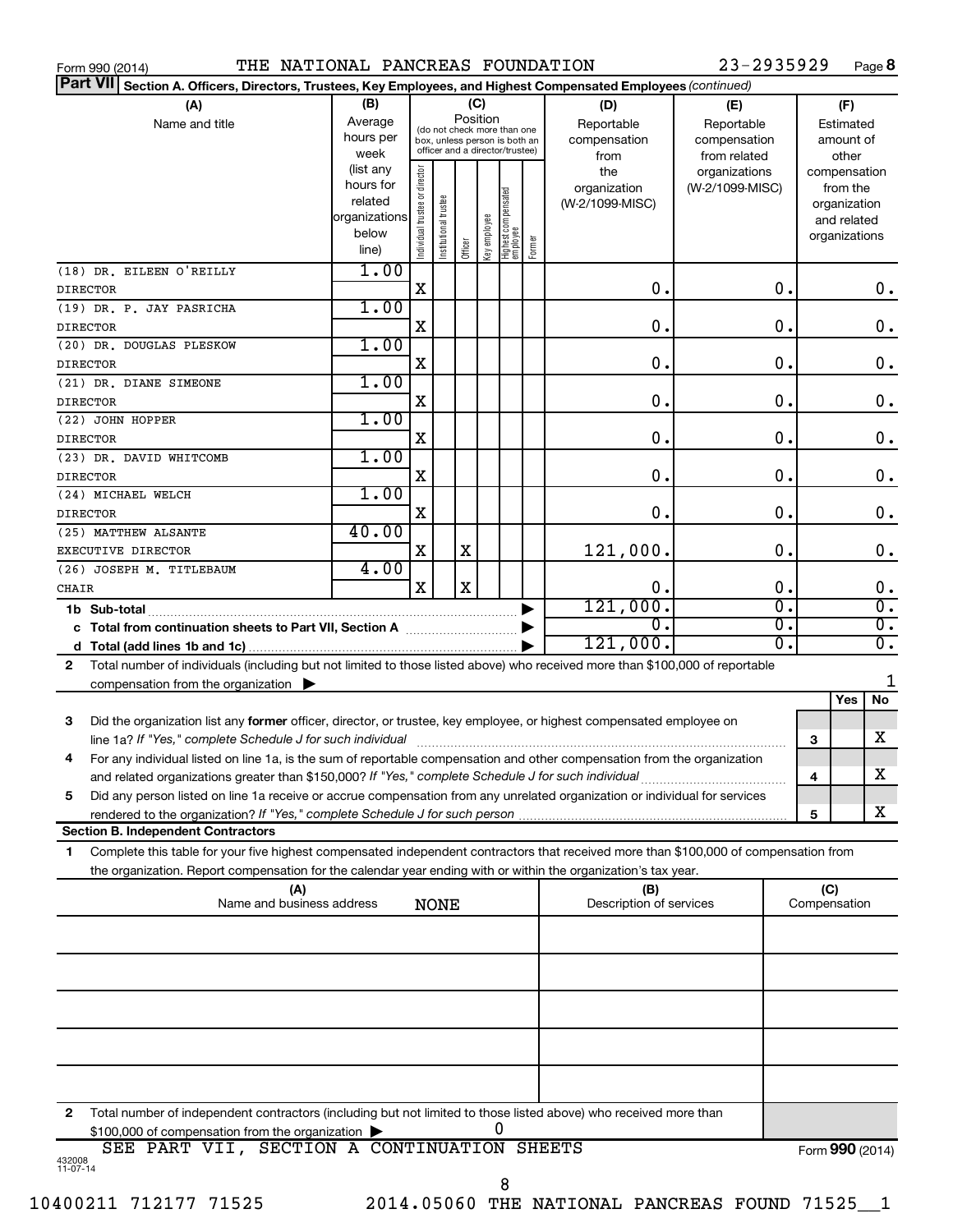| THE NATIONAL PANCREAS FOUNDATION<br>23-2935929<br>Form 990                                                      |               |                                |                       |                        |              |                              |        |                 |                 |               |  |
|-----------------------------------------------------------------------------------------------------------------|---------------|--------------------------------|-----------------------|------------------------|--------------|------------------------------|--------|-----------------|-----------------|---------------|--|
| Part VII Section A. Officers, Directors, Trustees, Key Employees, and Highest Compensated Employees (continued) |               |                                |                       |                        |              |                              |        |                 |                 |               |  |
| (A)                                                                                                             | (B)           |                                |                       |                        | (C)          |                              |        | (D)             | (E)             | (F)           |  |
| Name and title                                                                                                  | Average       |                                |                       |                        | Position     |                              |        | Reportable      | Reportable      | Estimated     |  |
|                                                                                                                 | hours         |                                |                       | (check all that apply) |              |                              |        | compensation    | compensation    | amount of     |  |
|                                                                                                                 | per           |                                |                       |                        |              |                              |        | from            | from related    | other         |  |
|                                                                                                                 | week          |                                |                       |                        |              |                              |        | the             | organizations   | compensation  |  |
|                                                                                                                 | (list any     |                                |                       |                        |              |                              |        | organization    | (W-2/1099-MISC) | from the      |  |
|                                                                                                                 | hours for     |                                |                       |                        |              |                              |        | (W-2/1099-MISC) |                 | organization  |  |
|                                                                                                                 | related       |                                |                       |                        |              |                              |        |                 |                 | and related   |  |
|                                                                                                                 | organizations | Individual trustee or director | Institutional trustee |                        | Key employee | Highest compensated employee |        |                 |                 | organizations |  |
|                                                                                                                 | below         |                                |                       | Officer                |              |                              | Former |                 |                 |               |  |
|                                                                                                                 | line)         |                                |                       |                        |              |                              |        |                 |                 |               |  |
| (27) LEE ZEIDMAN                                                                                                | 1.00          |                                |                       |                        |              |                              |        |                 |                 |               |  |
| <b>DIRECTOR</b>                                                                                                 |               | $\mathbf X$                    |                       |                        |              |                              |        | $\mathbf 0$ .   | $\mathbf 0$ .   | 0.            |  |
|                                                                                                                 |               |                                |                       |                        |              |                              |        |                 |                 |               |  |
|                                                                                                                 |               |                                |                       |                        |              |                              |        |                 |                 |               |  |
|                                                                                                                 |               |                                |                       |                        |              |                              |        |                 |                 |               |  |
|                                                                                                                 |               |                                |                       |                        |              |                              |        |                 |                 |               |  |
|                                                                                                                 |               |                                |                       |                        |              |                              |        |                 |                 |               |  |
|                                                                                                                 |               |                                |                       |                        |              |                              |        |                 |                 |               |  |
|                                                                                                                 |               |                                |                       |                        |              |                              |        |                 |                 |               |  |
|                                                                                                                 |               |                                |                       |                        |              |                              |        |                 |                 |               |  |
|                                                                                                                 |               |                                |                       |                        |              |                              |        |                 |                 |               |  |
|                                                                                                                 |               |                                |                       |                        |              |                              |        |                 |                 |               |  |
|                                                                                                                 |               |                                |                       |                        |              |                              |        |                 |                 |               |  |
|                                                                                                                 |               |                                |                       |                        |              |                              |        |                 |                 |               |  |
|                                                                                                                 |               |                                |                       |                        |              |                              |        |                 |                 |               |  |
|                                                                                                                 |               |                                |                       |                        |              |                              |        |                 |                 |               |  |
|                                                                                                                 |               |                                |                       |                        |              |                              |        |                 |                 |               |  |
|                                                                                                                 |               |                                |                       |                        |              |                              |        |                 |                 |               |  |
|                                                                                                                 |               |                                |                       |                        |              |                              |        |                 |                 |               |  |
|                                                                                                                 |               |                                |                       |                        |              |                              |        |                 |                 |               |  |
|                                                                                                                 |               |                                |                       |                        |              |                              |        |                 |                 |               |  |
|                                                                                                                 |               |                                |                       |                        |              |                              |        |                 |                 |               |  |
|                                                                                                                 |               |                                |                       |                        |              |                              |        |                 |                 |               |  |
|                                                                                                                 |               |                                |                       |                        |              |                              |        |                 |                 |               |  |
|                                                                                                                 |               |                                |                       |                        |              |                              |        |                 |                 |               |  |
|                                                                                                                 |               |                                |                       |                        |              |                              |        |                 |                 |               |  |
|                                                                                                                 |               |                                |                       |                        |              |                              |        |                 |                 |               |  |
|                                                                                                                 |               |                                |                       |                        |              |                              |        |                 |                 |               |  |
|                                                                                                                 |               |                                |                       |                        |              |                              |        |                 |                 |               |  |
|                                                                                                                 |               |                                |                       |                        |              |                              |        |                 |                 |               |  |
|                                                                                                                 |               |                                |                       |                        |              |                              |        |                 |                 |               |  |
|                                                                                                                 |               |                                |                       |                        |              |                              |        |                 |                 |               |  |
|                                                                                                                 |               |                                |                       |                        |              |                              |        |                 |                 |               |  |
|                                                                                                                 |               |                                |                       |                        |              |                              |        |                 |                 |               |  |
|                                                                                                                 |               |                                |                       |                        |              |                              |        |                 |                 |               |  |
|                                                                                                                 |               |                                |                       |                        |              |                              |        |                 |                 |               |  |
|                                                                                                                 |               |                                |                       |                        |              |                              |        |                 |                 |               |  |
|                                                                                                                 |               |                                |                       |                        |              |                              |        |                 |                 |               |  |
|                                                                                                                 |               |                                |                       |                        |              |                              |        |                 |                 |               |  |
|                                                                                                                 |               |                                |                       |                        |              |                              |        |                 |                 |               |  |
|                                                                                                                 |               |                                |                       |                        |              |                              |        |                 |                 |               |  |
|                                                                                                                 |               |                                |                       |                        |              |                              |        |                 |                 |               |  |
|                                                                                                                 |               |                                |                       |                        |              |                              |        |                 |                 |               |  |
|                                                                                                                 |               |                                |                       |                        |              |                              |        |                 |                 |               |  |

432201 05-01-14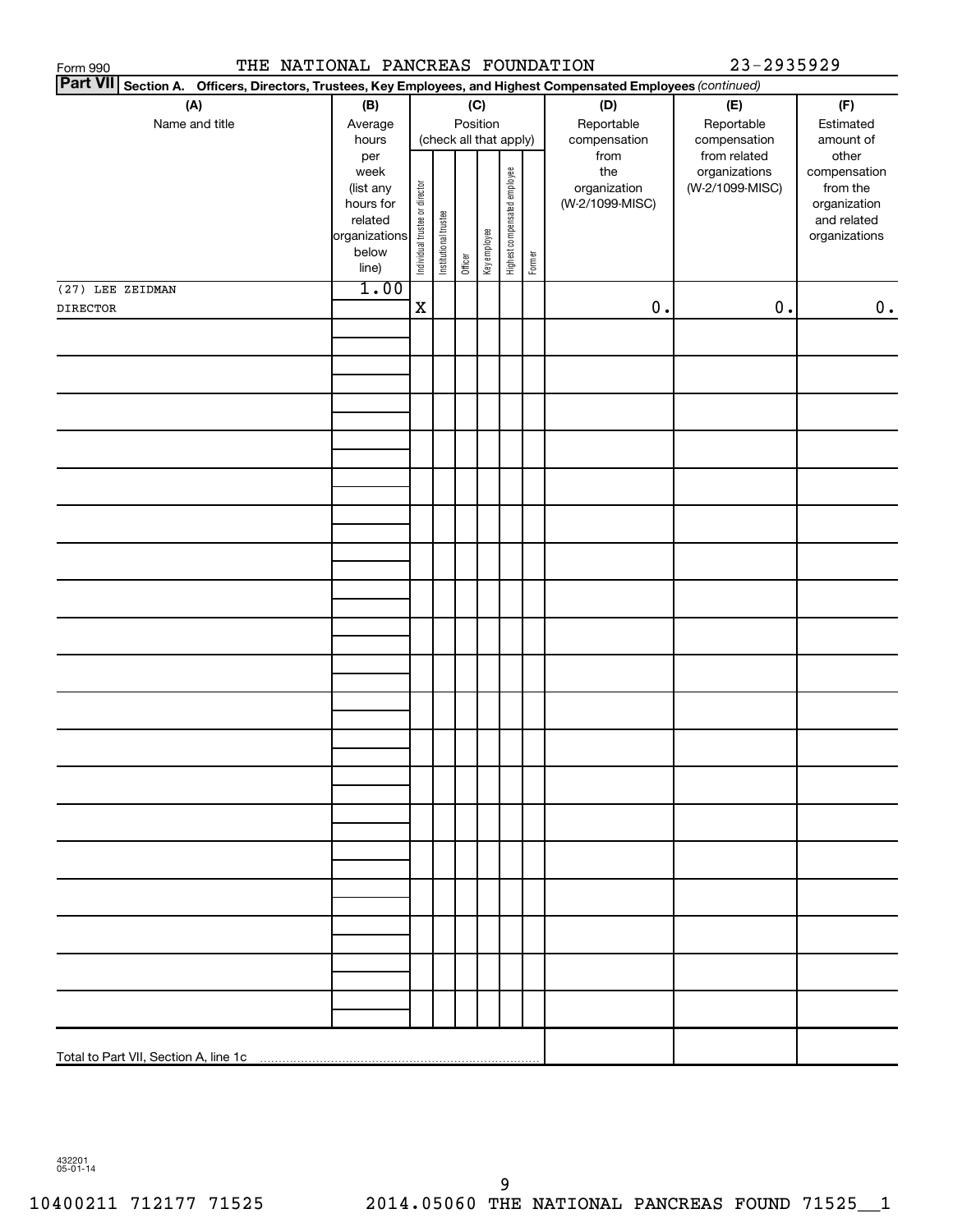|                                                           |                  | Form 990 (2014)                                                                                                      |                |                       | THE NATIONAL PANCREAS FOUNDATION |                                          | 23-2935929                       | Page 9                                                             |
|-----------------------------------------------------------|------------------|----------------------------------------------------------------------------------------------------------------------|----------------|-----------------------|----------------------------------|------------------------------------------|----------------------------------|--------------------------------------------------------------------|
|                                                           | <b>Part VIII</b> | <b>Statement of Revenue</b>                                                                                          |                |                       |                                  |                                          |                                  |                                                                    |
|                                                           |                  |                                                                                                                      |                |                       |                                  | (B)                                      | $\overline{C}$                   |                                                                    |
|                                                           |                  |                                                                                                                      |                |                       | (A)<br>Total revenue             | Related or<br>exempt function<br>revenue | Unrelated<br>business<br>revenue | (D)<br>Revenue excluded<br>from tax under<br>sections<br>512 - 514 |
|                                                           |                  | 1 a Federated campaigns                                                                                              | 1a             |                       |                                  |                                          |                                  |                                                                    |
| Contributions, Gifts, Grants<br>and Other Similar Amounts |                  |                                                                                                                      | 1 <sub>b</sub> | 1,000.                |                                  |                                          |                                  |                                                                    |
|                                                           |                  | c Fundraising events                                                                                                 | 1 <sub>c</sub> | 67, 211.              |                                  |                                          |                                  |                                                                    |
|                                                           |                  | d Related organizations                                                                                              | 1 <sub>d</sub> |                       |                                  |                                          |                                  |                                                                    |
|                                                           |                  | e Government grants (contributions)                                                                                  | 1e             |                       |                                  |                                          |                                  |                                                                    |
|                                                           |                  | f All other contributions, gifts, grants, and                                                                        |                | 870,585.              |                                  |                                          |                                  |                                                                    |
|                                                           |                  | similar amounts not included above<br>g Noncash contributions included in lines 1a-1f: \$                            | l 1f           | 67,211.               |                                  |                                          |                                  |                                                                    |
|                                                           |                  |                                                                                                                      |                |                       | 938,796.                         |                                          |                                  |                                                                    |
|                                                           |                  |                                                                                                                      |                | <b>Business Code</b>  |                                  |                                          |                                  |                                                                    |
|                                                           | 2a               | <u> 1989 - Johann John Stein, markin fan it ferstjer fan it ferstjer fan it ferstjer fan it ferstjer fan it fers</u> |                |                       |                                  |                                          |                                  |                                                                    |
|                                                           |                  | b<br><u> 1989 - Johann Barn, mars et al. (b. 1989)</u>                                                               |                |                       |                                  |                                          |                                  |                                                                    |
|                                                           |                  | с<br>the contract of the contract of the contract of the contract of the contract of                                 |                |                       |                                  |                                          |                                  |                                                                    |
|                                                           |                  | d<br>the control of the control of the control of the control of the control of                                      |                |                       |                                  |                                          |                                  |                                                                    |
| Program Service<br>Revenue                                |                  | е                                                                                                                    |                |                       |                                  |                                          |                                  |                                                                    |
|                                                           |                  | 1.                                                                                                                   |                |                       |                                  |                                          |                                  |                                                                    |
|                                                           |                  |                                                                                                                      |                | $\blacktriangleright$ |                                  |                                          |                                  |                                                                    |
|                                                           | 3                | Investment income (including dividends, interest, and                                                                |                |                       | 490.                             |                                          |                                  | 490.                                                               |
|                                                           | 4                | Income from investment of tax-exempt bond proceeds                                                                   |                |                       |                                  |                                          |                                  |                                                                    |
|                                                           | 5                |                                                                                                                      |                |                       |                                  |                                          |                                  |                                                                    |
|                                                           |                  |                                                                                                                      | (i) Real       | (ii) Personal         |                                  |                                          |                                  |                                                                    |
|                                                           |                  | 6 a Gross rents                                                                                                      |                |                       |                                  |                                          |                                  |                                                                    |
|                                                           |                  | <b>b</b> Less: rental expenses                                                                                       |                |                       |                                  |                                          |                                  |                                                                    |
|                                                           |                  | c Rental income or (loss)                                                                                            |                |                       |                                  |                                          |                                  |                                                                    |
|                                                           |                  |                                                                                                                      |                |                       |                                  |                                          |                                  |                                                                    |
|                                                           |                  | 7 a Gross amount from sales of                                                                                       | (i) Securities | (ii) Other            |                                  |                                          |                                  |                                                                    |
|                                                           |                  | assets other than inventory                                                                                          |                |                       |                                  |                                          |                                  |                                                                    |
|                                                           |                  | <b>b</b> Less: cost or other basis                                                                                   |                |                       |                                  |                                          |                                  |                                                                    |
|                                                           |                  | and sales expenses<br>c Gain or (loss)                                                                               |                |                       |                                  |                                          |                                  |                                                                    |
|                                                           |                  |                                                                                                                      |                |                       |                                  |                                          |                                  |                                                                    |
|                                                           |                  | 8 a Gross income from fundraising events (not<br>including \$ $67,211$ . of                                          |                |                       |                                  |                                          |                                  |                                                                    |
| <b>Other Revenue</b>                                      |                  | contributions reported on line 1c). See                                                                              |                |                       |                                  |                                          |                                  |                                                                    |
|                                                           |                  |                                                                                                                      |                |                       |                                  |                                          |                                  |                                                                    |
|                                                           |                  |                                                                                                                      |                |                       |                                  |                                          |                                  |                                                                    |
|                                                           |                  | c Net income or (loss) from fundraising events                                                                       |                |                       | 143,427.                         |                                          |                                  | 143,427.                                                           |
|                                                           |                  | 9 a Gross income from gaming activities. See                                                                         |                |                       |                                  |                                          |                                  |                                                                    |
|                                                           |                  |                                                                                                                      |                |                       |                                  |                                          |                                  |                                                                    |
|                                                           |                  |                                                                                                                      | b              |                       |                                  |                                          |                                  |                                                                    |
|                                                           |                  | c Net income or (loss) from gaming activities                                                                        |                |                       |                                  |                                          |                                  |                                                                    |
|                                                           |                  | 10 a Gross sales of inventory, less returns                                                                          |                |                       |                                  |                                          |                                  |                                                                    |
|                                                           |                  |                                                                                                                      | $\mathbf{b}$   |                       |                                  |                                          |                                  |                                                                    |
|                                                           |                  | c Net income or (loss) from sales of inventory                                                                       |                |                       |                                  |                                          |                                  |                                                                    |
|                                                           |                  | Miscellaneous Revenue                                                                                                |                | <b>Business Code</b>  |                                  |                                          |                                  |                                                                    |
|                                                           | 11a              |                                                                                                                      |                |                       |                                  |                                          |                                  |                                                                    |
|                                                           |                  | b<br>the control of the control of the control of the control of the control of                                      |                |                       |                                  |                                          |                                  |                                                                    |
|                                                           |                  | c<br>the control of the control of the control of the control of                                                     |                |                       |                                  |                                          |                                  |                                                                    |
|                                                           |                  | d                                                                                                                    |                |                       |                                  |                                          |                                  |                                                                    |
|                                                           |                  |                                                                                                                      |                |                       |                                  |                                          |                                  |                                                                    |
|                                                           | 12               |                                                                                                                      |                |                       | 1,082,713.                       | 0.                                       | $\overline{0}$ .                 | 143,917.                                                           |
| 432009<br>11-07-14                                        |                  |                                                                                                                      |                |                       |                                  |                                          |                                  | Form 990 (2014)                                                    |

10

10400211 712177 71525 2014.05060 THE NATIONAL PANCREAS FOUND 71525\_\_1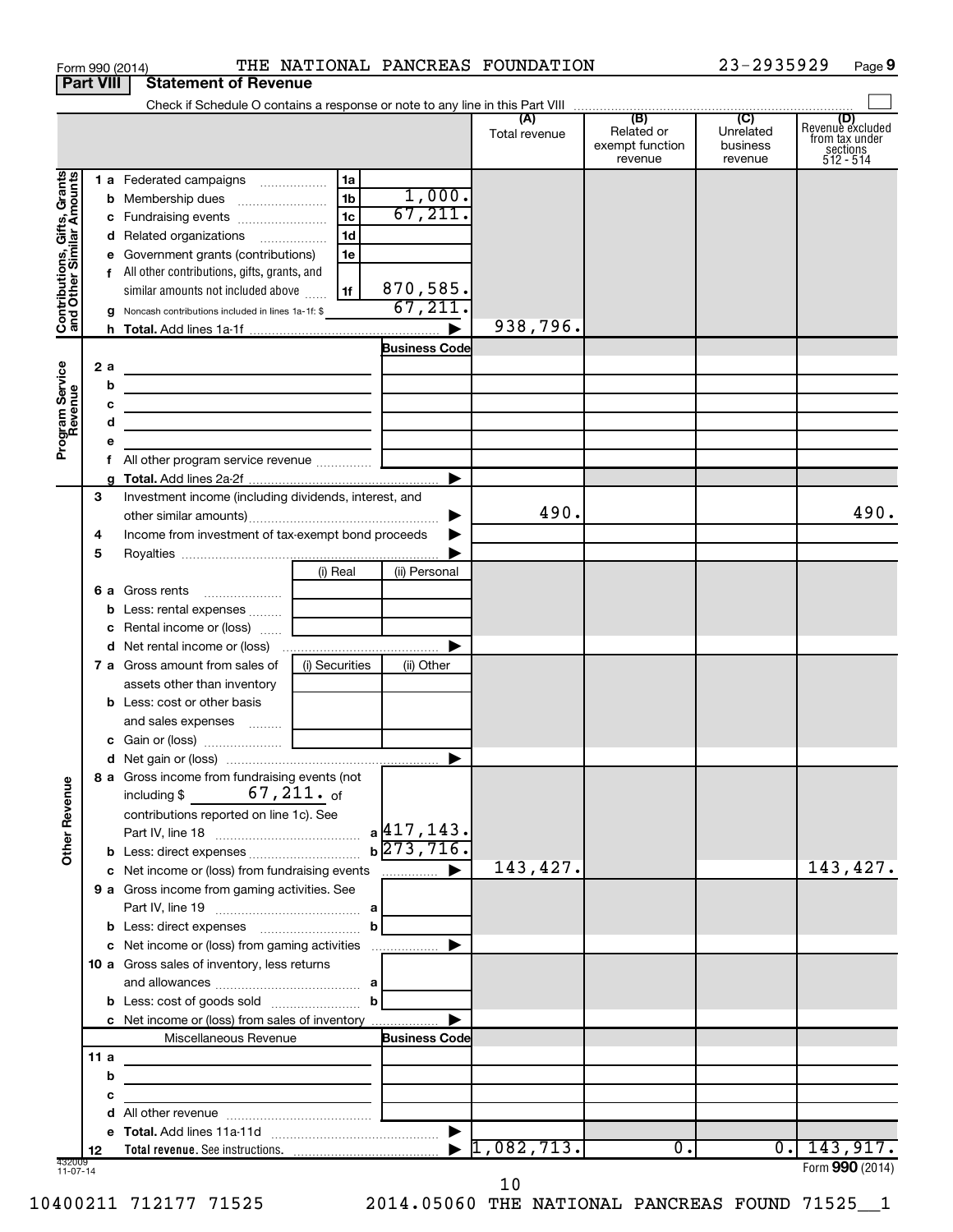**Part IX Statement of Functional Expenses**

Form 990 (2014) **THE NATIONAL PANCREAS FOUNDATION** 23-2935929 Page

|                                                                                                                                                                                                                                 | Section 501(c)(3) and 501(c)(4) organizations must complete all columns. All other organizations must complete column (A).                                                                                    |           |           |          |         |  |  |  |
|---------------------------------------------------------------------------------------------------------------------------------------------------------------------------------------------------------------------------------|---------------------------------------------------------------------------------------------------------------------------------------------------------------------------------------------------------------|-----------|-----------|----------|---------|--|--|--|
|                                                                                                                                                                                                                                 | Check if Schedule O contains a response or note to any line in this Part IX                                                                                                                                   |           |           |          |         |  |  |  |
| (A)<br>(B)<br>(C)<br>(D)<br>Do not include amounts reported on lines 6b,<br>Program service<br>Total expenses<br>Management and<br>Fundraising<br>7b, 8b, 9b, and 10b of Part VIII.<br>general expenses<br>expenses<br>expenses |                                                                                                                                                                                                               |           |           |          |         |  |  |  |
| 1.                                                                                                                                                                                                                              | Grants and other assistance to domestic organizations                                                                                                                                                         |           |           |          |         |  |  |  |
|                                                                                                                                                                                                                                 | and domestic governments. See Part IV, line 21                                                                                                                                                                | 325,475.  | 325,475.  |          |         |  |  |  |
| 2                                                                                                                                                                                                                               | Grants and other assistance to domestic                                                                                                                                                                       |           |           |          |         |  |  |  |
|                                                                                                                                                                                                                                 | individuals. See Part IV, line 22                                                                                                                                                                             |           |           |          |         |  |  |  |
| 3                                                                                                                                                                                                                               | Grants and other assistance to foreign                                                                                                                                                                        |           |           |          |         |  |  |  |
|                                                                                                                                                                                                                                 | organizations, foreign governments, and foreign                                                                                                                                                               |           |           |          |         |  |  |  |
|                                                                                                                                                                                                                                 | individuals. See Part IV, lines 15 and 16                                                                                                                                                                     |           |           |          |         |  |  |  |
| 4                                                                                                                                                                                                                               | Benefits paid to or for members                                                                                                                                                                               |           |           |          |         |  |  |  |
| 5                                                                                                                                                                                                                               | Compensation of current officers, directors,                                                                                                                                                                  |           |           |          |         |  |  |  |
|                                                                                                                                                                                                                                 | trustees, and key employees                                                                                                                                                                                   | 121,000.  | 99,220.   | 7,260.   | 14,520. |  |  |  |
| 6                                                                                                                                                                                                                               | Compensation not included above, to disqualified                                                                                                                                                              |           |           |          |         |  |  |  |
|                                                                                                                                                                                                                                 | persons (as defined under section 4958(f)(1)) and                                                                                                                                                             |           |           |          |         |  |  |  |
|                                                                                                                                                                                                                                 | persons described in section 4958(c)(3)(B)                                                                                                                                                                    |           |           |          |         |  |  |  |
| 7                                                                                                                                                                                                                               |                                                                                                                                                                                                               | 81,358.   | 66, 713.  | 4,882.   | 9,763.  |  |  |  |
| 8                                                                                                                                                                                                                               | Pension plan accruals and contributions (include                                                                                                                                                              |           |           |          |         |  |  |  |
|                                                                                                                                                                                                                                 | section 401(k) and 403(b) employer contributions)                                                                                                                                                             |           |           |          |         |  |  |  |
| 9                                                                                                                                                                                                                               |                                                                                                                                                                                                               | 988.      | 810.      | 59.      | 119.    |  |  |  |
| 10                                                                                                                                                                                                                              |                                                                                                                                                                                                               | 14, 245.  | 11,681.   | 855.     | 1,709.  |  |  |  |
| 11                                                                                                                                                                                                                              | Fees for services (non-employees):                                                                                                                                                                            |           |           |          |         |  |  |  |
| а                                                                                                                                                                                                                               |                                                                                                                                                                                                               |           |           |          |         |  |  |  |
| b                                                                                                                                                                                                                               |                                                                                                                                                                                                               |           |           |          |         |  |  |  |
|                                                                                                                                                                                                                                 |                                                                                                                                                                                                               | 20,562.   |           | 20,562.  |         |  |  |  |
| d                                                                                                                                                                                                                               |                                                                                                                                                                                                               |           |           |          |         |  |  |  |
| е                                                                                                                                                                                                                               | Professional fundraising services. See Part IV, line 17                                                                                                                                                       |           |           |          |         |  |  |  |
| f                                                                                                                                                                                                                               | Investment management fees                                                                                                                                                                                    |           |           |          |         |  |  |  |
| g                                                                                                                                                                                                                               | Other. (If line 11g amount exceeds 10% of line 25,                                                                                                                                                            |           |           |          |         |  |  |  |
|                                                                                                                                                                                                                                 | column (A) amount, list line 11g expenses on Sch 0.)                                                                                                                                                          | 53, 184.  | 53,184.   |          |         |  |  |  |
| 12                                                                                                                                                                                                                              |                                                                                                                                                                                                               |           |           |          |         |  |  |  |
| 13                                                                                                                                                                                                                              |                                                                                                                                                                                                               | 30,032.   | 13,639.   | 6,546.   | 9,847.  |  |  |  |
| 14                                                                                                                                                                                                                              |                                                                                                                                                                                                               |           |           |          |         |  |  |  |
| 15                                                                                                                                                                                                                              |                                                                                                                                                                                                               |           |           |          |         |  |  |  |
| 16                                                                                                                                                                                                                              |                                                                                                                                                                                                               | 30,862.   | 15,401.   | 12,368.  | 3,093.  |  |  |  |
| 17                                                                                                                                                                                                                              |                                                                                                                                                                                                               | 51,993.   | 51, 593.  |          | 400.    |  |  |  |
| 18                                                                                                                                                                                                                              | Payments of travel or entertainment expenses                                                                                                                                                                  |           |           |          |         |  |  |  |
|                                                                                                                                                                                                                                 | for any federal, state, or local public officials                                                                                                                                                             |           |           |          |         |  |  |  |
| 19                                                                                                                                                                                                                              | Conferences, conventions, and meetings                                                                                                                                                                        |           |           |          |         |  |  |  |
| 20                                                                                                                                                                                                                              | Interest                                                                                                                                                                                                      |           |           |          |         |  |  |  |
| 21                                                                                                                                                                                                                              |                                                                                                                                                                                                               |           |           |          |         |  |  |  |
| 22                                                                                                                                                                                                                              | Depreciation, depletion, and amortization                                                                                                                                                                     | 75, 113.  | 75, 113.  |          |         |  |  |  |
| 23                                                                                                                                                                                                                              | Insurance                                                                                                                                                                                                     | 6,131.    | 4,906.    | 805.     | 420.    |  |  |  |
| 24                                                                                                                                                                                                                              | Other expenses. Itemize expenses not covered<br>above. (List miscellaneous expenses in line 24e. If line<br>24e amount exceeds 10% of line 25, column (A)<br>amount, list line 24e expenses on Schedule O.) [ |           |           |          |         |  |  |  |
| a                                                                                                                                                                                                                               | FUNDRAISING AND REGISTR                                                                                                                                                                                       | 86, 867.  | 86, 867.  |          |         |  |  |  |
| b                                                                                                                                                                                                                               | <b>SYMPOSIUM EXPENSES</b>                                                                                                                                                                                     | 51,581.   | 51,581.   |          |         |  |  |  |
| C                                                                                                                                                                                                                               | <b>ANNUAL REPORT/NEWSLETTE</b>                                                                                                                                                                                | 6,340.    | 6,000.    | 340.     |         |  |  |  |
| d                                                                                                                                                                                                                               | <b>MEMBERSHIP</b>                                                                                                                                                                                             | 700.      | 700.      |          |         |  |  |  |
|                                                                                                                                                                                                                                 | e All other expenses                                                                                                                                                                                          | 683.      |           | 683.     |         |  |  |  |
| 25                                                                                                                                                                                                                              | Total functional expenses. Add lines 1 through 24e                                                                                                                                                            | 957, 114. | 862, 883. | 54, 360. | 39,871. |  |  |  |
| 26                                                                                                                                                                                                                              | <b>Joint costs.</b> Complete this line only if the organization                                                                                                                                               |           |           |          |         |  |  |  |
|                                                                                                                                                                                                                                 | reported in column (B) joint costs from a combined                                                                                                                                                            |           |           |          |         |  |  |  |
|                                                                                                                                                                                                                                 | educational campaign and fundraising solicitation.                                                                                                                                                            |           |           |          |         |  |  |  |
|                                                                                                                                                                                                                                 | Check here $\blacktriangleright$<br>if following SOP 98-2 (ASC 958-720)                                                                                                                                       |           |           |          |         |  |  |  |

432010 11-07-14

10400211 712177 71525 2014.05060 THE NATIONAL PANCREAS FOUND 71525\_\_1

11

Form (2014) **990**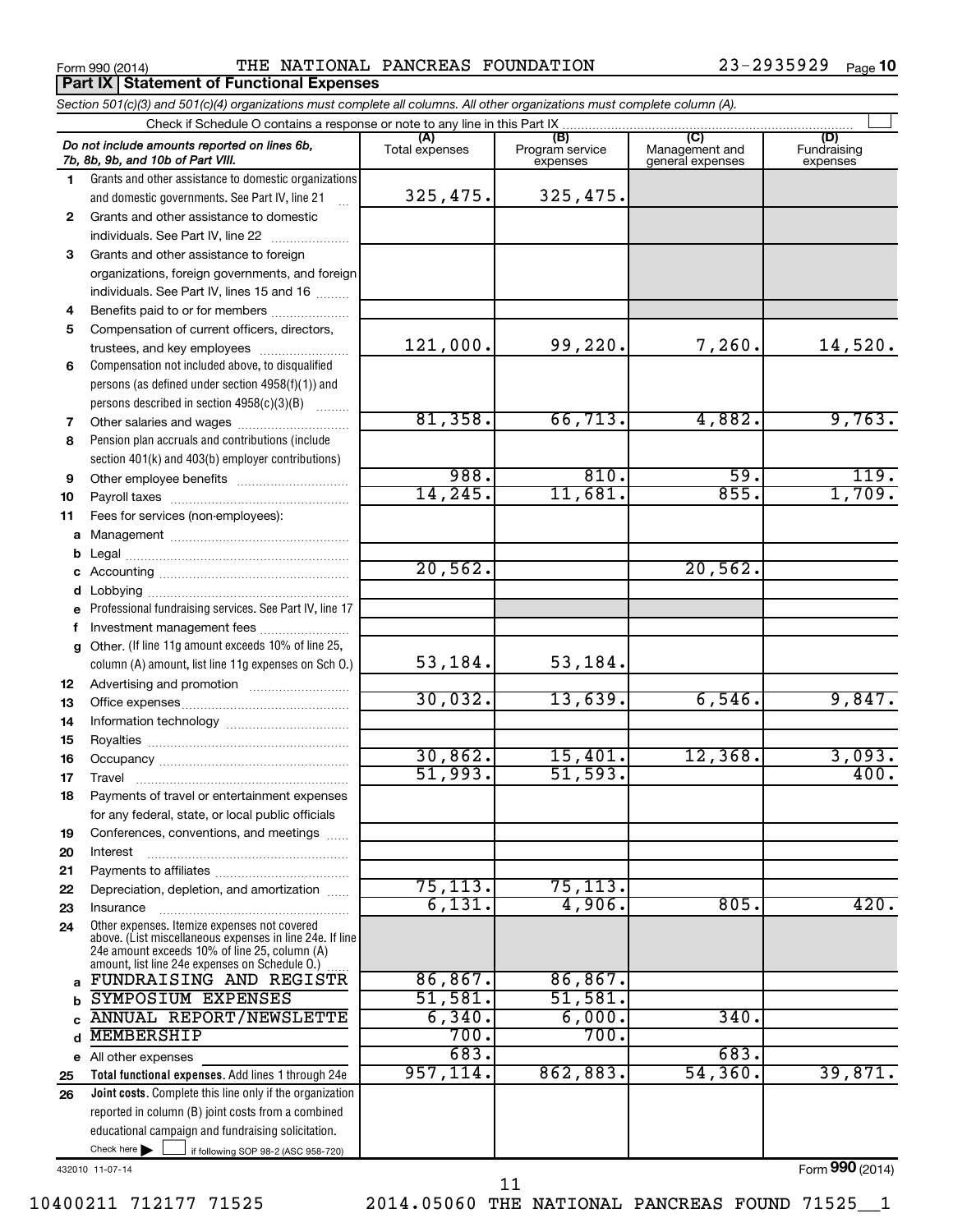| Form 990 (2014) |  | THE NATIONAL PANCREAS FOUNDATION | 23-2935929 | Page 11 |
|-----------------|--|----------------------------------|------------|---------|

|                             |    |                                                                                                                                                                       |  |           | (A)<br>Beginning of year |                 | (B)<br>End of year |
|-----------------------------|----|-----------------------------------------------------------------------------------------------------------------------------------------------------------------------|--|-----------|--------------------------|-----------------|--------------------|
|                             | 1  |                                                                                                                                                                       |  |           | 174, 235.                | $\mathbf{1}$    | 188, 102.          |
|                             | 2  |                                                                                                                                                                       |  |           | 839,396.                 | $\overline{2}$  | 497,979.           |
|                             | з  |                                                                                                                                                                       |  |           |                          | 3               |                    |
|                             | 4  |                                                                                                                                                                       |  |           | 4                        |                 |                    |
|                             | 5  | Loans and other receivables from current and former officers, directors,                                                                                              |  |           |                          |                 |                    |
|                             |    | trustees, key employees, and highest compensated employees. Complete                                                                                                  |  |           |                          |                 |                    |
|                             |    | Part II of Schedule L                                                                                                                                                 |  |           |                          | 5               |                    |
|                             | 6  | Loans and other receivables from other disqualified persons (as defined under                                                                                         |  |           |                          |                 |                    |
|                             |    | section 4958(f)(1)), persons described in section 4958(c)(3)(B), and contributing                                                                                     |  |           |                          |                 |                    |
|                             |    | employers and sponsoring organizations of section 501(c)(9) voluntary                                                                                                 |  |           |                          |                 |                    |
|                             |    | employees' beneficiary organizations (see instr). Complete Part II of Sch L                                                                                           |  |           |                          | 6               |                    |
| Assets                      | 7  |                                                                                                                                                                       |  |           |                          | $\overline{7}$  |                    |
|                             | 8  |                                                                                                                                                                       |  |           |                          | 8               |                    |
|                             | 9  |                                                                                                                                                                       |  |           |                          | 9               | 2,568.             |
|                             |    | <b>10a</b> Land, buildings, and equipment: cost or other                                                                                                              |  |           |                          |                 |                    |
|                             |    | basis. Complete Part VI of Schedule D  10a                                                                                                                            |  | 931,531.  |                          |                 |                    |
|                             |    |                                                                                                                                                                       |  | 112, 285. | 0.1                      | 10 <sub>c</sub> | 819,246.           |
|                             | 11 |                                                                                                                                                                       |  |           |                          | 11              |                    |
|                             | 12 |                                                                                                                                                                       |  |           |                          | 12              |                    |
|                             | 13 |                                                                                                                                                                       |  |           |                          | 13              |                    |
|                             | 14 |                                                                                                                                                                       |  |           |                          | 14              |                    |
|                             | 15 |                                                                                                                                                                       |  |           | 19,598.                  | 15              | 3,598.             |
|                             | 16 |                                                                                                                                                                       |  |           | 1,033,229.               | 16              | 1, 511, 493.       |
|                             | 17 |                                                                                                                                                                       |  |           | 12,588.                  | 17              | 36,425.            |
|                             | 18 |                                                                                                                                                                       |  |           |                          | 18              |                    |
|                             | 19 |                                                                                                                                                                       |  |           |                          | 19              |                    |
|                             | 20 |                                                                                                                                                                       |  |           |                          | 20              |                    |
|                             | 21 | Escrow or custodial account liability. Complete Part IV of Schedule D                                                                                                 |  |           |                          | 21              |                    |
|                             | 22 | Loans and other payables to current and former officers, directors, trustees,                                                                                         |  |           |                          |                 |                    |
| Liabilities                 |    | key employees, highest compensated employees, and disqualified persons.                                                                                               |  |           |                          |                 |                    |
|                             |    |                                                                                                                                                                       |  |           |                          | 22              |                    |
|                             | 23 | Secured mortgages and notes payable to unrelated third parties                                                                                                        |  |           |                          | 23              |                    |
|                             | 24 | Unsecured notes and loans payable to unrelated third parties                                                                                                          |  |           |                          | 24              |                    |
|                             | 25 | Other liabilities (including federal income tax, payables to related third                                                                                            |  |           |                          |                 |                    |
|                             |    | parties, and other liabilities not included on lines 17-24). Complete Part X of                                                                                       |  |           |                          |                 |                    |
|                             |    | Schedule D                                                                                                                                                            |  |           | 12,588.                  | 25              | 36,425.            |
|                             | 26 | Total liabilities. Add lines 17 through 25<br>Organizations that follow SFAS 117 (ASC 958), check here $\blacktriangleright \begin{array}{c} \perp X \end{array}$ and |  |           |                          | 26              |                    |
|                             |    | complete lines 27 through 29, and lines 33 and 34.                                                                                                                    |  |           |                          |                 |                    |
|                             | 27 |                                                                                                                                                                       |  |           | 320,664.                 | 27              | 1,224,145.         |
|                             | 28 | Temporarily restricted net assets                                                                                                                                     |  |           | 699,977.                 | 28              | 250, 923.          |
|                             | 29 | Permanently restricted net assets                                                                                                                                     |  |           |                          | 29              |                    |
|                             |    | Organizations that do not follow SFAS 117 (ASC 958), check here $\blacktriangleright$                                                                                 |  |           |                          |                 |                    |
|                             |    | and complete lines 30 through 34.                                                                                                                                     |  |           |                          |                 |                    |
|                             | 30 |                                                                                                                                                                       |  |           |                          | 30              |                    |
|                             | 31 | Paid-in or capital surplus, or land, building, or equipment fund                                                                                                      |  |           |                          | 31              |                    |
| Net Assets or Fund Balances | 32 | Retained earnings, endowment, accumulated income, or other funds                                                                                                      |  |           |                          | 32              |                    |
|                             | 33 |                                                                                                                                                                       |  |           | 1,020,641.               | 33              | 1,475,068.         |
|                             | 34 |                                                                                                                                                                       |  |           | 1,033,229.               | 34              | 1,511,493.         |
|                             |    |                                                                                                                                                                       |  |           |                          |                 |                    |

Form (2014) **990**

| 'U I 41              | ---- | <b>IVAL</b> |
|----------------------|------|-------------|
| <b>Balance Sheet</b> |      |             |
|                      |      |             |

**Part X**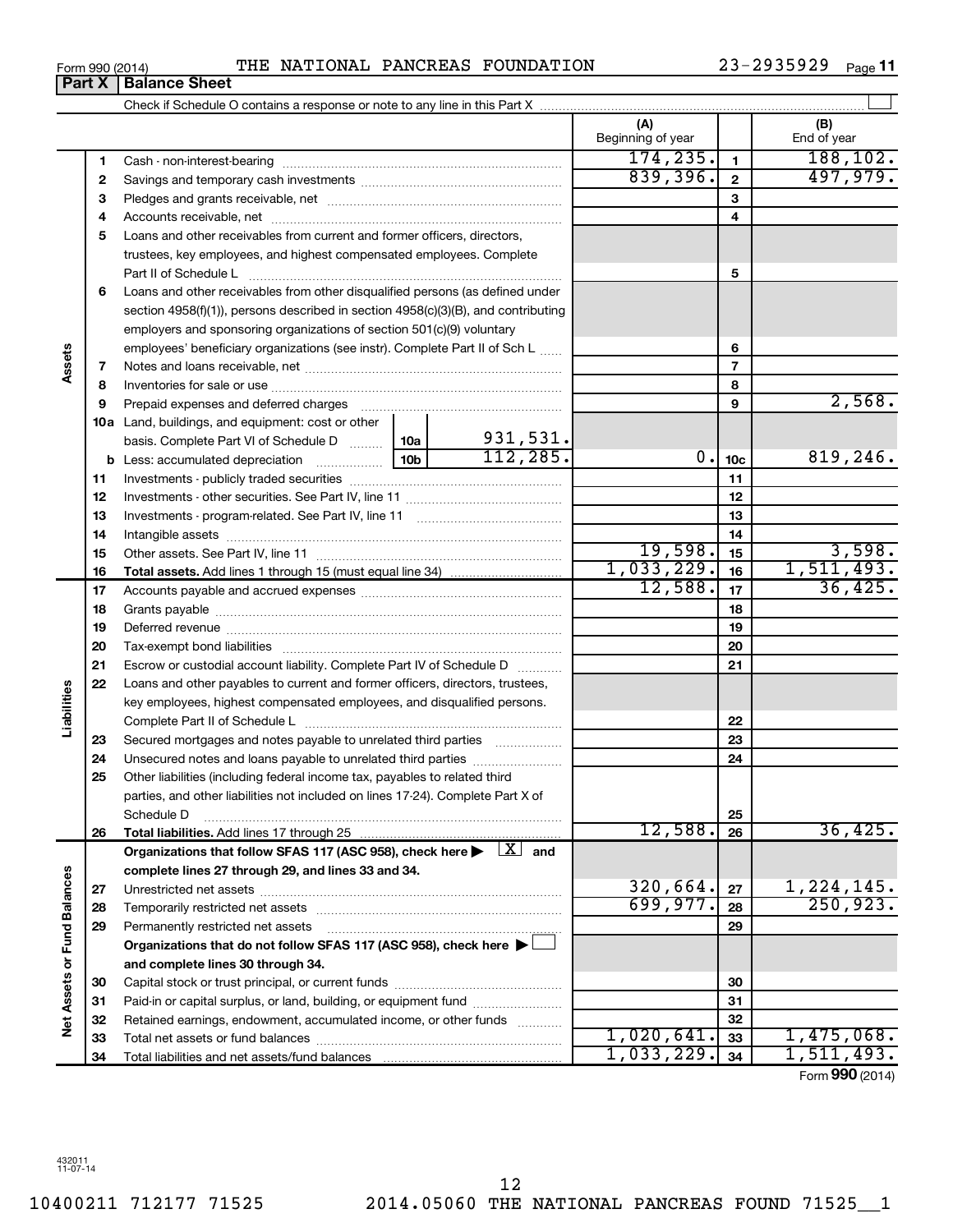|    | THE NATIONAL PANCREAS FOUNDATION<br>Form 990 (2014)                                                                                                                                                                           |                         | 23-2935929     |                   | Page 12                 |
|----|-------------------------------------------------------------------------------------------------------------------------------------------------------------------------------------------------------------------------------|-------------------------|----------------|-------------------|-------------------------|
|    | Part XI<br><b>Reconciliation of Net Assets</b>                                                                                                                                                                                |                         |                |                   |                         |
|    |                                                                                                                                                                                                                               |                         |                |                   | $\overline{\mathbf{x}}$ |
|    |                                                                                                                                                                                                                               |                         |                |                   |                         |
| 1  |                                                                                                                                                                                                                               | 1.                      | 1,082,713.     |                   |                         |
| 2  |                                                                                                                                                                                                                               | $\overline{2}$          |                |                   | 957, 114.               |
| 3  | Revenue less expenses. Subtract line 2 from line 1                                                                                                                                                                            | 3                       |                |                   | 125,599.                |
| 4  |                                                                                                                                                                                                                               | $\overline{\mathbf{4}}$ | 1,020,641.     |                   |                         |
| 5  | Net unrealized gains (losses) on investments [11] matter in the content of the state of the state of the state of the state of the state of the state of the state of the state of the state of the state of the state of the | 5                       |                |                   |                         |
| 6  | Donated services and use of facilities                                                                                                                                                                                        | 6                       |                |                   |                         |
| 7  | Investment expenses                                                                                                                                                                                                           | $\overline{7}$          |                |                   |                         |
| 8  | Prior period adjustments                                                                                                                                                                                                      | 8                       |                |                   |                         |
| 9  |                                                                                                                                                                                                                               | 9                       |                |                   | 328,827.                |
| 10 | Net assets or fund balances at end of year. Combine lines 3 through 9 (must equal Part X, line 33,                                                                                                                            |                         |                |                   |                         |
|    | column (B))                                                                                                                                                                                                                   | 10                      | 1,475,067.     |                   |                         |
|    | Part XII Financial Statements and Reporting                                                                                                                                                                                   |                         |                |                   |                         |
|    |                                                                                                                                                                                                                               |                         |                |                   |                         |
|    |                                                                                                                                                                                                                               |                         |                | Yes               | No                      |
| 1  | $\lfloor x \rfloor$ Accrual<br>Accounting method used to prepare the Form 990: $\Box$ Cash<br>Other                                                                                                                           |                         |                |                   |                         |
|    | If the organization changed its method of accounting from a prior year or checked "Other," explain in Schedule O.                                                                                                             |                         |                |                   |                         |
|    |                                                                                                                                                                                                                               |                         | 2a             |                   | x                       |
|    | If "Yes," check a box below to indicate whether the financial statements for the year were compiled or reviewed on a                                                                                                          |                         |                |                   |                         |
|    | separate basis, consolidated basis, or both:                                                                                                                                                                                  |                         |                |                   |                         |
|    | Both consolidated and separate basis<br>Separate basis<br>Consolidated basis                                                                                                                                                  |                         |                |                   |                         |
|    |                                                                                                                                                                                                                               |                         | 2 <sub>b</sub> | x                 |                         |
|    | If "Yes," check a box below to indicate whether the financial statements for the year were audited on a separate basis,                                                                                                       |                         |                |                   |                         |
|    | consolidated basis, or both:                                                                                                                                                                                                  |                         |                |                   |                         |
|    | $\lfloor x \rfloor$ Separate basis<br>Consolidated basis<br>Both consolidated and separate basis                                                                                                                              |                         |                |                   |                         |
|    | c If "Yes" to line 2a or 2b, does the organization have a committee that assumes responsibility for oversight of the audit,                                                                                                   |                         |                |                   |                         |
|    |                                                                                                                                                                                                                               |                         | 2c             | х                 |                         |
|    | If the organization changed either its oversight process or selection process during the tax year, explain in Schedule O.                                                                                                     |                         |                |                   |                         |
|    | 3a As a result of a federal award, was the organization required to undergo an audit or audits as set forth in the Single Audit                                                                                               |                         |                |                   |                         |
|    | Act and OMB Circular A-133?                                                                                                                                                                                                   |                         | 3a             |                   | x                       |
|    | <b>b</b> If "Yes," did the organization undergo the required audit or audits? If the organization did not undergo the required audit                                                                                          |                         |                |                   |                         |
|    |                                                                                                                                                                                                                               |                         | 3b             | $000 \, \text{m}$ |                         |
|    |                                                                                                                                                                                                                               |                         |                |                   |                         |

Form (2014) **990**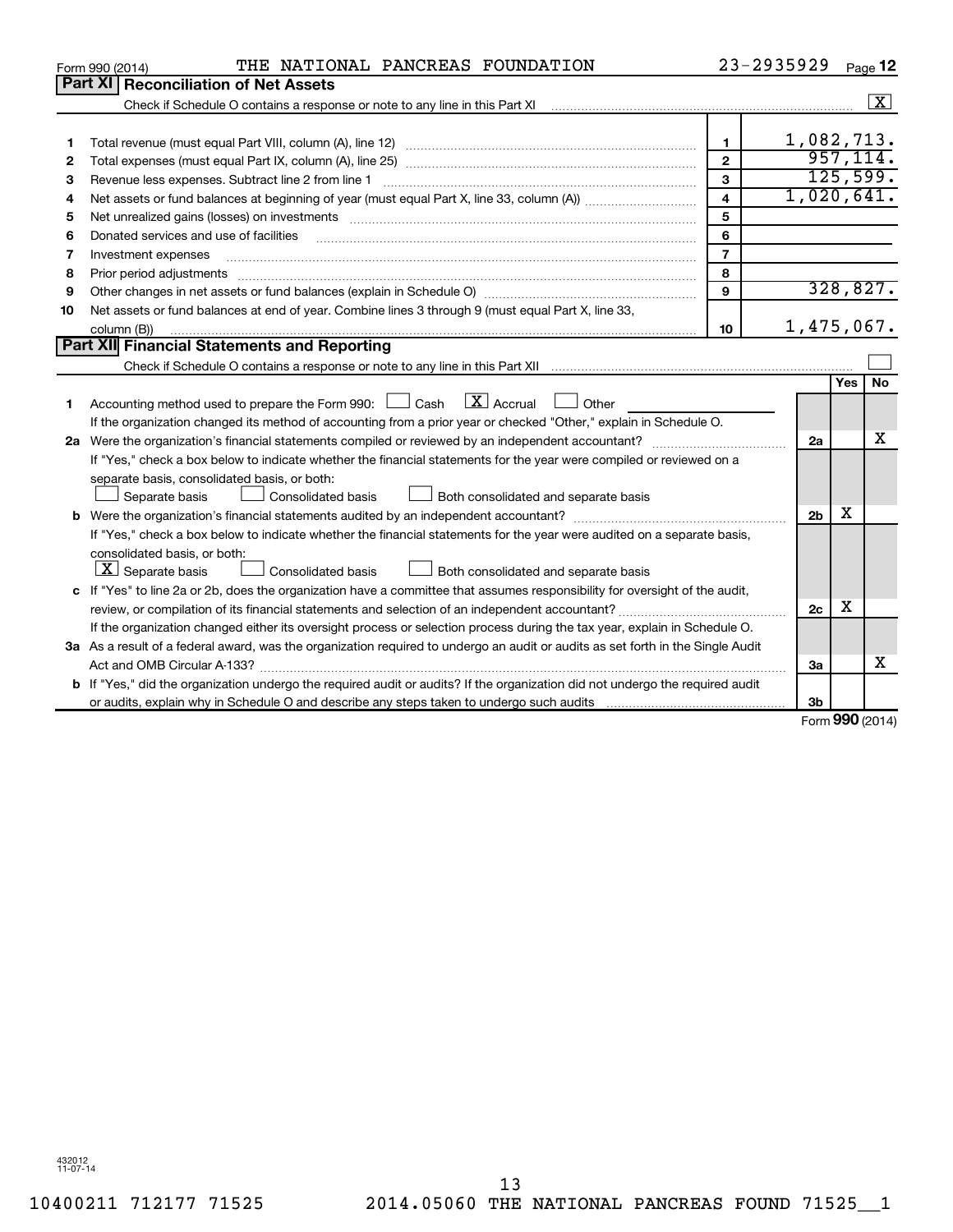Department of the Treasury Internal Revenue Service

# Form 990 or 990-EZ) **Public Charity Status and Public Support**<br>
Complete if the organization is a section 501(c)(3) organization or a section<br> **2014**

**4947(a)(1) nonexempt charitable trust. | Attach to Form 990 or Form 990-EZ.** 

| U                                   |  |
|-------------------------------------|--|
| Open to Public<br><b>Inspection</b> |  |

**Employer identification number** 

OMB No. 1545-0047

Information about Schedule A (Form 990 or 990-EZ) and its instructions is at www.irs.gov/form990.

| Name of the organization |      |
|--------------------------|------|
|                          | THE. |

|                          |                                                                                                                                               | THE NATIONAL PANCREAS FOUNDATION                                                                                     |                     |    |               | 23-2935929                           |  |
|--------------------------|-----------------------------------------------------------------------------------------------------------------------------------------------|----------------------------------------------------------------------------------------------------------------------|---------------------|----|---------------|--------------------------------------|--|
| Part I                   | Reason for Public Charity Status (All organizations must complete this part.) See instructions.                                               |                                                                                                                      |                     |    |               |                                      |  |
|                          | The organization is not a private foundation because it is: (For lines 1 through 11, check only one box.)                                     |                                                                                                                      |                     |    |               |                                      |  |
| 1                        | A church, convention of churches, or association of churches described in section 170(b)(1)(A)(i).                                            |                                                                                                                      |                     |    |               |                                      |  |
| 2                        | A school described in section 170(b)(1)(A)(ii). (Attach Schedule E.)                                                                          |                                                                                                                      |                     |    |               |                                      |  |
| з                        | A hospital or a cooperative hospital service organization described in section 170(b)(1)(A)(iii).                                             |                                                                                                                      |                     |    |               |                                      |  |
|                          |                                                                                                                                               |                                                                                                                      |                     |    |               |                                      |  |
|                          | A medical research organization operated in conjunction with a hospital described in section 170(b)(1)(A)(iii). Enter the hospital's name,    |                                                                                                                      |                     |    |               |                                      |  |
|                          | city, and state:                                                                                                                              |                                                                                                                      |                     |    |               |                                      |  |
| 5                        | An organization operated for the benefit of a college or university owned or operated by a governmental unit described in                     |                                                                                                                      |                     |    |               |                                      |  |
|                          | section 170(b)(1)(A)(iv). (Complete Part II.)                                                                                                 |                                                                                                                      |                     |    |               |                                      |  |
| 6                        | A federal, state, or local government or governmental unit described in section 170(b)(1)(A)(v).                                              |                                                                                                                      |                     |    |               |                                      |  |
| $\lfloor x \rfloor$<br>7 | An organization that normally receives a substantial part of its support from a governmental unit or from the general public described in     |                                                                                                                      |                     |    |               |                                      |  |
|                          | section 170(b)(1)(A)(vi). (Complete Part II.)                                                                                                 |                                                                                                                      |                     |    |               |                                      |  |
| 8                        | A community trust described in section 170(b)(1)(A)(vi). (Complete Part II.)                                                                  |                                                                                                                      |                     |    |               |                                      |  |
| 9                        | An organization that normally receives: (1) more than 33 1/3% of its support from contributions, membership fees, and gross receipts from     |                                                                                                                      |                     |    |               |                                      |  |
|                          | activities related to its exempt functions - subject to certain exceptions, and (2) no more than 33 1/3% of its support from gross investment |                                                                                                                      |                     |    |               |                                      |  |
|                          | income and unrelated business taxable income (less section 511 tax) from businesses acquired by the organization after June 30, 1975.         |                                                                                                                      |                     |    |               |                                      |  |
|                          | See section 509(a)(2). (Complete Part III.)                                                                                                   |                                                                                                                      |                     |    |               |                                      |  |
| 10                       | An organization organized and operated exclusively to test for public safety. See section 509(a)(4).                                          |                                                                                                                      |                     |    |               |                                      |  |
| 11                       | An organization organized and operated exclusively for the benefit of, to perform the functions of, or to carry out the purposes of one or    |                                                                                                                      |                     |    |               |                                      |  |
|                          | more publicly supported organizations described in section 509(a)(1) or section 509(a)(2). See section 509(a)(3). Check the box in            |                                                                                                                      |                     |    |               |                                      |  |
|                          | lines 11a through 11d that describes the type of supporting organization and complete lines 11e, 11f, and 11g.                                |                                                                                                                      |                     |    |               |                                      |  |
| а                        | Type I. A supporting organization operated, supervised, or controlled by its supported organization(s), typically by giving                   |                                                                                                                      |                     |    |               |                                      |  |
|                          | the supported organization(s) the power to regularly appoint or elect a majority of the directors or trustees of the supporting               |                                                                                                                      |                     |    |               |                                      |  |
|                          | organization. You must complete Part IV, Sections A and B.                                                                                    |                                                                                                                      |                     |    |               |                                      |  |
| b                        | Type II. A supporting organization supervised or controlled in connection with its supported organization(s), by having                       |                                                                                                                      |                     |    |               |                                      |  |
|                          | control or management of the supporting organization vested in the same persons that control or manage the supported                          |                                                                                                                      |                     |    |               |                                      |  |
|                          | organization(s). You must complete Part IV, Sections A and C.                                                                                 |                                                                                                                      |                     |    |               |                                      |  |
|                          | Type III functionally integrated. A supporting organization operated in connection with, and functionally integrated with,                    |                                                                                                                      |                     |    |               |                                      |  |
|                          |                                                                                                                                               |                                                                                                                      |                     |    |               |                                      |  |
|                          | its supported organization(s) (see instructions). You must complete Part IV, Sections A, D, and E.                                            |                                                                                                                      |                     |    |               |                                      |  |
| d                        | Type III non-functionally integrated. A supporting organization operated in connection with its supported organization(s)                     |                                                                                                                      |                     |    |               |                                      |  |
|                          | that is not functionally integrated. The organization generally must satisfy a distribution requirement and an attentiveness                  |                                                                                                                      |                     |    |               |                                      |  |
|                          | requirement (see instructions). You must complete Part IV, Sections A and D, and Part V.                                                      |                                                                                                                      |                     |    |               |                                      |  |
| е                        | Check this box if the organization received a written determination from the IRS that it is a Type I, Type II, Type III                       |                                                                                                                      |                     |    |               |                                      |  |
|                          | functionally integrated, or Type III non-functionally integrated supporting organization.                                                     |                                                                                                                      |                     |    |               |                                      |  |
|                          | Enter the number of supported organizations                                                                                                   |                                                                                                                      |                     |    |               |                                      |  |
|                          | Provide the following information about the supported organization(s).                                                                        | $\frac{1}{2}$ (iii) Type of organization $\frac{1}{2}$ (iv) Is the organization $\frac{1}{2}$ (v) Amount of monetary |                     |    |               |                                      |  |
|                          | (i) Name of supported (ii) EIN<br>organization                                                                                                | (described on lines 1-9                                                                                              | listed in your      |    | support (see  | (vi) Amount of<br>other support (see |  |
|                          |                                                                                                                                               | above or IRC section                                                                                                 | governing document? |    | Instructions) | Instructions)                        |  |
|                          |                                                                                                                                               | (see instructions))                                                                                                  | Yes                 | No |               |                                      |  |
|                          |                                                                                                                                               |                                                                                                                      |                     |    |               |                                      |  |
|                          |                                                                                                                                               |                                                                                                                      |                     |    |               |                                      |  |
|                          |                                                                                                                                               |                                                                                                                      |                     |    |               |                                      |  |
|                          |                                                                                                                                               |                                                                                                                      |                     |    |               |                                      |  |
|                          |                                                                                                                                               |                                                                                                                      |                     |    |               |                                      |  |
|                          |                                                                                                                                               |                                                                                                                      |                     |    |               |                                      |  |
|                          |                                                                                                                                               |                                                                                                                      |                     |    |               |                                      |  |
|                          |                                                                                                                                               |                                                                                                                      |                     |    |               |                                      |  |
|                          |                                                                                                                                               |                                                                                                                      |                     |    |               |                                      |  |
|                          |                                                                                                                                               |                                                                                                                      |                     |    |               |                                      |  |
| Total                    |                                                                                                                                               |                                                                                                                      |                     |    |               |                                      |  |
|                          |                                                                                                                                               |                                                                                                                      |                     |    |               |                                      |  |

Form 990 or 990-EZ. 432021 09-17-14 LHA **For Paperwork Reduction Act Notice, see the Instructions for**  **Schedule A (Form 990 or 990-EZ) 2014**

10400211 712177 71525 2014.05060 THE NATIONAL PANCREAS FOUND 71525\_\_1 14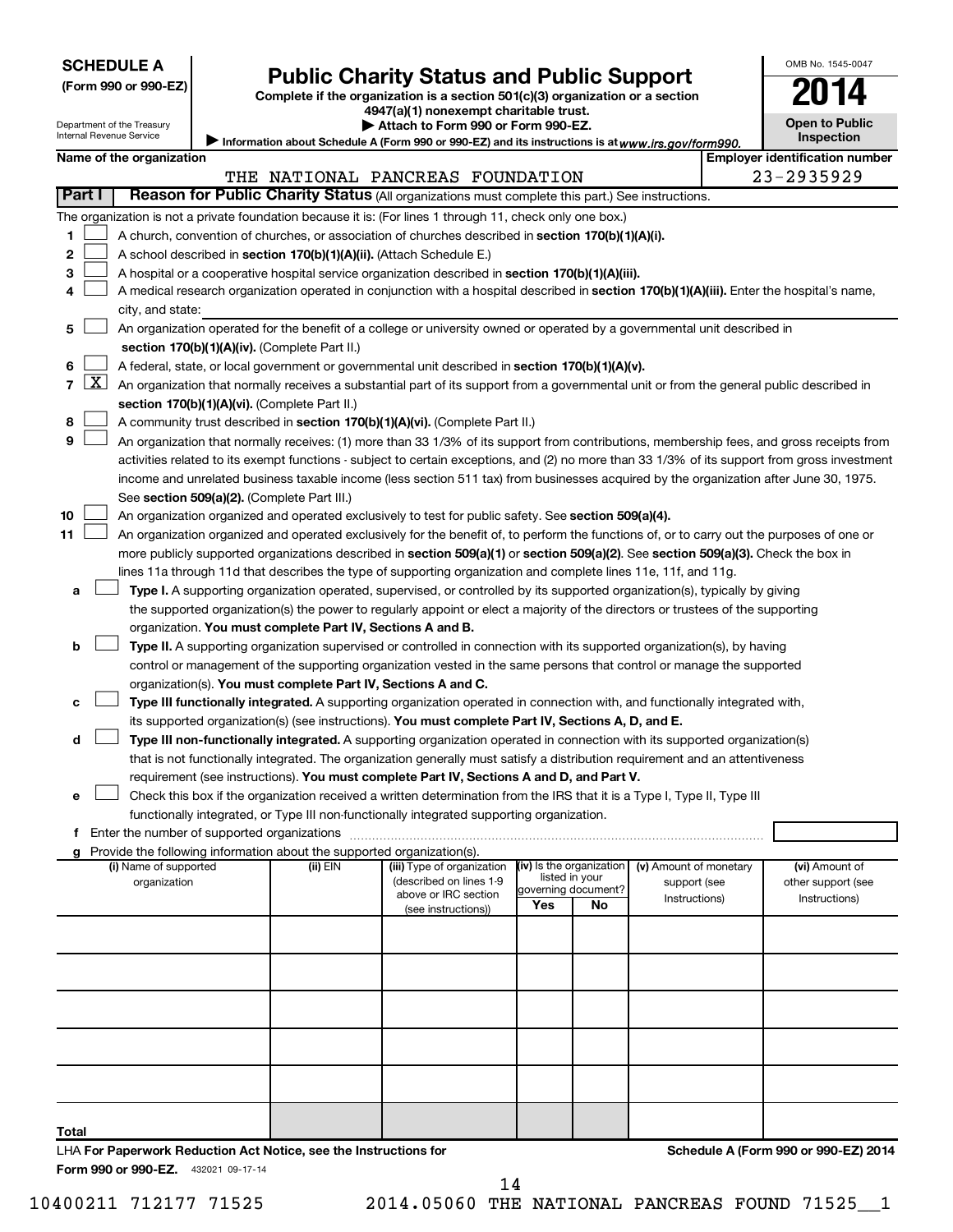### Schedule A (Form 990 or 990-EZ) 2014  $\,$  THE NATIONAL PANCREAS FOUNDATION  $\,$  23-2935929  $\,$  Page

(Complete only if you checked the box on line 5, 7, or 8 of Part I or if the organization failed to qualify under Part III. If the organization fails to qualify under the tests listed below, please complete Part III.) **Part II Support Schedule for Organizations Described in Sections 170(b)(1)(A)(iv) and 170(b)(1)(A)(vi)**

|    | <b>Section A. Public Support</b>                                                                                                                                                                                                                                          |           |          |            |            |                                      |               |  |
|----|---------------------------------------------------------------------------------------------------------------------------------------------------------------------------------------------------------------------------------------------------------------------------|-----------|----------|------------|------------|--------------------------------------|---------------|--|
|    | Calendar year (or fiscal year beginning in)                                                                                                                                                                                                                               | (a) 2010  | (b) 2011 | $(c)$ 2012 | $(d)$ 2013 | (e) 2014                             | (f) Total     |  |
|    | 1 Gifts, grants, contributions, and                                                                                                                                                                                                                                       |           |          |            |            |                                      |               |  |
|    | membership fees received. (Do not                                                                                                                                                                                                                                         |           |          |            |            |                                      |               |  |
|    | include any "unusual grants.")                                                                                                                                                                                                                                            | 504, 247. | 324,696. | 716,610.   | 991,888.   | 938,796.                             | 3476237.      |  |
|    | 2 Tax revenues levied for the organ-                                                                                                                                                                                                                                      |           |          |            |            |                                      |               |  |
|    | ization's benefit and either paid to                                                                                                                                                                                                                                      |           |          |            |            |                                      |               |  |
|    | or expended on its behalf                                                                                                                                                                                                                                                 |           |          |            |            |                                      |               |  |
|    | 3 The value of services or facilities                                                                                                                                                                                                                                     |           |          |            |            |                                      |               |  |
|    | furnished by a governmental unit to                                                                                                                                                                                                                                       |           |          |            |            |                                      |               |  |
|    | the organization without charge                                                                                                                                                                                                                                           |           |          |            |            |                                      |               |  |
|    | 4 Total. Add lines 1 through 3                                                                                                                                                                                                                                            | 504, 247. | 324,696. | 716,610.   | 991,888.   | 938,796.                             | 3476237.      |  |
| 5. | The portion of total contributions                                                                                                                                                                                                                                        |           |          |            |            |                                      |               |  |
|    | by each person (other than a                                                                                                                                                                                                                                              |           |          |            |            |                                      |               |  |
|    | governmental unit or publicly                                                                                                                                                                                                                                             |           |          |            |            |                                      |               |  |
|    | supported organization) included                                                                                                                                                                                                                                          |           |          |            |            |                                      |               |  |
|    | on line 1 that exceeds 2% of the                                                                                                                                                                                                                                          |           |          |            |            |                                      |               |  |
|    | amount shown on line 11,                                                                                                                                                                                                                                                  |           |          |            |            |                                      |               |  |
|    | column (f)                                                                                                                                                                                                                                                                |           |          |            |            |                                      | 1809357.      |  |
|    | 6 Public support. Subtract line 5 from line 4.                                                                                                                                                                                                                            |           |          |            |            |                                      | 1666880.      |  |
|    | <b>Section B. Total Support</b>                                                                                                                                                                                                                                           |           |          |            |            |                                      |               |  |
|    | Calendar year (or fiscal year beginning in)                                                                                                                                                                                                                               | (a) 2010  | (b) 2011 | $(c)$ 2012 | $(d)$ 2013 | (e) 2014                             | (f) Total     |  |
|    | <b>7</b> Amounts from line 4                                                                                                                                                                                                                                              | 504, 247. | 324,696. | 716,610.   | 991,888.   | 938,796.                             | 3476237.      |  |
|    | 8 Gross income from interest,                                                                                                                                                                                                                                             |           |          |            |            |                                      |               |  |
|    | dividends, payments received on                                                                                                                                                                                                                                           |           |          |            |            |                                      |               |  |
|    | securities loans, rents, royalties                                                                                                                                                                                                                                        |           |          |            |            |                                      |               |  |
|    | and income from similar sources                                                                                                                                                                                                                                           | 354.      | 425.     | 441        | 532.       | 490.                                 | 2, 242.       |  |
|    | 9 Net income from unrelated business                                                                                                                                                                                                                                      |           |          |            |            |                                      |               |  |
|    | activities, whether or not the                                                                                                                                                                                                                                            |           |          |            |            |                                      |               |  |
|    | business is regularly carried on                                                                                                                                                                                                                                          |           |          |            |            |                                      |               |  |
|    | 10 Other income. Do not include gain                                                                                                                                                                                                                                      |           |          |            |            |                                      |               |  |
|    | or loss from the sale of capital                                                                                                                                                                                                                                          |           |          |            |            |                                      |               |  |
|    | assets (Explain in Part VI.)                                                                                                                                                                                                                                              |           |          |            |            |                                      |               |  |
|    | 11 Total support. Add lines 7 through 10                                                                                                                                                                                                                                  |           |          |            |            |                                      | 3478479.      |  |
|    | <b>12</b> Gross receipts from related activities, etc. (see instructions)                                                                                                                                                                                                 |           |          |            |            | 12                                   | 1,524,661.    |  |
|    | 13 First five years. If the Form 990 is for the organization's first, second, third, fourth, or fifth tax year as a section 501(c)(3)                                                                                                                                     |           |          |            |            |                                      |               |  |
|    | organization, check this box and stop here                                                                                                                                                                                                                                |           |          |            |            |                                      |               |  |
|    | Section C. Computation of Public Support Percentage                                                                                                                                                                                                                       |           |          |            |            |                                      |               |  |
|    |                                                                                                                                                                                                                                                                           |           |          |            |            | 14                                   | 47.92<br>%    |  |
|    |                                                                                                                                                                                                                                                                           |           |          |            |            | 15                                   | 54.07<br>$\%$ |  |
|    | 16a 33 1/3% support test - 2014. If the organization did not check the box on line 13, and line 14 is 33 1/3% or more, check this box and                                                                                                                                 |           |          |            |            |                                      |               |  |
|    | $\blacktriangleright$ $\boxed{\text{X}}$<br>stop here. The organization qualifies as a publicly supported organization manufaction manufacture or the organization manufacture or the state of the state of the state of the state of the state of the state of the state |           |          |            |            |                                      |               |  |
|    | b 33 1/3% support test - 2013. If the organization did not check a box on line 13 or 16a, and line 15 is 33 1/3% or more, check this box                                                                                                                                  |           |          |            |            |                                      |               |  |
|    |                                                                                                                                                                                                                                                                           |           |          |            |            |                                      |               |  |
|    | 17a 10% -facts-and-circumstances test - 2014. If the organization did not check a box on line 13, 16a, or 16b, and line 14 is 10% or more,                                                                                                                                |           |          |            |            |                                      |               |  |
|    | and if the organization meets the "facts-and-circumstances" test, check this box and stop here. Explain in Part VI how the organization                                                                                                                                   |           |          |            |            |                                      |               |  |
|    |                                                                                                                                                                                                                                                                           |           |          |            |            |                                      |               |  |
|    | b 10% -facts-and-circumstances test - 2013. If the organization did not check a box on line 13, 16a, 16b, or 17a, and line 15 is 10% or                                                                                                                                   |           |          |            |            |                                      |               |  |
|    | more, and if the organization meets the "facts-and-circumstances" test, check this box and stop here. Explain in Part VI how the                                                                                                                                          |           |          |            |            |                                      |               |  |
|    | organization meets the "facts-and-circumstances" test. The organization qualifies as a publicly supported organization                                                                                                                                                    |           |          |            |            |                                      |               |  |
|    | 18 Private foundation. If the organization did not check a box on line 13, 16a, 16b, 17a, or 17b, check this box and see instructions                                                                                                                                     |           |          |            |            |                                      |               |  |
|    |                                                                                                                                                                                                                                                                           |           |          |            |            | Schedule A (Form 990 or 990-EZ) 2014 |               |  |

432022 09-17-14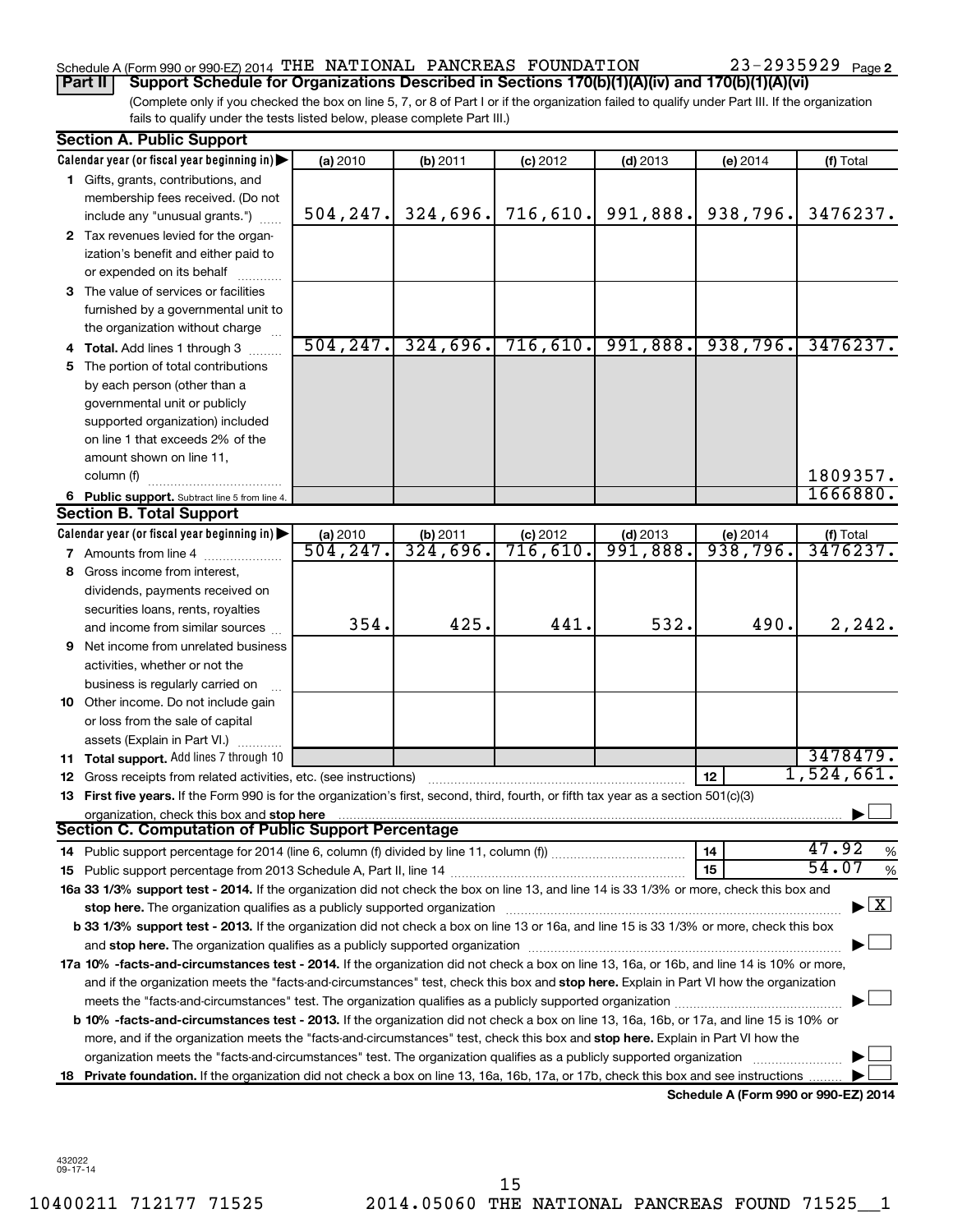### **Part III Support Schedule for Organizations Described in Section 509(a)(2)**

(Complete only if you checked the box on line 9 of Part I or if the organization failed to qualify under Part II. If the organization fails to qualify under the tests listed below, please complete Part II.)

| <b>Section A. Public Support</b>                                                                                                                                                                                                                          |          |          |            |            |                                      |           |
|-----------------------------------------------------------------------------------------------------------------------------------------------------------------------------------------------------------------------------------------------------------|----------|----------|------------|------------|--------------------------------------|-----------|
| Calendar year (or fiscal year beginning in)                                                                                                                                                                                                               | (a) 2010 | (b) 2011 | $(c)$ 2012 | $(d)$ 2013 | (e) 2014                             | (f) Total |
| 1 Gifts, grants, contributions, and                                                                                                                                                                                                                       |          |          |            |            |                                      |           |
| membership fees received. (Do not                                                                                                                                                                                                                         |          |          |            |            |                                      |           |
| include any "unusual grants.")                                                                                                                                                                                                                            |          |          |            |            |                                      |           |
| 2 Gross receipts from admissions,<br>merchandise sold or services per-<br>formed, or facilities furnished in<br>any activity that is related to the<br>organization's tax-exempt purpose                                                                  |          |          |            |            |                                      |           |
| 3 Gross receipts from activities that                                                                                                                                                                                                                     |          |          |            |            |                                      |           |
| are not an unrelated trade or bus-                                                                                                                                                                                                                        |          |          |            |            |                                      |           |
| iness under section 513                                                                                                                                                                                                                                   |          |          |            |            |                                      |           |
| 4 Tax revenues levied for the organ-                                                                                                                                                                                                                      |          |          |            |            |                                      |           |
| ization's benefit and either paid to<br>or expended on its behalf<br>.                                                                                                                                                                                    |          |          |            |            |                                      |           |
| 5 The value of services or facilities                                                                                                                                                                                                                     |          |          |            |            |                                      |           |
| furnished by a governmental unit to                                                                                                                                                                                                                       |          |          |            |            |                                      |           |
| the organization without charge                                                                                                                                                                                                                           |          |          |            |            |                                      |           |
| 6 Total. Add lines 1 through 5                                                                                                                                                                                                                            |          |          |            |            |                                      |           |
| 7a Amounts included on lines 1, 2, and                                                                                                                                                                                                                    |          |          |            |            |                                      |           |
| 3 received from disqualified persons                                                                                                                                                                                                                      |          |          |            |            |                                      |           |
| <b>b</b> Amounts included on lines 2 and 3 received<br>from other than disqualified persons that<br>exceed the greater of \$5,000 or 1% of the<br>amount on line 13 for the year                                                                          |          |          |            |            |                                      |           |
| c Add lines 7a and 7b                                                                                                                                                                                                                                     |          |          |            |            |                                      |           |
| 8 Public support (Subtract line 7c from line 6.)                                                                                                                                                                                                          |          |          |            |            |                                      |           |
| <b>Section B. Total Support</b>                                                                                                                                                                                                                           |          |          |            |            |                                      |           |
| Calendar year (or fiscal year beginning in)                                                                                                                                                                                                               | (a) 2010 | (b) 2011 | $(c)$ 2012 | $(d)$ 2013 | (e) 2014                             | (f) Total |
| 9 Amounts from line 6                                                                                                                                                                                                                                     |          |          |            |            |                                      |           |
| <b>10a</b> Gross income from interest,<br>dividends, payments received on<br>securities loans, rents, royalties<br>and income from similar sources                                                                                                        |          |          |            |            |                                      |           |
| <b>b</b> Unrelated business taxable income<br>(less section 511 taxes) from businesses<br>acquired after June 30, 1975<br>$\overline{\phantom{a}}$                                                                                                        |          |          |            |            |                                      |           |
| c Add lines 10a and 10b<br><b>11</b> Net income from unrelated business<br>activities not included in line 10b.<br>whether or not the business is<br>regularly carried on                                                                                 |          |          |            |            |                                      |           |
| 12 Other income. Do not include gain<br>or loss from the sale of capital<br>assets (Explain in Part VI.)                                                                                                                                                  |          |          |            |            |                                      |           |
| <b>13</b> Total support. (Add lines 9, 10c, 11, and 12.)                                                                                                                                                                                                  |          |          |            |            |                                      |           |
| 14 First five years. If the Form 990 is for the organization's first, second, third, fourth, or fifth tax year as a section 501(c)(3) organization,                                                                                                       |          |          |            |            |                                      |           |
| check this box and stop here                                                                                                                                                                                                                              |          |          |            |            |                                      |           |
| <b>Section C. Computation of Public Support Percentage</b>                                                                                                                                                                                                |          |          |            |            |                                      |           |
|                                                                                                                                                                                                                                                           |          |          |            |            | 15                                   | %         |
| Section D. Computation of Investment Income Percentage                                                                                                                                                                                                    |          |          |            |            | 16                                   | %         |
|                                                                                                                                                                                                                                                           |          |          |            |            | 17                                   |           |
|                                                                                                                                                                                                                                                           |          |          |            |            |                                      | %         |
| 18 Investment income percentage from 2013 Schedule A, Part III, line 17                                                                                                                                                                                   |          |          |            |            | 18                                   | %         |
| 19a 33 1/3% support tests - 2014. If the organization did not check the box on line 14, and line 15 is more than 33 1/3%, and line 17 is not                                                                                                              |          |          |            |            |                                      |           |
| more than 33 1/3%, check this box and stop here. The organization qualifies as a publicly supported organization<br>b 33 1/3% support tests - 2013. If the organization did not check a box on line 14 or line 19a, and line 16 is more than 33 1/3%, and |          |          |            |            |                                      |           |
| line 18 is not more than 33 1/3%, check this box and stop here. The organization qualifies as a publicly supported organization                                                                                                                           |          |          |            |            |                                      |           |
|                                                                                                                                                                                                                                                           |          |          |            |            |                                      |           |
| 432023 09-17-14                                                                                                                                                                                                                                           |          |          | 16         |            | Schedule A (Form 990 or 990-EZ) 2014 |           |

10400211 712177 71525 2014.05060 THE NATIONAL PANCREAS FOUND 71525\_\_1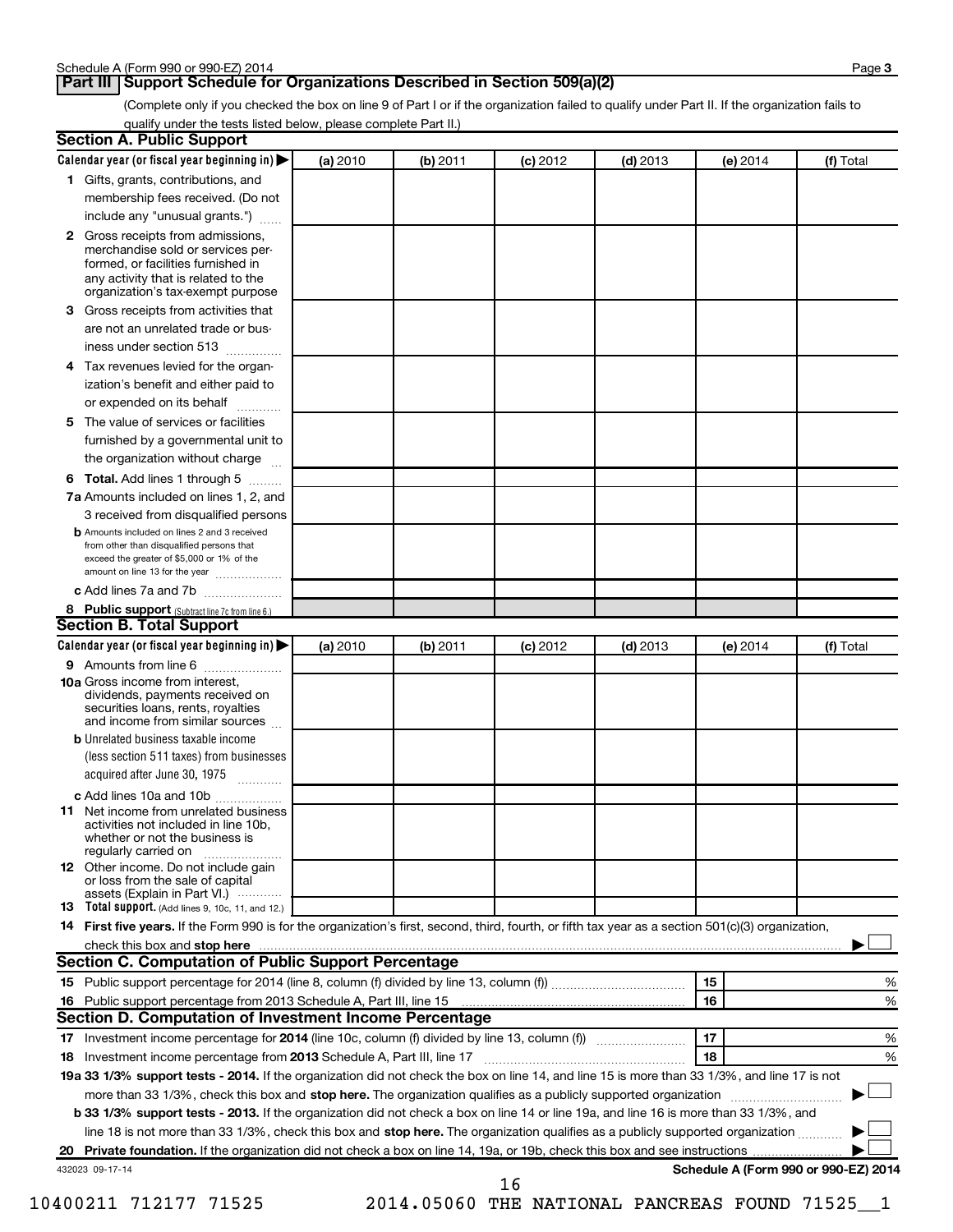### Schedule A (Form 990 or 990-EZ) 2014 THE NATIONAL PANCREAS FOUNDATION  $_{\rm 23-2935929~\,Page}$

### 23-2935929 Page 4

**1**

**2**

**Yes No**

### **Part IV Supporting Organizations**

(Complete only if you checked a box on line 11 of Part I. If you checked 11a of Part I, complete Sections A and B. If you checked 11b of Part I, complete Sections A and C. If you checked 11c of Part I, complete Sections A, D, and E. If you checked 11d of Part I, complete Sections A and D, and complete Part V.)

### **Section A. All Supporting Organizations**

- **1** Are all of the organization's supported organizations listed by name in the organization's governing documents? If "No" describe in  $_{\mathsf{Part}}$   $_{\mathsf{V}}$  how the supported organizations are designated. If designated by *class or purpose, describe the designation. If historic and continuing relationship, explain.*
- **2** Did the organization have any supported organization that does not have an IRS determination of status under section 509(a)(1) or (2)? If "Yes," explain in  $_{\sf Part}$   $_{\sf VI}$  how the organization determined that the supported *organization was described in section 509(a)(1) or (2).*
- **3a** Did the organization have a supported organization described in section 501(c)(4), (5), or (6)? If "Yes," answer *(b) and (c) below.*
- **b** Did the organization confirm that each supported organization qualified under section 501(c)(4), (5), or (6) and satisfied the public support tests under section 509(a)(2)? If "Yes," describe in  $_{\rm Part}$   $_{\rm VI}$  when and how the *organization made the determination.*
- **c** Did the organization ensure that all support to such organizations was used exclusively for section 170(c)(2) (B) purposes? If "Yes," explain in  $_{\mathsf{Part}}$   $_{\mathsf{V}}$  what controls the organization put in place to ensure such use.
- **4 a** *If* Was any supported organization not organized in the United States ("foreign supported organization")? *"Yes" and if you checked 11a or 11b in Part I, answer (b) and (c) below.*
- **b** Did the organization have ultimate control and discretion in deciding whether to make grants to the foreign supported organization? If "Yes," describe in Part VI how the organization had such control and discretion *despite being controlled or supervised by or in connection with its supported organizations.*
- **c** Did the organization support any foreign supported organization that does not have an IRS determination under sections 501(c)(3) and 509(a)(1) or (2)? If "Yes," ex*plain in*  $_{\sf Part}$  *v*J what controls the organization used *to ensure that all support to the foreign supported organization was used exclusively for section 170(c)(2)(B) purposes.*
- **5a** Did the organization add, substitute, or remove any supported organizations during the tax year? If "Yes," answer (b) and (c) below (if applicable). Also, provide detail in  $_{\mathsf{Part}}$   $_{\mathsf{V{\mathsf{I}}}}$ , including (i) the names and EIN *numbers of the supported organizations added, substituted, or removed, (ii) the reasons for each such action, (iii) the authority under the organization's organizing document authorizing such action, and (iv) how the action was accomplished (such as by amendment to the organizing document).*
- **b** Type I or Type II only. Was any added or substituted supported organization part of a class already designated in the organization's organizing document?
- **c Substitutions only.**  Was the substitution the result of an event beyond the organization's control?
- **6** Did the organization provide support (whether in the form of grants or the provision of services or facilities) to support or benefit one or more of the filing organization's supported organizations? If "Yes," provide detail in anyone other than (a) its supported organizations; (b) individuals that are part of the charitable class benefited by one or more of its supported organizations; or (c) other supporting organizations that also *Part VI.*
- **7** Did the organization provide a grant, loan, compensation, or other similar payment to a substantial controlled entity with regard to a substantial contributor? If "Yes," complete Part I of Schedule L (Form 990). contributor (defined in IRC 4958(c)(3)(C)), a family member of a substantial contributor, or a 35-percent
- **8** Did the organization make a loan to a disqualified person (as defined in section 4958) not described in line 7? *If "Yes," complete Part I of Schedule L (Form 990).*
- **9 a** Was the organization controlled directly or indirectly at any time during the tax year by one or more *If "Yes," provide detail in*  in section 509(a)(1) or (2))? *Part VI.* disqualified persons as defined in section 4946 (other than foundation managers and organizations described
- **b** Did one or more disqualified persons (as defined in line 9(a)) hold a controlling interest in any entity in which  *If "Yes," provide detail in*  the supporting organization had an interest? *Part VI.*
- **c** Did a disqualified person (as defined in line 9(a)) have an ownership interest in, or derive any personal benefit from, assets in which the supporting organization also had an interest? If "Yes," *provide detail in Part VI.*
- **10 a** Was the organization subject to the excess business holdings rules of IRC 4943 because of IRC 4943(f)  *If "Yes," answer (b) below.* organizations)? (regarding certain Type II supporting organizations, and all Type III non-functionally integrated supporting
	- **b** Did the organization have any excess business holdings in the tax year? (Use Schedule C, Form 4720, to *determine whether the organization had excess business holdings.)*

432024 09-17-14

**Schedule A (Form 990 or 990-EZ) 2014**

17

**3a 3b 3c 4a 4b 4c 5a 5b 5c 6 7 8 9a 9b 9c 10a 10b**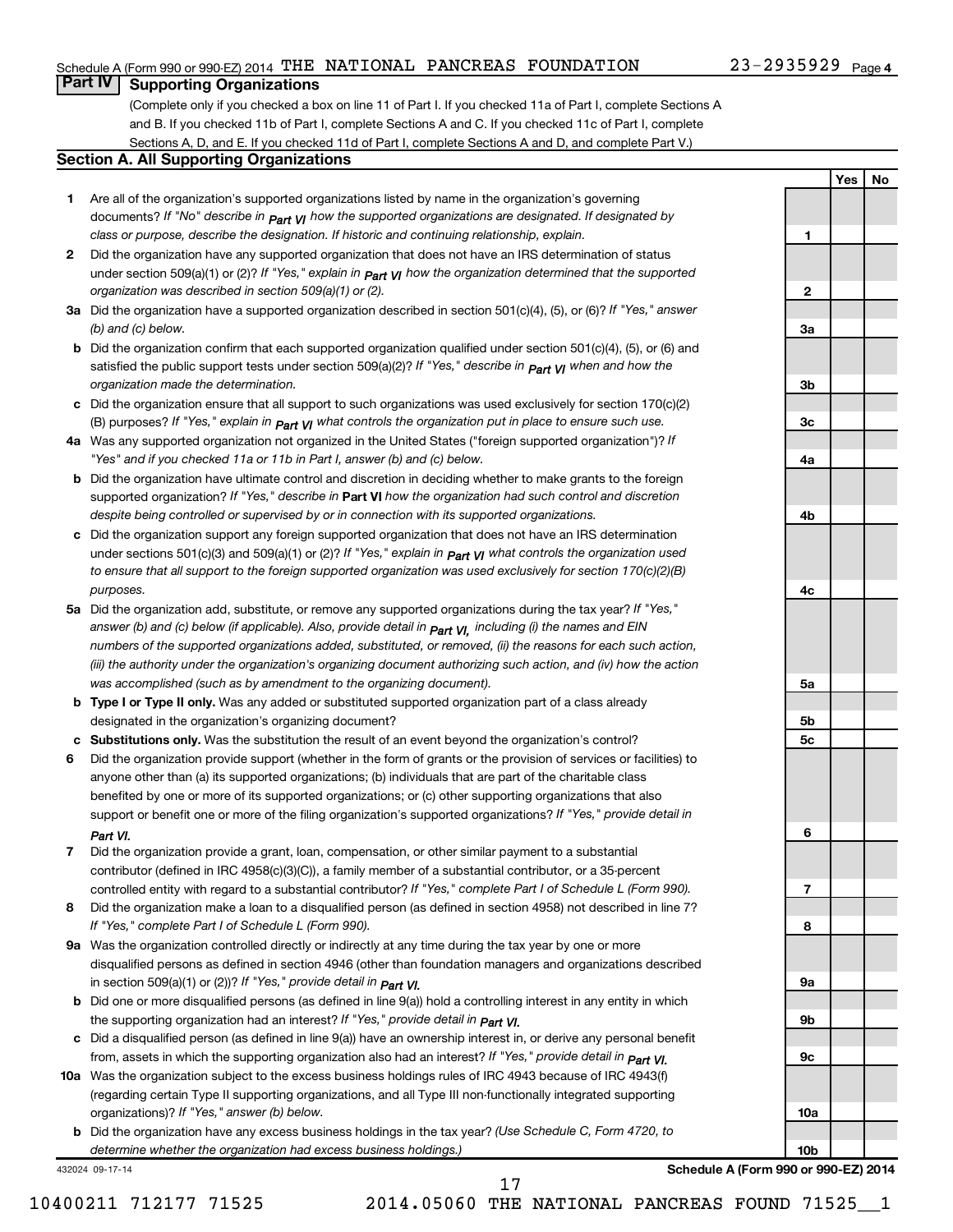#### Schedule A (Form 990 or 990-EZ) 2014 'I'HE NATIONAL PANCREAS FOUNDA'I'ION  $23-2935929$  Page THE NATIONAL PANCREAS FOUNDATION 23-2935929

|    | <b>Part IV</b>  | <b>Supporting Organizations (continued)</b>                                                                                       |                 |     |    |
|----|-----------------|-----------------------------------------------------------------------------------------------------------------------------------|-----------------|-----|----|
|    |                 |                                                                                                                                   |                 | Yes | No |
| 11 |                 | Has the organization accepted a gift or contribution from any of the following persons?                                           |                 |     |    |
| а  |                 | A person who directly or indirectly controls, either alone or together with persons described in (b) and (c)                      |                 |     |    |
|    |                 | below, the governing body of a supported organization?                                                                            | 11a             |     |    |
|    |                 | <b>b</b> A family member of a person described in (a) above?                                                                      | 11 <sub>b</sub> |     |    |
|    |                 | c A 35% controlled entity of a person described in (a) or (b) above?If "Yes" to a, b, or c, provide detail in Part VI.            | 11c             |     |    |
|    |                 | <b>Section B. Type I Supporting Organizations</b>                                                                                 |                 |     |    |
|    |                 |                                                                                                                                   |                 | Yes | No |
| 1. |                 | Did the directors, trustees, or membership of one or more supported organizations have the power to                               |                 |     |    |
|    |                 | regularly appoint or elect at least a majority of the organization's directors or trustees at all times during the                |                 |     |    |
|    |                 | tax year? If "No," describe in $_{Part}$ $_{VI}$ how the supported organization(s) effectively operated, supervised, or           |                 |     |    |
|    |                 | controlled the organization's activities. If the organization had more than one supported organization,                           |                 |     |    |
|    |                 | describe how the powers to appoint and/or remove directors or trustees were allocated among the supported                         |                 |     |    |
|    |                 | organizations and what conditions or restrictions, if any, applied to such powers during the tax year.                            | 1               |     |    |
| 2  |                 | Did the organization operate for the benefit of any supported organization other than the supported                               |                 |     |    |
|    |                 | organization(s) that operated, supervised, or controlled the supporting organization? If "Yes," explain in                        |                 |     |    |
|    |                 | $_{Part}$ v <sub>1</sub> how providing such benefit carried out the purposes of the supported organization(s) that operated,      |                 |     |    |
|    |                 | supervised, or controlled the supporting organization.                                                                            | $\mathbf{2}$    |     |    |
|    |                 | <b>Section C. Type II Supporting Organizations</b>                                                                                |                 |     |    |
|    |                 |                                                                                                                                   |                 | Yes | No |
| 1. |                 | Were a majority of the organization's directors or trustees during the tax year also a majority of the directors                  |                 |     |    |
|    |                 | or trustees of each of the organization's supported organization(s)? If "No," describe in <b>Part VI</b> how control              |                 |     |    |
|    |                 | or management of the supporting organization was vested in the same persons that controlled or managed                            |                 |     |    |
|    |                 | the supported organization(s).                                                                                                    | 1               |     |    |
|    |                 | <b>Section D. Type III Supporting Organizations</b>                                                                               |                 |     |    |
|    |                 |                                                                                                                                   |                 | Yes | No |
| 1  |                 | Did the organization provide to each of its supported organizations, by the last day of the fifth month of the                    |                 |     |    |
|    |                 | organization's tax year, (1) a written notice describing the type and amount of support provided during the prior tax             |                 |     |    |
|    |                 | year, (2) a copy of the Form 990 that was most recently filed as of the date of notification, and (3) copies of the               |                 |     |    |
|    |                 | organization's governing documents in effect on the date of notification, to the extent not previously provided?                  | 1               |     |    |
| 2  |                 | Were any of the organization's officers, directors, or trustees either (i) appointed or elected by the supported                  |                 |     |    |
|    |                 | organization(s) or (ii) serving on the governing body of a supported organization? If "No," explain in part VI how                |                 |     |    |
|    |                 | the organization maintained a close and continuous working relationship with the supported organization(s).                       | $\mathbf{2}$    |     |    |
| 3  |                 | By reason of the relationship described in (2), did the organization's supported organizations have a                             |                 |     |    |
|    |                 | significant voice in the organization's investment policies and in directing the use of the organization's                        |                 |     |    |
|    |                 | income or assets at all times during the tax year? If "Yes," describe in $_{Part}$ y the role the organization's                  |                 |     |    |
|    |                 | supported organizations played in this regard.                                                                                    | З               |     |    |
|    |                 | Section E. Type III Functionally-Integrated Supporting Organizations                                                              |                 |     |    |
| 1  |                 | Check the box next to the method that the organization used to satisfy the Integral Part Test during the year(see instructions):  |                 |     |    |
| a  |                 | The organization satisfied the Activities Test. Complete line 2 below.                                                            |                 |     |    |
| b  |                 | The organization is the parent of each of its supported organizations. Complete line 3 below.                                     |                 |     |    |
| c  |                 | The organization supported a governmental entity. Describe in Part VI how you supported a government entity (see instructions).   |                 |     |    |
| 2  |                 | Activities Test. Answer (a) and (b) below.                                                                                        |                 | Yes | No |
| а  |                 | Did substantially all of the organization's activities during the tax year directly further the exempt purposes of                |                 |     |    |
|    |                 | the supported organization(s) to which the organization was responsive? If "Yes," then in Part VI identify                        |                 |     |    |
|    |                 | how these activities directly furthered their exempt purposes,<br>those supported organizations and explain                       |                 |     |    |
|    |                 | how the organization was responsive to those supported organizations, and how the organization determined                         |                 |     |    |
|    |                 | that these activities constituted substantially all of its activities.                                                            | 2a              |     |    |
| b  |                 | Did the activities described in (a) constitute activities that, but for the organization's involvement, one or more               |                 |     |    |
|    |                 | of the organization's supported organization(s) would have been engaged in? If "Yes," explain in $P_{art}$ $V_I$ the              |                 |     |    |
|    |                 | reasons for the organization's position that its supported organization(s) would have engaged in these                            |                 |     |    |
|    |                 | activities but for the organization's involvement.                                                                                | 2b              |     |    |
| 3  |                 | Parent of Supported Organizations. Answer (a) and (b) below.                                                                      |                 |     |    |
| а  |                 | Did the organization have the power to regularly appoint or elect a majority of the officers, directors, or                       |                 |     |    |
|    |                 | trustees of each of the supported organizations? Provide details in <i>Part VI.</i>                                               | За              |     |    |
| b  |                 | Did the organization exercise a substantial degree of direction over the policies, programs, and activities of each               |                 |     |    |
|    |                 | of its supported organizations? If "Yes," describe in $P_{\text{diff}}$ $y_1$ the role played by the organization in this regard. | Зb              |     |    |
|    | 432025 09-17-14 | Schedule A (Form 990 or 990-EZ) 2014                                                                                              |                 |     |    |

10400211 712177 71525 2014.05060 THE NATIONAL PANCREAS FOUND 71525\_\_1

18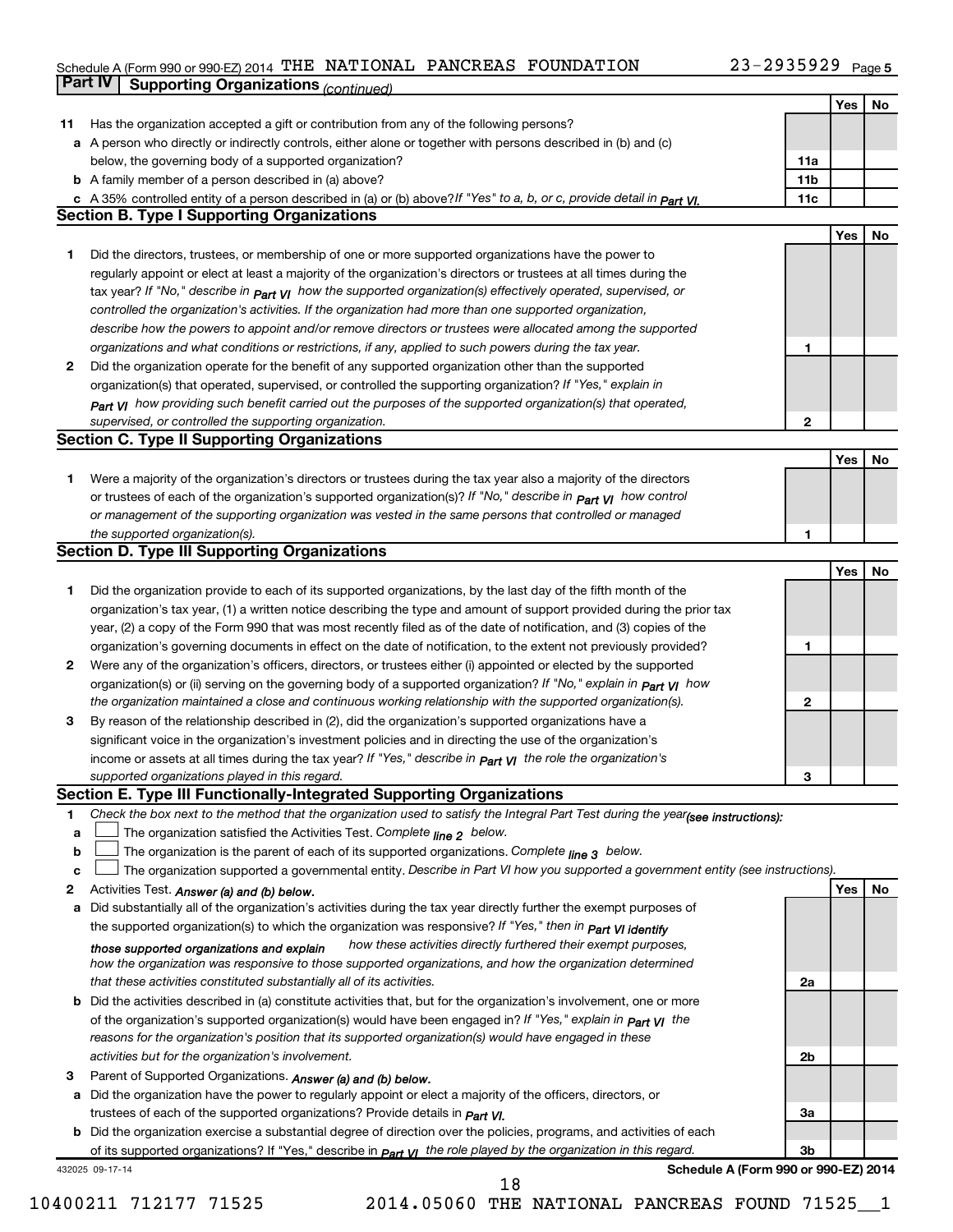### Schedule A (Form 990 or 990-EZ) 2014 THE NATIONAL PANCREAS FOUNDATION  $_{\rm 23-2935929~\,Page}$ **Part V Type III Non-Functionally Integrated 509(a)(3) Supporting Organizations**

1 **Letter on Reck here if the organization satisfied the Integral Part Test as a qualifying trust on Nov. 20, 1970. See instructions. All** other Type III non-functionally integrated supporting organizations must complete Sections A through E.

|              | Section A - Adjusted Net Income                                              | (A) Prior Year | (B) Current Year<br>(optional) |                                |
|--------------|------------------------------------------------------------------------------|----------------|--------------------------------|--------------------------------|
| 1            | Net short-term capital gain                                                  | 1              |                                |                                |
| 2            | Recoveries of prior-year distributions                                       | $\mathbf{2}$   |                                |                                |
| З            | Other gross income (see instructions)                                        | 3              |                                |                                |
| 4            | Add lines 1 through 3                                                        | 4              |                                |                                |
| 5            | Depreciation and depletion                                                   | 5              |                                |                                |
| 6            | Portion of operating expenses paid or incurred for production or             |                |                                |                                |
|              | collection of gross income or for management, conservation, or               |                |                                |                                |
|              | maintenance of property held for production of income (see instructions)     | 6              |                                |                                |
| 7            | Other expenses (see instructions)                                            | $\overline{7}$ |                                |                                |
| 8            | Adjusted Net Income (subtract lines 5, 6 and 7 from line 4)                  | 8              |                                |                                |
|              | <b>Section B - Minimum Asset Amount</b>                                      |                | (A) Prior Year                 | (B) Current Year<br>(optional) |
| 1            | Aggregate fair market value of all non-exempt-use assets (see                |                |                                |                                |
|              | instructions for short tax year or assets held for part of year):            |                |                                |                                |
|              | <b>a</b> Average monthly value of securities                                 | 1a             |                                |                                |
|              | <b>b</b> Average monthly cash balances                                       | 1 <sub>b</sub> |                                |                                |
|              | <b>c</b> Fair market value of other non-exempt-use assets                    | 1 <sub>c</sub> |                                |                                |
|              | d Total (add lines 1a, 1b, and 1c)                                           | 1d             |                                |                                |
|              | e Discount claimed for blockage or other                                     |                |                                |                                |
|              | factors (explain in detail in Part VI):                                      |                |                                |                                |
| 2            | Acquisition indebtedness applicable to non-exempt-use assets                 | $\mathbf{2}$   |                                |                                |
| 3            | Subtract line 2 from line 1d                                                 | 3              |                                |                                |
| 4            | Cash deemed held for exempt use. Enter 1-1/2% of line 3 (for greater amount, |                |                                |                                |
|              | see instructions).                                                           | 4              |                                |                                |
| 5            | Net value of non-exempt-use assets (subtract line 4 from line 3)             | 5              |                                |                                |
| 6            | Multiply line 5 by .035                                                      | 6              |                                |                                |
| 7            | Recoveries of prior-year distributions                                       | $\overline{7}$ |                                |                                |
| 8            | Minimum Asset Amount (add line 7 to line 6)                                  | 8              |                                |                                |
|              | <b>Section C - Distributable Amount</b>                                      |                |                                | <b>Current Year</b>            |
| 1            | Adjusted net income for prior year (from Section A, line 8, Column A)        | 1              |                                |                                |
| $\mathbf{2}$ | Enter 85% of line 1                                                          | $\mathbf{2}$   |                                |                                |
| 3            | Minimum asset amount for prior year (from Section B, line 8, Column A)       | 3              |                                |                                |
| 4            | Enter greater of line 2 or line 3                                            | 4              |                                |                                |
| 5            | Income tax imposed in prior year                                             | 5              |                                |                                |
| 6            | <b>Distributable Amount.</b> Subtract line 5 from line 4, unless subject to  |                |                                |                                |
|              | emergency temporary reduction (see instructions)                             | 6              |                                |                                |
|              |                                                                              |                |                                |                                |

**7** Check here if the current year is the organization's first as a non-functionally-integrated Type III supporting organization (see † instructions).

**Schedule A (Form 990 or 990-EZ) 2014**

432026 09-17-14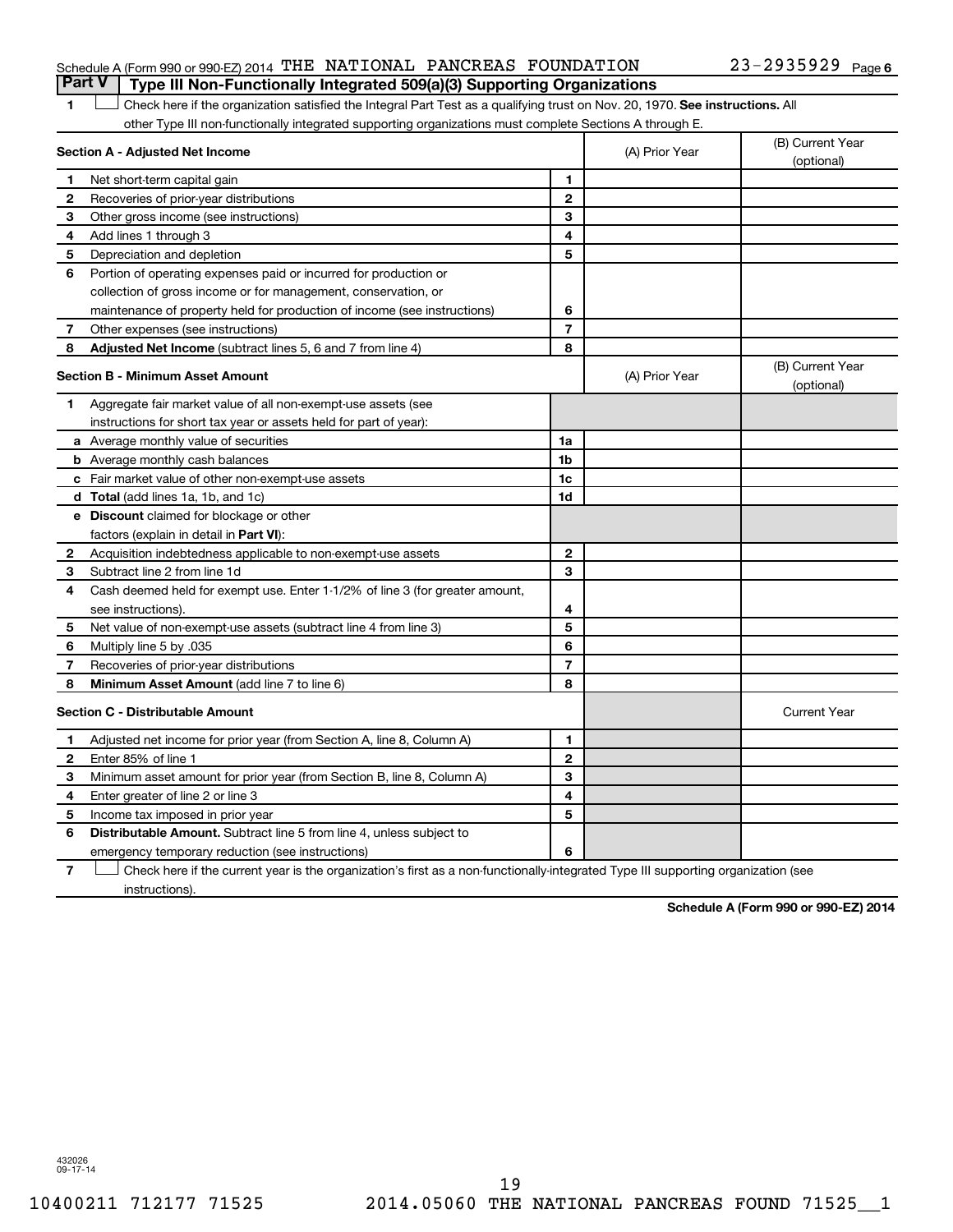#### Schedule A (Form 990 or 990-EZ) 2014 'I'HE NATIONAL PANCREAS FOUNDA'I'ION  $23-2935929$  Page THE NATIONAL PANCREAS FOUNDATION 23-2935929

| <b>Part V</b><br>Type III Non-Functionally Integrated 509(a)(3) Supporting Organizations (continued) |                                                                                                     |                             |                           |                      |  |  |  |  |  |
|------------------------------------------------------------------------------------------------------|-----------------------------------------------------------------------------------------------------|-----------------------------|---------------------------|----------------------|--|--|--|--|--|
|                                                                                                      | <b>Current Year</b><br><b>Section D - Distributions</b>                                             |                             |                           |                      |  |  |  |  |  |
| 1                                                                                                    | Amounts paid to supported organizations to accomplish exempt purposes                               |                             |                           |                      |  |  |  |  |  |
| 2                                                                                                    | Amounts paid to perform activity that directly furthers exempt purposes of supported                |                             |                           |                      |  |  |  |  |  |
|                                                                                                      | organizations, in excess of income from activity                                                    |                             |                           |                      |  |  |  |  |  |
| 3                                                                                                    | Administrative expenses paid to accomplish exempt purposes of supported organizations               |                             |                           |                      |  |  |  |  |  |
| 4                                                                                                    | Amounts paid to acquire exempt-use assets                                                           |                             |                           |                      |  |  |  |  |  |
| 5                                                                                                    | Qualified set-aside amounts (prior IRS approval required)                                           |                             |                           |                      |  |  |  |  |  |
| 6                                                                                                    | Other distributions (describe in Part VI). See instructions.                                        |                             |                           |                      |  |  |  |  |  |
| 7                                                                                                    | Total annual distributions. Add lines 1 through 6.                                                  |                             |                           |                      |  |  |  |  |  |
| 8                                                                                                    | Distributions to attentive supported organizations to which the organization is responsive          |                             |                           |                      |  |  |  |  |  |
|                                                                                                      | (provide details in Part VI). See instructions.                                                     |                             |                           |                      |  |  |  |  |  |
| 9                                                                                                    | Distributable amount for 2014 from Section C, line 6                                                |                             |                           |                      |  |  |  |  |  |
| 10                                                                                                   | Line 8 amount divided by Line 9 amount                                                              |                             |                           |                      |  |  |  |  |  |
|                                                                                                      |                                                                                                     | (i)                         | (ii)                      | (iii)                |  |  |  |  |  |
|                                                                                                      | Section E - Distribution Allocations (see instructions)                                             | <b>Excess Distributions</b> | <b>Underdistributions</b> | <b>Distributable</b> |  |  |  |  |  |
|                                                                                                      |                                                                                                     |                             | Pre-2014                  | Amount for 2014      |  |  |  |  |  |
| 1                                                                                                    | Distributable amount for 2014 from Section C, line 6                                                |                             |                           |                      |  |  |  |  |  |
| $\mathbf{2}$                                                                                         | Underdistributions, if any, for years prior to 2014                                                 |                             |                           |                      |  |  |  |  |  |
|                                                                                                      | (reasonable cause required-see instructions)                                                        |                             |                           |                      |  |  |  |  |  |
| 3                                                                                                    | Excess distributions carryover, if any, to 2014:                                                    |                             |                           |                      |  |  |  |  |  |
| a                                                                                                    |                                                                                                     |                             |                           |                      |  |  |  |  |  |
| b                                                                                                    |                                                                                                     |                             |                           |                      |  |  |  |  |  |
| с                                                                                                    |                                                                                                     |                             |                           |                      |  |  |  |  |  |
| d                                                                                                    |                                                                                                     |                             |                           |                      |  |  |  |  |  |
|                                                                                                      | e From 2013                                                                                         |                             |                           |                      |  |  |  |  |  |
|                                                                                                      | <b>Total</b> of lines 3a through e                                                                  |                             |                           |                      |  |  |  |  |  |
|                                                                                                      | g Applied to underdistributions of prior years                                                      |                             |                           |                      |  |  |  |  |  |
|                                                                                                      | <b>h</b> Applied to 2014 distributable amount<br>Carryover from 2009 not applied (see instructions) |                             |                           |                      |  |  |  |  |  |
|                                                                                                      | Remainder. Subtract lines 3g, 3h, and 3i from 3f.                                                   |                             |                           |                      |  |  |  |  |  |
| 4                                                                                                    | Distributions for 2014 from Section D,                                                              |                             |                           |                      |  |  |  |  |  |
|                                                                                                      | $line 7$ :                                                                                          |                             |                           |                      |  |  |  |  |  |
|                                                                                                      | a Applied to underdistributions of prior years                                                      |                             |                           |                      |  |  |  |  |  |
|                                                                                                      | <b>b</b> Applied to 2014 distributable amount                                                       |                             |                           |                      |  |  |  |  |  |
| с                                                                                                    | Remainder. Subtract lines 4a and 4b from 4.                                                         |                             |                           |                      |  |  |  |  |  |
| 5                                                                                                    | Remaining underdistributions for years prior to 2014, if                                            |                             |                           |                      |  |  |  |  |  |
|                                                                                                      | any. Subtract lines 3g and 4a from line 2 (if amount                                                |                             |                           |                      |  |  |  |  |  |
|                                                                                                      | greater than zero, see instructions).                                                               |                             |                           |                      |  |  |  |  |  |
| 6                                                                                                    | Remaining underdistributions for 2014. Subtract lines 3h                                            |                             |                           |                      |  |  |  |  |  |
|                                                                                                      | and 4b from line 1 (if amount greater than zero, see                                                |                             |                           |                      |  |  |  |  |  |
|                                                                                                      | instructions).                                                                                      |                             |                           |                      |  |  |  |  |  |
| $\mathbf{7}$                                                                                         | Excess distributions carryover to 2015. Add lines 3j                                                |                             |                           |                      |  |  |  |  |  |
|                                                                                                      | and 4c.                                                                                             |                             |                           |                      |  |  |  |  |  |
| 8                                                                                                    | Breakdown of line 7:                                                                                |                             |                           |                      |  |  |  |  |  |
| a                                                                                                    |                                                                                                     |                             |                           |                      |  |  |  |  |  |
| b                                                                                                    |                                                                                                     |                             |                           |                      |  |  |  |  |  |
| с                                                                                                    |                                                                                                     |                             |                           |                      |  |  |  |  |  |
|                                                                                                      | d Excess from 2013                                                                                  |                             |                           |                      |  |  |  |  |  |
|                                                                                                      | e Excess from 2014                                                                                  |                             |                           |                      |  |  |  |  |  |

**Schedule A (Form 990 or 990-EZ) 2014**

432027 09-17-14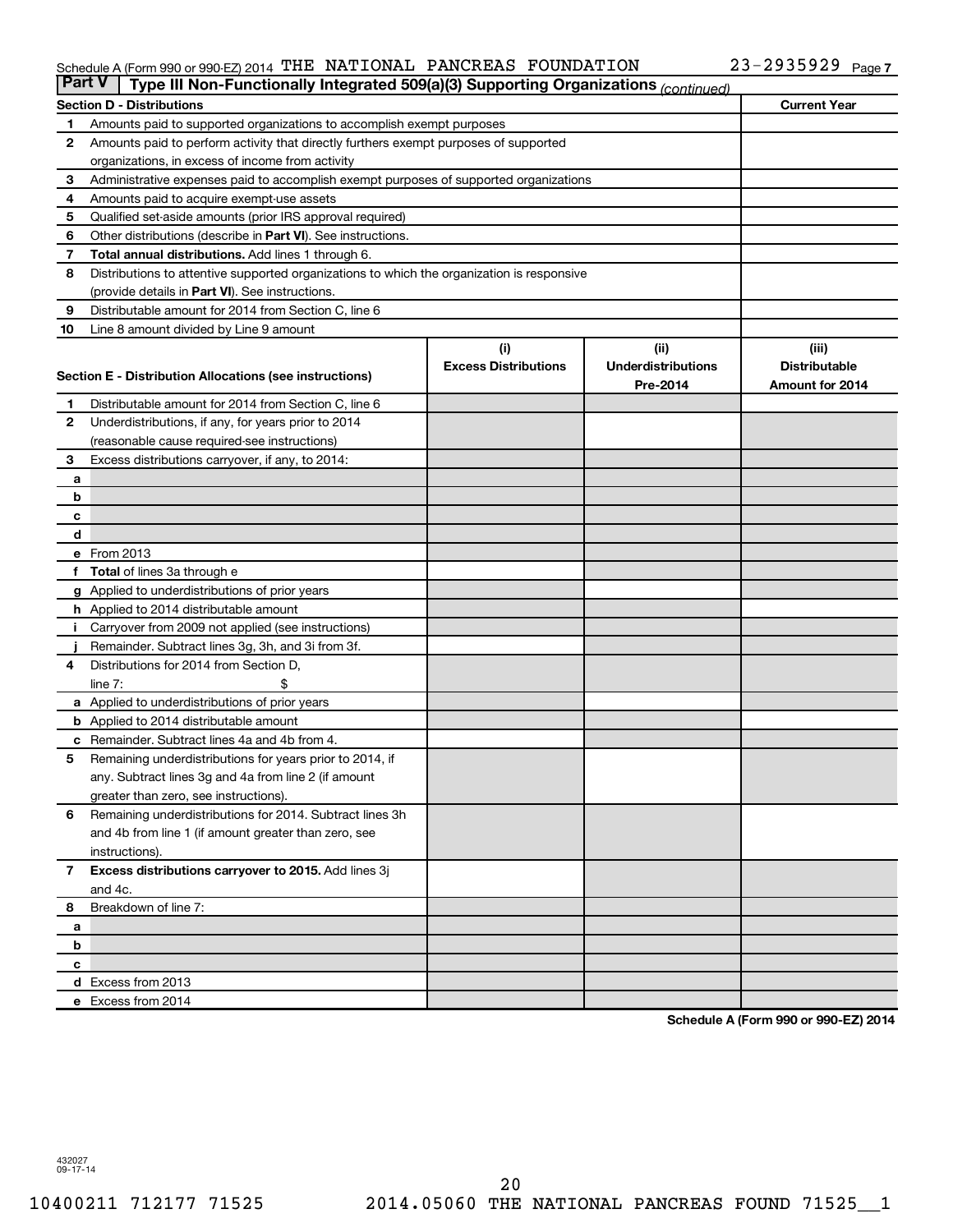Part VI | Supplemental Information. Provide the explanations required by Part II, line 10; Part II, line 17a or 17b; and Part III, line 12. Also complete this part for any additional information. (See instructions).

| $21\,$ | Schedule A (Form 990 or 990-EZ) 2014 |  |
|--------|--------------------------------------|--|
|        |                                      |  |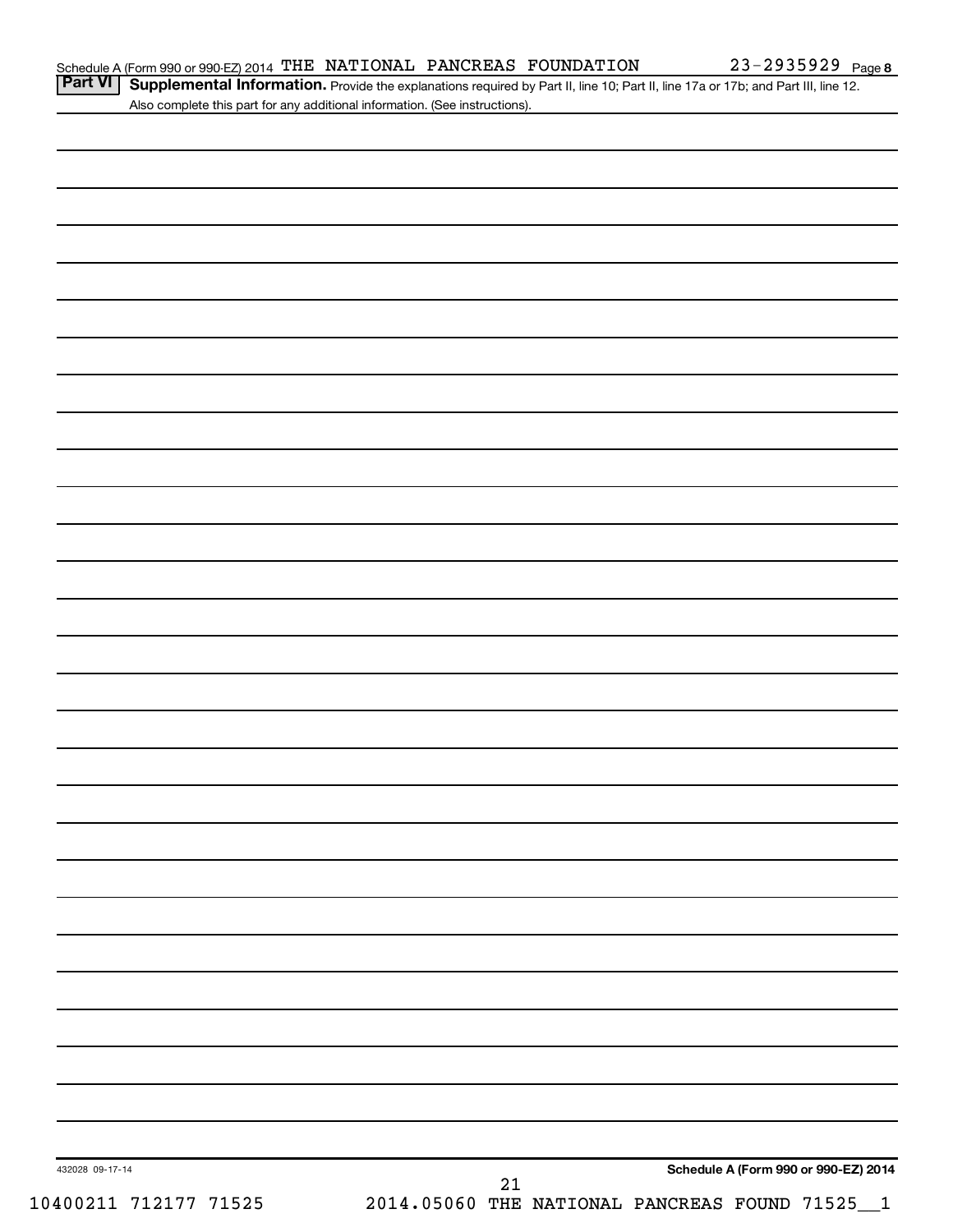Department of the Treasury Internal Revenue Service **(Form 990, 990-EZ,**

\*\* PUBLIC DISCLOSURE COPY \*\*

### **Schedule B Schedule of Contributors**

**or 990-PF) | Attach to Form 990, Form 990-EZ, or Form 990-PF. | Information about Schedule B (Form 990, 990-EZ, or 990-PF) and** its instructions is at <sub>www.irs.gov/form990  $\cdot$ </sub>

OMB No. 1545-0047

**2014**

**Name of the organization Employer identification number**

|--|

|  |  | ושוווט טו נווט טו שטווובטנוטוו |  |
|--|--|--------------------------------|--|
|  |  |                                |  |
|  |  |                                |  |

| <b>Organization type</b> (check one): |                                                                           |  |  |  |  |  |
|---------------------------------------|---------------------------------------------------------------------------|--|--|--|--|--|
| Filers of:                            | Section:                                                                  |  |  |  |  |  |
| Form 990 or 990-EZ                    | $ \mathbf{X} $ 501(c)( 3) (enter number) organization                     |  |  |  |  |  |
|                                       | 4947(a)(1) nonexempt charitable trust not treated as a private foundation |  |  |  |  |  |
|                                       | 527 political organization                                                |  |  |  |  |  |
| Form 990-PF                           | 501(c)(3) exempt private foundation                                       |  |  |  |  |  |
|                                       | 4947(a)(1) nonexempt charitable trust treated as a private foundation     |  |  |  |  |  |
|                                       | 501(c)(3) taxable private foundation                                      |  |  |  |  |  |

THE NATIONAL PANCREAS FOUNDATION

Check if your organization is covered by the General Rule or a Special Rule.

**Note.**  Only a section 501(c)(7), (8), or (10) organization can check boxes for both the General Rule and a Special Rule. See instructions.

#### **General Rule**

 $\Box$ 

For an organization filing Form 990, 990-EZ, or 990-PF that received, during the year, contributions totaling \$5,000 or more (in money or property) from any one contributor. Complete Parts I and II. See instructions for determining a contributor's total contributions.

#### **Special Rules**

any one contributor, during the year, total contributions of the greater of **(1)** \$5,000 or **(2)** 2% of the amount on (i) Form 990, Part VIII, line 1h,  $\boxed{\text{X}}$  For an organization described in section 501(c)(3) filing Form 990 or 990-EZ that met the 33 1/3% support test of the regulations under sections 509(a)(1) and 170(b)(1)(A)(vi), that checked Schedule A (Form 990 or 990-EZ), Part II, line 13, 16a, or 16b, and that received from or (ii) Form 990-EZ, line 1. Complete Parts I and II.

year, total contributions of more than \$1,000 *exclusively* for religious, charitable, scientific, literary, or educational purposes, or for For an organization described in section 501(c)(7), (8), or (10) filing Form 990 or 990-EZ that received from any one contributor, during the the prevention of cruelty to children or animals. Complete Parts I, II, and III.  $\Box$ 

purpose. Do not complete any of the parts unless the General Rule applies to this organization because it received nonexclusively year, contributions exclusively for religious, charitable, etc., purposes, but no such contributions totaled more than \$1,000. If this box is checked, enter here the total contributions that were received during the year for an exclusively religious, charitable, etc., For an organization described in section 501(c)(7), (8), or (10) filing Form 990 or 990-EZ that received from any one contributor, during the religious, charitable, etc., contributions totaling \$5,000 or more during the year  $\ldots$  $\ldots$  $\ldots$  $\ldots$  $\ldots$  $\ldots$  $\Box$ 

**Caution.** An organization that is not covered by the General Rule and/or the Special Rules does not file Schedule B (Form 990, 990-EZ, or 990-PF),  **must** but it answer "No" on Part IV, line 2, of its Form 990; or check the box on line H of its Form 990-EZ or on its Form 990-PF, Part I, line 2, to certify that it does not meet the filing requirements of Schedule B (Form 990, 990-EZ, or 990-PF).

LHA For Paperwork Reduction Act Notice, see the Instructions for Form 990, 990-EZ, or 990-PF. Schedule B (Form 990, 990-EZ, or 990-PF) (2014)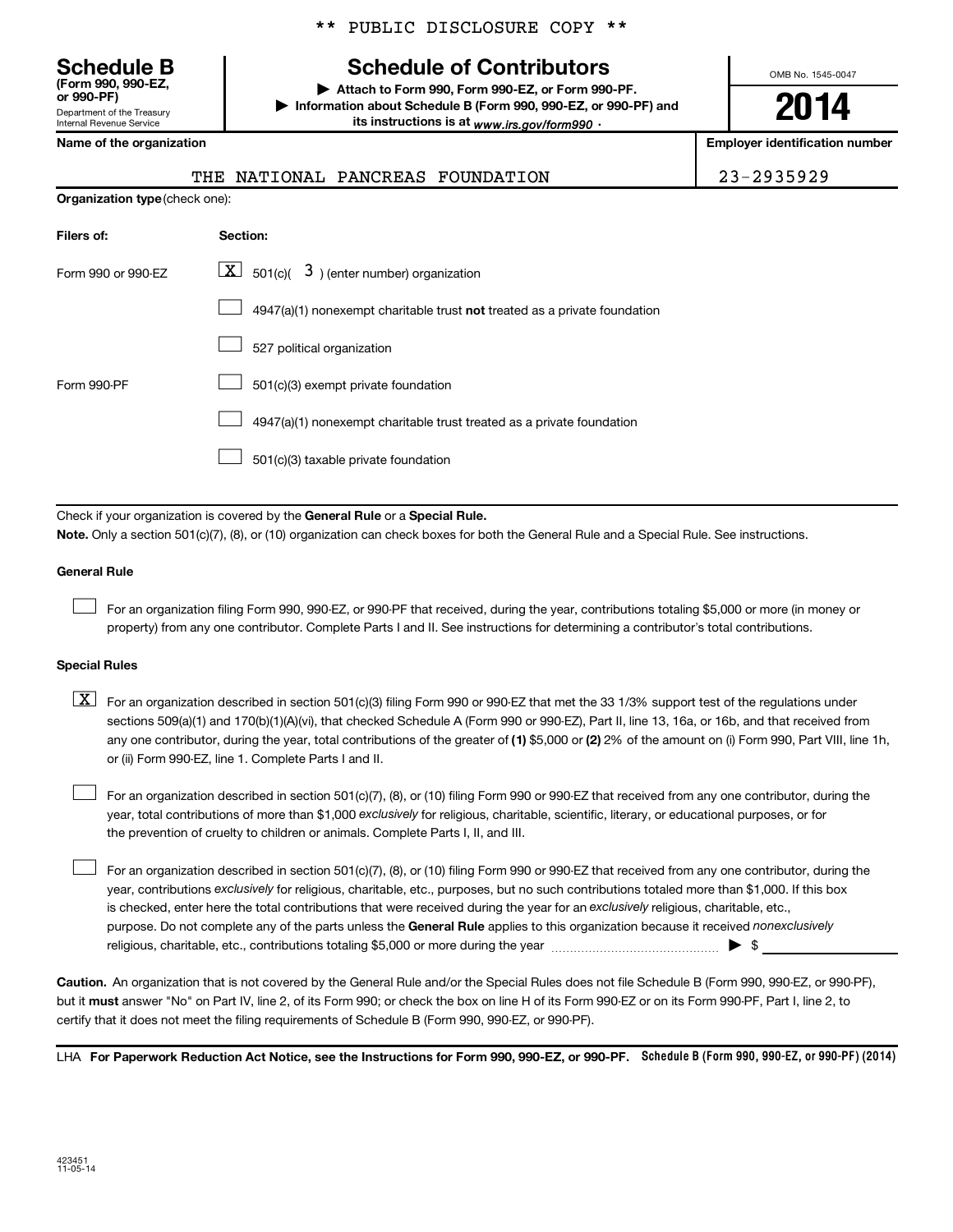| Schedule B (Form 990, 990-EZ, or 990-PF) (2014) | Page |
|-------------------------------------------------|------|
|-------------------------------------------------|------|

| Name of organization |  |  |
|----------------------|--|--|
|                      |  |  |

**Name of organization Employer identification number** 

### THE NATIONAL PANCREAS FOUNDATION 23-2935929

**Part I** Contributors (see instructions). Use duplicate copies of Part I if additional space is needed.

| (a)<br>No.                               | (b)<br>Name, address, and ZIP + 4 | (c)<br><b>Total contributions</b>            | (d)<br>Type of contribution                                                                            |
|------------------------------------------|-----------------------------------|----------------------------------------------|--------------------------------------------------------------------------------------------------------|
| 1                                        |                                   | 546,000.<br>\$                               | x<br>Person<br>Payroll<br>Noncash<br>(Complete Part II for<br>noncash contributions.)                  |
| (a)<br>No.                               | (b)<br>Name, address, and ZIP + 4 | (c)<br><b>Total contributions</b>            | (d)<br>Type of contribution                                                                            |
| 2                                        |                                   | 27,500.<br>\$                                | x<br>Person<br>Payroll<br><b>Noncash</b><br>(Complete Part II for<br>noncash contributions.)           |
| (a)<br>No.                               | (b)<br>Name, address, and ZIP + 4 | (c)<br><b>Total contributions</b>            | (d)<br>Type of contribution                                                                            |
| 3                                        |                                   | 111,400.<br>\$                               | x<br>Person<br>Payroll<br><b>Noncash</b><br>(Complete Part II for<br>noncash contributions.)           |
| (a)<br>No.                               | (b)<br>Name, address, and ZIP + 4 | (c)<br><b>Total contributions</b>            | (d)<br>Type of contribution                                                                            |
| 4                                        |                                   | 30,000.<br>\$                                | x<br>Person<br>Payroll<br><b>Noncash</b><br>(Complete Part II for<br>noncash contributions.)           |
| (a)<br>No.                               | (b)<br>Name, address, and ZIP + 4 | (c)<br><b>Total contributions</b>            | (d)<br>Type of contribution                                                                            |
| 5                                        |                                   | 20,000.<br>\$                                | $\boxed{\text{X}}$<br>Person<br>Payroll<br>Noncash<br>(Complete Part II for<br>noncash contributions.) |
| (a)<br>No.                               | (b)<br>Name, address, and ZIP + 4 | (c)<br><b>Total contributions</b>            | (d)<br>Type of contribution                                                                            |
|                                          |                                   | \$                                           | Person<br>Payroll<br>Noncash<br>(Complete Part II for<br>noncash contributions.)                       |
| 423452 11-05-14<br>10400211 712177 71525 | 23                                | 2014.05060 THE NATIONAL PANCREAS FOUND 71525 | Schedule B (Form 990, 990-EZ, or 990-PF) (2014)<br>$\mathbf{1}$                                        |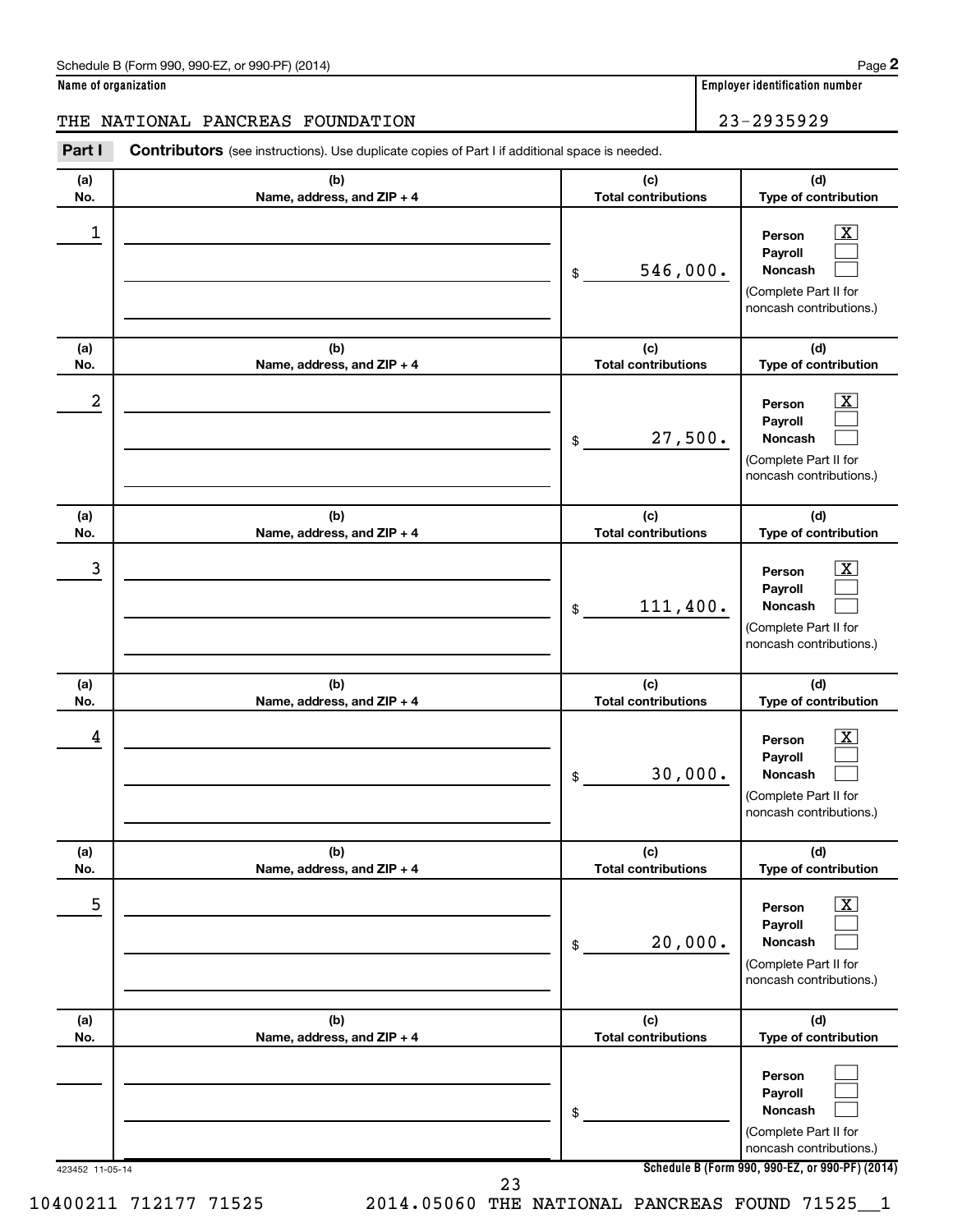### THE NATIONAL PANCREAS FOUNDATION 23-2935929

Part II Noncash Property (see instructions). Use duplicate copies of Part II if additional space is needed.

| (a)<br>No.<br>from<br>Part I | (b)<br>Description of noncash property given | (c)<br>FMV (or estimate)<br>(see instructions) | (d)<br>Date received |
|------------------------------|----------------------------------------------|------------------------------------------------|----------------------|
|                              |                                              | \$                                             |                      |
| (a)<br>No.<br>from<br>Part I | (b)<br>Description of noncash property given | (c)<br>FMV (or estimate)<br>(see instructions) | (d)<br>Date received |
|                              |                                              | \$                                             |                      |
| (a)<br>No.<br>from<br>Part I | (b)<br>Description of noncash property given | (c)<br>FMV (or estimate)<br>(see instructions) | (d)<br>Date received |
|                              |                                              | \$                                             |                      |
| (a)<br>No.<br>from<br>Part I | (b)<br>Description of noncash property given | (c)<br>FMV (or estimate)<br>(see instructions) | (d)<br>Date received |
|                              |                                              | $\$$                                           |                      |
| (a)<br>No.<br>from<br>Part I | (b)<br>Description of noncash property given | (c)<br>FMV (or estimate)<br>(see instructions) | (d)<br>Date received |
|                              |                                              | \$                                             |                      |
| (a)<br>No.<br>from<br>Part I | (b)<br>Description of noncash property given | (c)<br>FMV (or estimate)<br>(see instructions) | (d)<br>Date received |
|                              |                                              | \$                                             |                      |

10400211 712177 71525 2014.05060 THE NATIONAL PANCREAS FOUND 71525\_\_1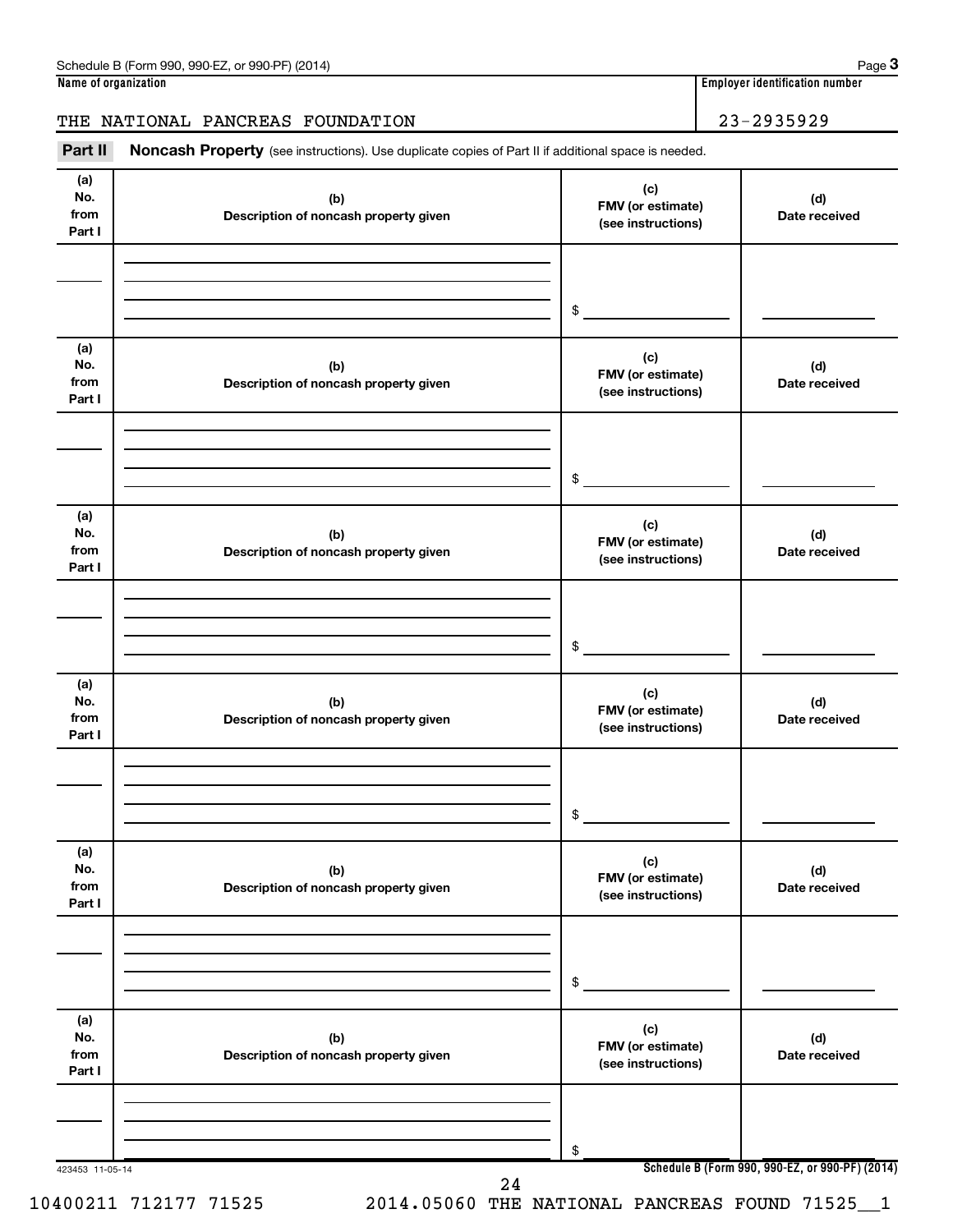|                 | THE NATIONAL PANCREAS FOUNDATION                                                                                                                                                                                                        |                      | 23-2935929                                      |
|-----------------|-----------------------------------------------------------------------------------------------------------------------------------------------------------------------------------------------------------------------------------------|----------------------|-------------------------------------------------|
| Part III        | <i>Exclusively</i> religious, charitable, etc., contributions to organizations described in section 501(c)(7), (8), or (10) that total more than \$1,000 for<br>the year from any one contributor. Complete columns (a) through (e) and |                      |                                                 |
|                 | completing Part III, enter the total of exclusively religious, charitable, etc., contributions of \$1,000 or less for the year. (Enter this info. once.)                                                                                |                      |                                                 |
| (a) No.         | Use duplicate copies of Part III if additional space is needed.                                                                                                                                                                         |                      |                                                 |
| from<br>Part I  | (b) Purpose of gift                                                                                                                                                                                                                     | (c) Use of gift      | (d) Description of how gift is held             |
|                 |                                                                                                                                                                                                                                         |                      |                                                 |
|                 |                                                                                                                                                                                                                                         |                      |                                                 |
|                 |                                                                                                                                                                                                                                         |                      |                                                 |
|                 |                                                                                                                                                                                                                                         |                      |                                                 |
|                 |                                                                                                                                                                                                                                         | (e) Transfer of gift |                                                 |
|                 | Transferee's name, address, and ZIP + 4                                                                                                                                                                                                 |                      | Relationship of transferor to transferee        |
|                 |                                                                                                                                                                                                                                         |                      |                                                 |
|                 |                                                                                                                                                                                                                                         |                      |                                                 |
|                 |                                                                                                                                                                                                                                         |                      |                                                 |
| (a) No.         |                                                                                                                                                                                                                                         |                      |                                                 |
| from<br>Part I  | (b) Purpose of gift                                                                                                                                                                                                                     | (c) Use of gift      | (d) Description of how gift is held             |
|                 |                                                                                                                                                                                                                                         |                      |                                                 |
|                 |                                                                                                                                                                                                                                         |                      |                                                 |
|                 |                                                                                                                                                                                                                                         |                      |                                                 |
|                 |                                                                                                                                                                                                                                         |                      |                                                 |
|                 |                                                                                                                                                                                                                                         | (e) Transfer of gift |                                                 |
|                 | Transferee's name, address, and ZIP + 4                                                                                                                                                                                                 |                      | Relationship of transferor to transferee        |
|                 |                                                                                                                                                                                                                                         |                      |                                                 |
|                 |                                                                                                                                                                                                                                         |                      |                                                 |
|                 |                                                                                                                                                                                                                                         |                      |                                                 |
| (a) No.         |                                                                                                                                                                                                                                         |                      |                                                 |
| `from<br>Part I | (b) Purpose of gift                                                                                                                                                                                                                     | (c) Use of gift      | (d) Description of how gift is held             |
|                 |                                                                                                                                                                                                                                         |                      |                                                 |
|                 |                                                                                                                                                                                                                                         |                      |                                                 |
|                 |                                                                                                                                                                                                                                         |                      |                                                 |
|                 |                                                                                                                                                                                                                                         | (e) Transfer of gift |                                                 |
|                 |                                                                                                                                                                                                                                         |                      |                                                 |
|                 | Transferee's name, address, and ZIP + 4                                                                                                                                                                                                 |                      | Relationship of transferor to transferee        |
|                 |                                                                                                                                                                                                                                         |                      |                                                 |
|                 |                                                                                                                                                                                                                                         |                      |                                                 |
|                 |                                                                                                                                                                                                                                         |                      |                                                 |
| (a) No.<br>from | (b) Purpose of gift                                                                                                                                                                                                                     | (c) Use of gift      | (d) Description of how gift is held             |
| Part I          |                                                                                                                                                                                                                                         |                      |                                                 |
|                 |                                                                                                                                                                                                                                         |                      |                                                 |
|                 |                                                                                                                                                                                                                                         |                      |                                                 |
|                 |                                                                                                                                                                                                                                         |                      |                                                 |
|                 |                                                                                                                                                                                                                                         | (e) Transfer of gift |                                                 |
|                 |                                                                                                                                                                                                                                         |                      |                                                 |
|                 | Transferee's name, address, and ZIP + 4                                                                                                                                                                                                 |                      | Relationship of transferor to transferee        |
|                 |                                                                                                                                                                                                                                         |                      |                                                 |
|                 |                                                                                                                                                                                                                                         |                      |                                                 |
|                 |                                                                                                                                                                                                                                         |                      |                                                 |
|                 |                                                                                                                                                                                                                                         |                      | Schedule B (Form 990, 990-EZ, or 990-PF) (2014) |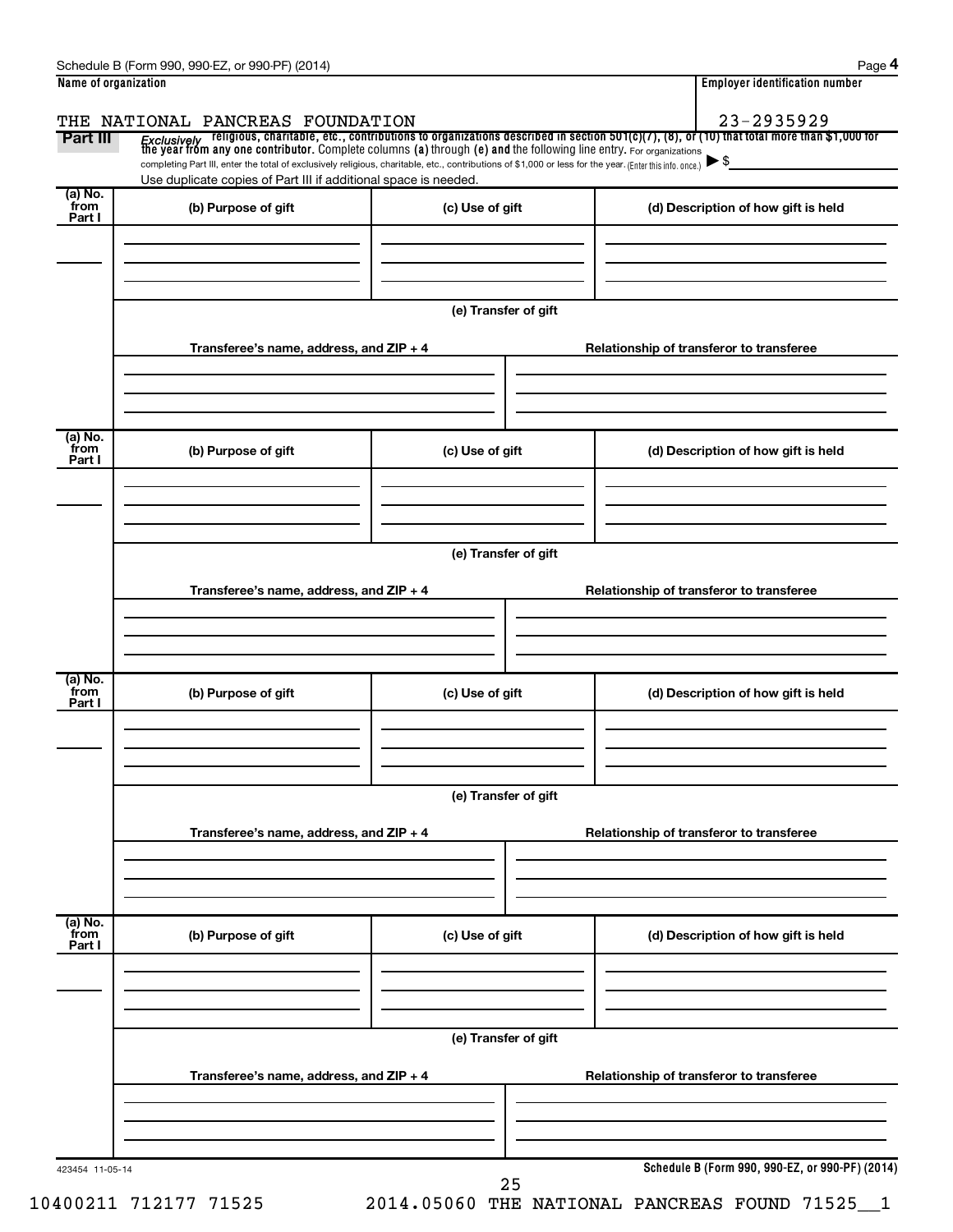|                          | <b>SCHEDULE D</b>                                                                                                            |                                                                                                                                                                                                                                | <b>Supplemental Financial Statements</b>                                                                                             |  |                | OMB No. 1545-0047                     |  |
|--------------------------|------------------------------------------------------------------------------------------------------------------------------|--------------------------------------------------------------------------------------------------------------------------------------------------------------------------------------------------------------------------------|--------------------------------------------------------------------------------------------------------------------------------------|--|----------------|---------------------------------------|--|
|                          | (Form 990)                                                                                                                   |                                                                                                                                                                                                                                | Complete if the organization answered "Yes" to Form 990,<br>Part IV, line 6, 7, 8, 9, 10, 11a, 11b, 11c, 11d, 11e, 11f, 12a, or 12b. |  |                |                                       |  |
|                          | Department of the Treasury<br>Internal Revenue Service                                                                       |                                                                                                                                                                                                                                | Attach to Form 990.<br>Information about Schedule D (Form 990) and its instructions is at www.irs.gov/form990.                       |  |                | <b>Open to Public</b><br>Inspection   |  |
|                          | Name of the organization                                                                                                     |                                                                                                                                                                                                                                |                                                                                                                                      |  |                | <b>Employer identification number</b> |  |
|                          |                                                                                                                              | THE NATIONAL PANCREAS FOUNDATION                                                                                                                                                                                               |                                                                                                                                      |  |                | 23-2935929                            |  |
| <b>Part I</b>            |                                                                                                                              | Organizations Maintaining Donor Advised Funds or Other Similar Funds or Accounts. Complete if the                                                                                                                              |                                                                                                                                      |  |                |                                       |  |
|                          |                                                                                                                              | organization answered "Yes" to Form 990, Part IV, line 6.                                                                                                                                                                      | (a) Donor advised funds                                                                                                              |  |                | (b) Funds and other accounts          |  |
| 1                        |                                                                                                                              |                                                                                                                                                                                                                                |                                                                                                                                      |  |                |                                       |  |
| 2                        |                                                                                                                              | Aggregate value of contributions to (during year)                                                                                                                                                                              |                                                                                                                                      |  |                |                                       |  |
| з                        |                                                                                                                              | Aggregate value of grants from (during year)                                                                                                                                                                                   |                                                                                                                                      |  |                |                                       |  |
| 4                        |                                                                                                                              |                                                                                                                                                                                                                                |                                                                                                                                      |  |                |                                       |  |
| 5                        |                                                                                                                              | Did the organization inform all donors and donor advisors in writing that the assets held in donor advised funds                                                                                                               |                                                                                                                                      |  |                |                                       |  |
|                          |                                                                                                                              |                                                                                                                                                                                                                                |                                                                                                                                      |  |                | Yes<br><b>No</b>                      |  |
| 6                        |                                                                                                                              | Did the organization inform all grantees, donors, and donor advisors in writing that grant funds can be used only                                                                                                              |                                                                                                                                      |  |                |                                       |  |
|                          |                                                                                                                              | for charitable purposes and not for the benefit of the donor or donor advisor, or for any other purpose conferring                                                                                                             |                                                                                                                                      |  |                |                                       |  |
| Part II                  | impermissible private benefit?                                                                                               | Conservation Easements. Complete if the organization answered "Yes" to Form 990, Part IV, line 7.                                                                                                                              |                                                                                                                                      |  |                | Yes<br>No                             |  |
| 1                        |                                                                                                                              | Purpose(s) of conservation easements held by the organization (check all that apply).                                                                                                                                          |                                                                                                                                      |  |                |                                       |  |
|                          |                                                                                                                              | Preservation of land for public use (e.g., recreation or education)                                                                                                                                                            | Preservation of a historically important land area                                                                                   |  |                |                                       |  |
|                          |                                                                                                                              | Protection of natural habitat                                                                                                                                                                                                  | Preservation of a certified historic structure                                                                                       |  |                |                                       |  |
|                          |                                                                                                                              | Preservation of open space                                                                                                                                                                                                     |                                                                                                                                      |  |                |                                       |  |
| 2                        |                                                                                                                              | Complete lines 2a through 2d if the organization held a qualified conservation contribution in the form of a conservation easement on the last                                                                                 |                                                                                                                                      |  |                |                                       |  |
|                          | day of the tax year.                                                                                                         |                                                                                                                                                                                                                                |                                                                                                                                      |  |                |                                       |  |
|                          |                                                                                                                              |                                                                                                                                                                                                                                |                                                                                                                                      |  |                | Held at the End of the Tax Year       |  |
| а                        |                                                                                                                              |                                                                                                                                                                                                                                |                                                                                                                                      |  | 2a             |                                       |  |
| b                        |                                                                                                                              | Total acreage restricted by conservation easements                                                                                                                                                                             |                                                                                                                                      |  | 2 <sub>b</sub> |                                       |  |
| с                        |                                                                                                                              | Number of conservation easements on a certified historic structure included in (a) manufacture included in (a)                                                                                                                 |                                                                                                                                      |  | 2c             |                                       |  |
| d                        |                                                                                                                              | Number of conservation easements included in (c) acquired after 8/17/06, and not on a historic structure                                                                                                                       |                                                                                                                                      |  | 2d             |                                       |  |
| З.                       |                                                                                                                              | Number of conservation easements modified, transferred, released, extinguished, or terminated by the organization during the tax                                                                                               |                                                                                                                                      |  |                |                                       |  |
|                          | $year \triangleright$                                                                                                        |                                                                                                                                                                                                                                |                                                                                                                                      |  |                |                                       |  |
| 4                        |                                                                                                                              | Number of states where property subject to conservation easement is located $\blacktriangleright$                                                                                                                              |                                                                                                                                      |  |                |                                       |  |
| 5                        |                                                                                                                              | Does the organization have a written policy regarding the periodic monitoring, inspection, handling of                                                                                                                         |                                                                                                                                      |  |                |                                       |  |
|                          |                                                                                                                              | violations, and enforcement of the conservation easements it holds?                                                                                                                                                            |                                                                                                                                      |  |                | Yes<br>No                             |  |
| 6                        |                                                                                                                              | Staff and volunteer hours devoted to monitoring, inspecting, and enforcing conservation easements during the year $\blacktriangleright$                                                                                        |                                                                                                                                      |  |                |                                       |  |
| 7                        |                                                                                                                              | Amount of expenses incurred in monitoring, inspecting, and enforcing conservation easements during the year $\triangleright$ \$                                                                                                |                                                                                                                                      |  |                |                                       |  |
| 8                        |                                                                                                                              | Does each conservation easement reported on line 2(d) above satisfy the requirements of section 170(h)(4)(B)(i)                                                                                                                |                                                                                                                                      |  |                |                                       |  |
| 9                        |                                                                                                                              | In Part XIII, describe how the organization reports conservation easements in its revenue and expense statement, and balance sheet, and                                                                                        |                                                                                                                                      |  |                | Yes<br>No                             |  |
|                          |                                                                                                                              | include, if applicable, the text of the footnote to the organization's financial statements that describes the organization's accounting for                                                                                   |                                                                                                                                      |  |                |                                       |  |
|                          | conservation easements.                                                                                                      |                                                                                                                                                                                                                                |                                                                                                                                      |  |                |                                       |  |
|                          | Part III                                                                                                                     | Organizations Maintaining Collections of Art, Historical Treasures, or Other Similar Assets.                                                                                                                                   |                                                                                                                                      |  |                |                                       |  |
|                          |                                                                                                                              | Complete if the organization answered "Yes" to Form 990, Part IV, line 8.                                                                                                                                                      |                                                                                                                                      |  |                |                                       |  |
|                          |                                                                                                                              | 1a If the organization elected, as permitted under SFAS 116 (ASC 958), not to report in its revenue statement and balance sheet works of art,                                                                                  |                                                                                                                                      |  |                |                                       |  |
|                          |                                                                                                                              | historical treasures, or other similar assets held for public exhibition, education, or research in furtherance of public service, provide, in Part XIII,                                                                      |                                                                                                                                      |  |                |                                       |  |
|                          |                                                                                                                              | the text of the footnote to its financial statements that describes these items.                                                                                                                                               |                                                                                                                                      |  |                |                                       |  |
| b                        |                                                                                                                              | If the organization elected, as permitted under SFAS 116 (ASC 958), to report in its revenue statement and balance sheet works of art, historical                                                                              |                                                                                                                                      |  |                |                                       |  |
|                          |                                                                                                                              | treasures, or other similar assets held for public exhibition, education, or research in furtherance of public service, provide the following amounts                                                                          |                                                                                                                                      |  |                |                                       |  |
|                          | relating to these items:                                                                                                     |                                                                                                                                                                                                                                |                                                                                                                                      |  |                |                                       |  |
|                          | (ii) Assets included in Form 990, Part X                                                                                     |                                                                                                                                                                                                                                | $\triangleright$ \$                                                                                                                  |  |                |                                       |  |
| 2                        | If the organization received or held works of art, historical treasures, or other similar assets for financial gain, provide |                                                                                                                                                                                                                                |                                                                                                                                      |  |                |                                       |  |
|                          |                                                                                                                              | the following amounts required to be reported under SFAS 116 (ASC 958) relating to these items:                                                                                                                                |                                                                                                                                      |  |                |                                       |  |
| а                        |                                                                                                                              |                                                                                                                                                                                                                                |                                                                                                                                      |  |                |                                       |  |
| b                        |                                                                                                                              | Assets included in Form 990, Part X [11] Marshall Marson and Marshall Marson and Marson and Marson and Marson and Marson and Marson and Marson and Marson and Marson and Marson and Marson and Marson and Marson and Marson an |                                                                                                                                      |  |                | $\blacktriangleright$ \$              |  |
|                          |                                                                                                                              |                                                                                                                                                                                                                                |                                                                                                                                      |  |                |                                       |  |
| 432051<br>$10 - 01 - 14$ |                                                                                                                              | LHA For Paperwork Reduction Act Notice, see the Instructions for Form 990.                                                                                                                                                     |                                                                                                                                      |  |                | Schedule D (Form 990) 2014            |  |

26

10400211 712177 71525 2014.05060 THE NATIONAL PANCREAS FOUND 71525\_\_1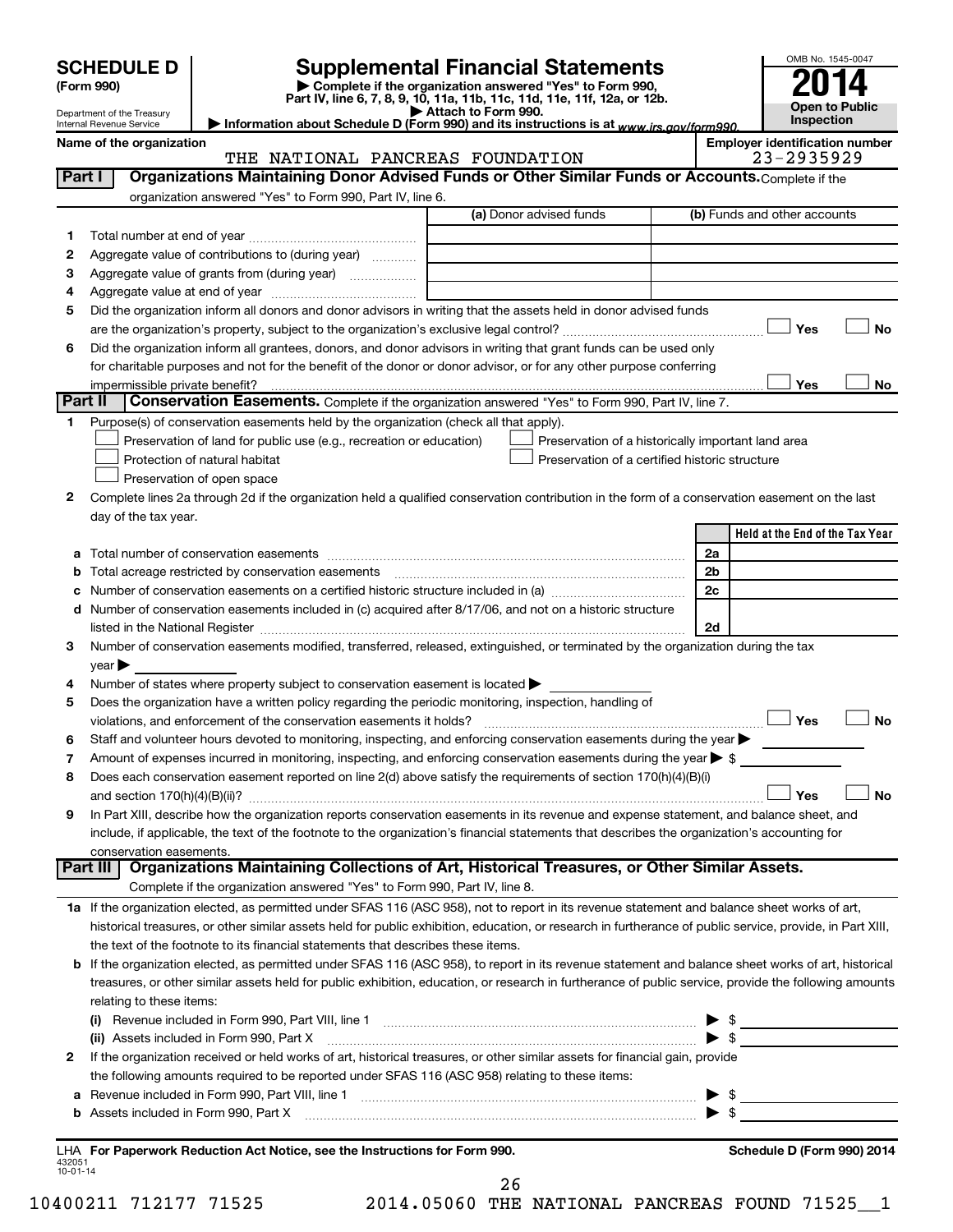|   | Schedule D (Form 990) 2014                                                                                                                                                            | THE NATIONAL PANCREAS FOUNDATION        |   |                                    |                                                                             |           |                                 | 23-2935929 Page 2          |                |          |                         |
|---|---------------------------------------------------------------------------------------------------------------------------------------------------------------------------------------|-----------------------------------------|---|------------------------------------|-----------------------------------------------------------------------------|-----------|---------------------------------|----------------------------|----------------|----------|-------------------------|
|   | Part III<br>Organizations Maintaining Collections of Art, Historical Treasures, or Other Similar Assets (continued)                                                                   |                                         |   |                                    |                                                                             |           |                                 |                            |                |          |                         |
| 3 | Using the organization's acquisition, accession, and other records, check any of the following that are a significant use of its collection items                                     |                                         |   |                                    |                                                                             |           |                                 |                            |                |          |                         |
|   | (check all that apply):                                                                                                                                                               |                                         |   |                                    |                                                                             |           |                                 |                            |                |          |                         |
| a | Public exhibition                                                                                                                                                                     |                                         |   | Loan or exchange programs          |                                                                             |           |                                 |                            |                |          |                         |
| b | Scholarly research                                                                                                                                                                    |                                         |   | Other                              |                                                                             |           |                                 |                            |                |          |                         |
| с | Preservation for future generations                                                                                                                                                   |                                         |   |                                    |                                                                             |           |                                 |                            |                |          |                         |
| 4 | Provide a description of the organization's collections and explain how they further the organization's exempt purpose in Part XIII.                                                  |                                         |   |                                    |                                                                             |           |                                 |                            |                |          |                         |
| 5 | During the year, did the organization solicit or receive donations of art, historical treasures, or other similar assets                                                              |                                         |   |                                    |                                                                             |           |                                 |                            |                |          |                         |
|   |                                                                                                                                                                                       |                                         |   |                                    |                                                                             |           |                                 |                            | Yes            |          | No                      |
|   | Part IV<br><b>Escrow and Custodial Arrangements.</b> Complete if the organization answered "Yes" to Form 990, Part IV, line 9, or<br>reported an amount on Form 990, Part X, line 21. |                                         |   |                                    |                                                                             |           |                                 |                            |                |          |                         |
|   | 1a Is the organization an agent, trustee, custodian or other intermediary for contributions or other assets not included                                                              |                                         |   |                                    |                                                                             |           |                                 |                            |                |          |                         |
|   |                                                                                                                                                                                       |                                         |   |                                    |                                                                             |           |                                 |                            | Yes            |          | No                      |
|   | b If "Yes," explain the arrangement in Part XIII and complete the following table:                                                                                                    |                                         |   |                                    |                                                                             |           |                                 |                            |                |          |                         |
|   |                                                                                                                                                                                       |                                         |   |                                    |                                                                             |           |                                 |                            | Amount         |          |                         |
|   |                                                                                                                                                                                       |                                         |   |                                    |                                                                             |           | 1c                              |                            |                |          |                         |
|   |                                                                                                                                                                                       |                                         |   |                                    |                                                                             |           | 1d                              |                            |                |          |                         |
|   | e Distributions during the year measurement contracts and the year measurement of the state of the state of th                                                                        |                                         |   |                                    |                                                                             |           | 1e                              |                            |                |          |                         |
|   |                                                                                                                                                                                       |                                         |   |                                    |                                                                             |           | 1f                              |                            |                |          |                         |
|   | 2a Did the organization include an amount on Form 990, Part X, line 21, for escrow or custodial account liability?                                                                    |                                         |   |                                    |                                                                             |           |                                 |                            | Yes            |          | No                      |
|   | <b>b</b> If "Yes," explain the arrangement in Part XIII. Check here if the explanation has been provided in Part XIII                                                                 |                                         |   |                                    |                                                                             |           |                                 |                            |                |          |                         |
|   | <b>Part V</b><br>Endowment Funds. Complete if the organization answered "Yes" to Form 990, Part IV, line 10.                                                                          |                                         |   |                                    |                                                                             |           |                                 |                            |                |          |                         |
|   |                                                                                                                                                                                       | (a) Current year                        |   | (b) Prior year                     | (c) Two years back $\vert$ (d) Three years back $\vert$ (e) Four years back |           |                                 |                            |                |          |                         |
|   | 1a Beginning of year balance                                                                                                                                                          | 699,977.                                |   | 439,132.                           |                                                                             | 91,205.   |                                 |                            |                |          |                         |
| b |                                                                                                                                                                                       | 620,152.                                |   | 260,845.                           |                                                                             | 347,927.  |                                 | 91,205.                    |                |          |                         |
| c | Net investment earnings, gains, and losses                                                                                                                                            |                                         |   |                                    |                                                                             |           |                                 |                            |                |          |                         |
|   |                                                                                                                                                                                       |                                         |   |                                    |                                                                             |           |                                 |                            |                |          |                         |
|   | e Other expenditures for facilities                                                                                                                                                   |                                         |   |                                    |                                                                             |           |                                 |                            |                |          |                         |
|   | and programs                                                                                                                                                                          | 1,069,206.                              |   |                                    |                                                                             |           |                                 |                            |                |          |                         |
|   |                                                                                                                                                                                       |                                         |   |                                    |                                                                             |           |                                 |                            |                |          |                         |
| g | End of year balance <i></i>                                                                                                                                                           | 250,923.                                |   | 699,977.                           |                                                                             | 439, 132. |                                 | 91,205.                    |                |          |                         |
| 2 | Provide the estimated percentage of the current year end balance (line 1g, column (a)) held as:                                                                                       |                                         |   |                                    |                                                                             |           |                                 |                            |                |          |                         |
| а | Board designated or quasi-endowment                                                                                                                                                   |                                         | % |                                    |                                                                             |           |                                 |                            |                |          |                         |
| b | Permanent endowment                                                                                                                                                                   | %                                       |   |                                    |                                                                             |           |                                 |                            |                |          |                         |
|   | <b>c</b> Temporarily restricted endowment $\blacktriangleright$ 100.00                                                                                                                | %                                       |   |                                    |                                                                             |           |                                 |                            |                |          |                         |
|   | The percentages in lines 2a, 2b, and 2c should equal 100%.                                                                                                                            |                                         |   |                                    |                                                                             |           |                                 |                            |                |          |                         |
|   | 3a Are there endowment funds not in the possession of the organization that are held and administered for the organization                                                            |                                         |   |                                    |                                                                             |           |                                 |                            |                |          |                         |
|   | by:                                                                                                                                                                                   |                                         |   |                                    |                                                                             |           |                                 |                            |                | Yes      | No                      |
|   | (i)                                                                                                                                                                                   |                                         |   |                                    |                                                                             |           |                                 |                            | 3a(i)          |          | х                       |
|   |                                                                                                                                                                                       |                                         |   |                                    |                                                                             |           |                                 |                            | 3a(ii)         |          | $\overline{\textbf{x}}$ |
|   |                                                                                                                                                                                       |                                         |   |                                    |                                                                             |           |                                 |                            | 3b             |          |                         |
| 4 | Describe in Part XIII the intended uses of the organization's endowment funds.                                                                                                        |                                         |   |                                    |                                                                             |           |                                 |                            |                |          |                         |
|   | Land, Buildings, and Equipment.<br><b>Part VI</b>                                                                                                                                     |                                         |   |                                    |                                                                             |           |                                 |                            |                |          |                         |
|   | Complete if the organization answered "Yes" to Form 990, Part IV, line 11a. See Form 990, Part X, line 10.                                                                            |                                         |   |                                    |                                                                             |           |                                 |                            |                |          |                         |
|   | Description of property                                                                                                                                                               | (a) Cost or other<br>basis (investment) |   | (b) Cost or other<br>basis (other) |                                                                             |           | (c) Accumulated<br>depreciation |                            | (d) Book value |          |                         |
|   |                                                                                                                                                                                       |                                         |   |                                    |                                                                             |           |                                 |                            |                |          |                         |
|   |                                                                                                                                                                                       |                                         |   |                                    |                                                                             |           |                                 |                            |                |          |                         |
|   |                                                                                                                                                                                       |                                         |   |                                    |                                                                             |           |                                 |                            |                |          |                         |
|   |                                                                                                                                                                                       |                                         |   |                                    | 931,531.                                                                    |           | 112,285.                        |                            |                |          | 819,246.                |
|   |                                                                                                                                                                                       |                                         |   |                                    |                                                                             |           |                                 |                            |                |          |                         |
|   | Total. Add lines 1a through 1e. (Column (d) must equal Form 990, Part X, column (B), line 10c.)                                                                                       |                                         |   |                                    |                                                                             |           |                                 |                            |                | 819,246. |                         |
|   |                                                                                                                                                                                       |                                         |   |                                    |                                                                             |           |                                 | Schedule D (Form 990) 2014 |                |          |                         |

432052 10-01-14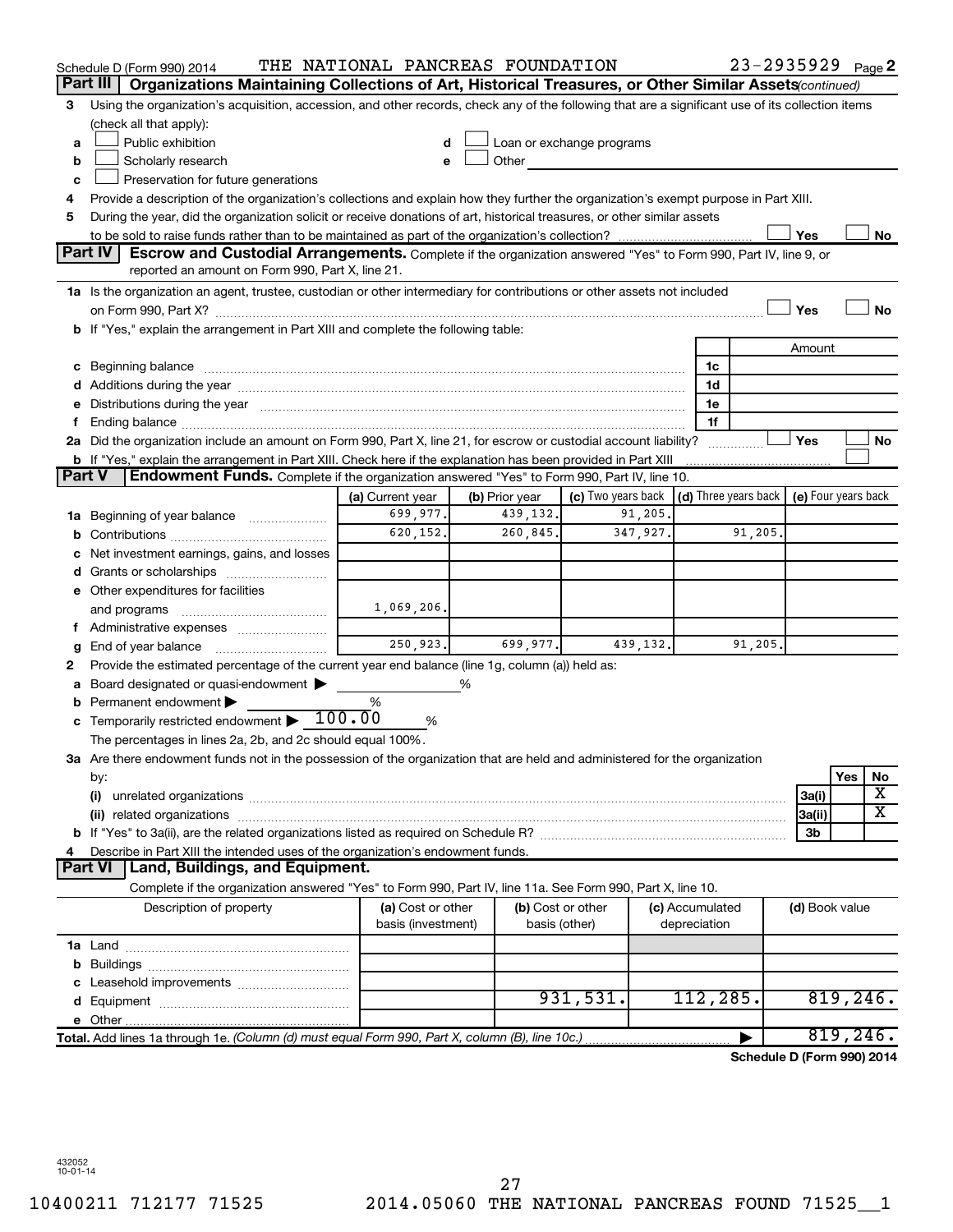|                 | Schedule D (Form 990) 2014                                                                                                                                                                                                 |                              | THE NATIONAL PANCREAS FOUNDATION                                                                                             |                | $23 - 2935929$ Page 3                                                                                                                                    |
|-----------------|----------------------------------------------------------------------------------------------------------------------------------------------------------------------------------------------------------------------------|------------------------------|------------------------------------------------------------------------------------------------------------------------------|----------------|----------------------------------------------------------------------------------------------------------------------------------------------------------|
| <b>Part VII</b> | <b>Investments - Other Securities.</b>                                                                                                                                                                                     |                              |                                                                                                                              |                |                                                                                                                                                          |
|                 | (a) Description of security or category (including name of security)                                                                                                                                                       |                              | Complete if the organization answered "Yes" to Form 990, Part IV, line 11b. See Form 990, Part X, line 12.<br>(b) Book value |                | (c) Method of valuation: Cost or end-of-year market value                                                                                                |
|                 | (1) Financial derivatives                                                                                                                                                                                                  |                              |                                                                                                                              |                |                                                                                                                                                          |
|                 |                                                                                                                                                                                                                            |                              |                                                                                                                              |                |                                                                                                                                                          |
| (3) Other       |                                                                                                                                                                                                                            |                              |                                                                                                                              |                |                                                                                                                                                          |
| (A)             |                                                                                                                                                                                                                            |                              |                                                                                                                              |                |                                                                                                                                                          |
| (B)             |                                                                                                                                                                                                                            |                              |                                                                                                                              |                |                                                                                                                                                          |
| (C)             |                                                                                                                                                                                                                            |                              |                                                                                                                              |                |                                                                                                                                                          |
| (D)             |                                                                                                                                                                                                                            |                              |                                                                                                                              |                |                                                                                                                                                          |
| (E)             |                                                                                                                                                                                                                            |                              |                                                                                                                              |                |                                                                                                                                                          |
| (F)             |                                                                                                                                                                                                                            |                              |                                                                                                                              |                |                                                                                                                                                          |
| (G)<br>(H)      |                                                                                                                                                                                                                            |                              |                                                                                                                              |                |                                                                                                                                                          |
|                 | Total. (Col. (b) must equal Form 990, Part X, col. (B) line 12.)                                                                                                                                                           |                              |                                                                                                                              |                |                                                                                                                                                          |
|                 | Part VIII Investments - Program Related.                                                                                                                                                                                   |                              |                                                                                                                              |                |                                                                                                                                                          |
|                 |                                                                                                                                                                                                                            |                              | Complete if the organization answered "Yes" to Form 990, Part IV, line 11c. See Form 990, Part X, line 13.                   |                |                                                                                                                                                          |
|                 | (a) Description of investment                                                                                                                                                                                              |                              | (b) Book value                                                                                                               |                | (c) Method of valuation: Cost or end-of-year market value                                                                                                |
| (1)             |                                                                                                                                                                                                                            |                              |                                                                                                                              |                |                                                                                                                                                          |
| (2)             |                                                                                                                                                                                                                            |                              |                                                                                                                              |                |                                                                                                                                                          |
| (3)             |                                                                                                                                                                                                                            |                              |                                                                                                                              |                |                                                                                                                                                          |
| (4)             |                                                                                                                                                                                                                            |                              |                                                                                                                              |                |                                                                                                                                                          |
| (5)             |                                                                                                                                                                                                                            |                              |                                                                                                                              |                |                                                                                                                                                          |
| (6)             |                                                                                                                                                                                                                            |                              |                                                                                                                              |                |                                                                                                                                                          |
| (7)             |                                                                                                                                                                                                                            |                              |                                                                                                                              |                |                                                                                                                                                          |
| (8)<br>(9)      |                                                                                                                                                                                                                            |                              |                                                                                                                              |                |                                                                                                                                                          |
|                 | Total. (Col. (b) must equal Form 990, Part X, col. (B) line 13.) $\blacktriangleright$                                                                                                                                     |                              |                                                                                                                              |                |                                                                                                                                                          |
| Part IX         | <b>Other Assets.</b>                                                                                                                                                                                                       |                              |                                                                                                                              |                |                                                                                                                                                          |
|                 |                                                                                                                                                                                                                            |                              | Complete if the organization answered "Yes" to Form 990, Part IV, line 11d. See Form 990, Part X, line 15.                   |                |                                                                                                                                                          |
|                 |                                                                                                                                                                                                                            |                              | (a) Description                                                                                                              |                | (b) Book value                                                                                                                                           |
| (1)             |                                                                                                                                                                                                                            |                              |                                                                                                                              |                |                                                                                                                                                          |
| (2)             |                                                                                                                                                                                                                            |                              |                                                                                                                              |                |                                                                                                                                                          |
| (3)             |                                                                                                                                                                                                                            |                              |                                                                                                                              |                |                                                                                                                                                          |
| (4)             |                                                                                                                                                                                                                            |                              |                                                                                                                              |                |                                                                                                                                                          |
| (5)             |                                                                                                                                                                                                                            |                              |                                                                                                                              |                |                                                                                                                                                          |
| (6)             |                                                                                                                                                                                                                            |                              |                                                                                                                              |                |                                                                                                                                                          |
| (7)<br>(8)      |                                                                                                                                                                                                                            |                              |                                                                                                                              |                |                                                                                                                                                          |
| (9)             |                                                                                                                                                                                                                            |                              |                                                                                                                              |                |                                                                                                                                                          |
|                 | Total. (Column (b) must equal Form 990, Part X, col. (B) line 15.)                                                                                                                                                         |                              |                                                                                                                              |                |                                                                                                                                                          |
| Part X          | <b>Other Liabilities.</b>                                                                                                                                                                                                  |                              |                                                                                                                              |                |                                                                                                                                                          |
|                 |                                                                                                                                                                                                                            |                              | Complete if the organization answered "Yes" to Form 990, Part IV, line 11e or 11f. See Form 990, Part X, line 25.            |                |                                                                                                                                                          |
| 1.              |                                                                                                                                                                                                                            | (a) Description of liability |                                                                                                                              | (b) Book value |                                                                                                                                                          |
| (1)             | Federal income taxes                                                                                                                                                                                                       |                              |                                                                                                                              |                |                                                                                                                                                          |
| (2)             |                                                                                                                                                                                                                            |                              |                                                                                                                              |                |                                                                                                                                                          |
| (3)             |                                                                                                                                                                                                                            |                              |                                                                                                                              |                |                                                                                                                                                          |
| (4)             |                                                                                                                                                                                                                            |                              |                                                                                                                              |                |                                                                                                                                                          |
| (5)             |                                                                                                                                                                                                                            |                              |                                                                                                                              |                |                                                                                                                                                          |
| (6)             |                                                                                                                                                                                                                            |                              |                                                                                                                              |                |                                                                                                                                                          |
| (7)             |                                                                                                                                                                                                                            |                              |                                                                                                                              |                |                                                                                                                                                          |
| (8)             |                                                                                                                                                                                                                            |                              |                                                                                                                              |                |                                                                                                                                                          |
| (9)             |                                                                                                                                                                                                                            |                              |                                                                                                                              |                |                                                                                                                                                          |
|                 | Total. (Column (b) must equal Form 990, Part X, col. (B) line 25.)<br>2. Liability for uncertain tax positions. In Part XIII, provide the text of the footnote to the organization's financial statements that reports the |                              |                                                                                                                              |                |                                                                                                                                                          |
|                 |                                                                                                                                                                                                                            |                              |                                                                                                                              |                | organization's liability for uncertain tax positions under FIN 48 (ASC 740). Check here if the text of the footnote has been provided in Part XIII $ X $ |
|                 |                                                                                                                                                                                                                            |                              |                                                                                                                              |                | Schedule D (Form 990) 2014                                                                                                                               |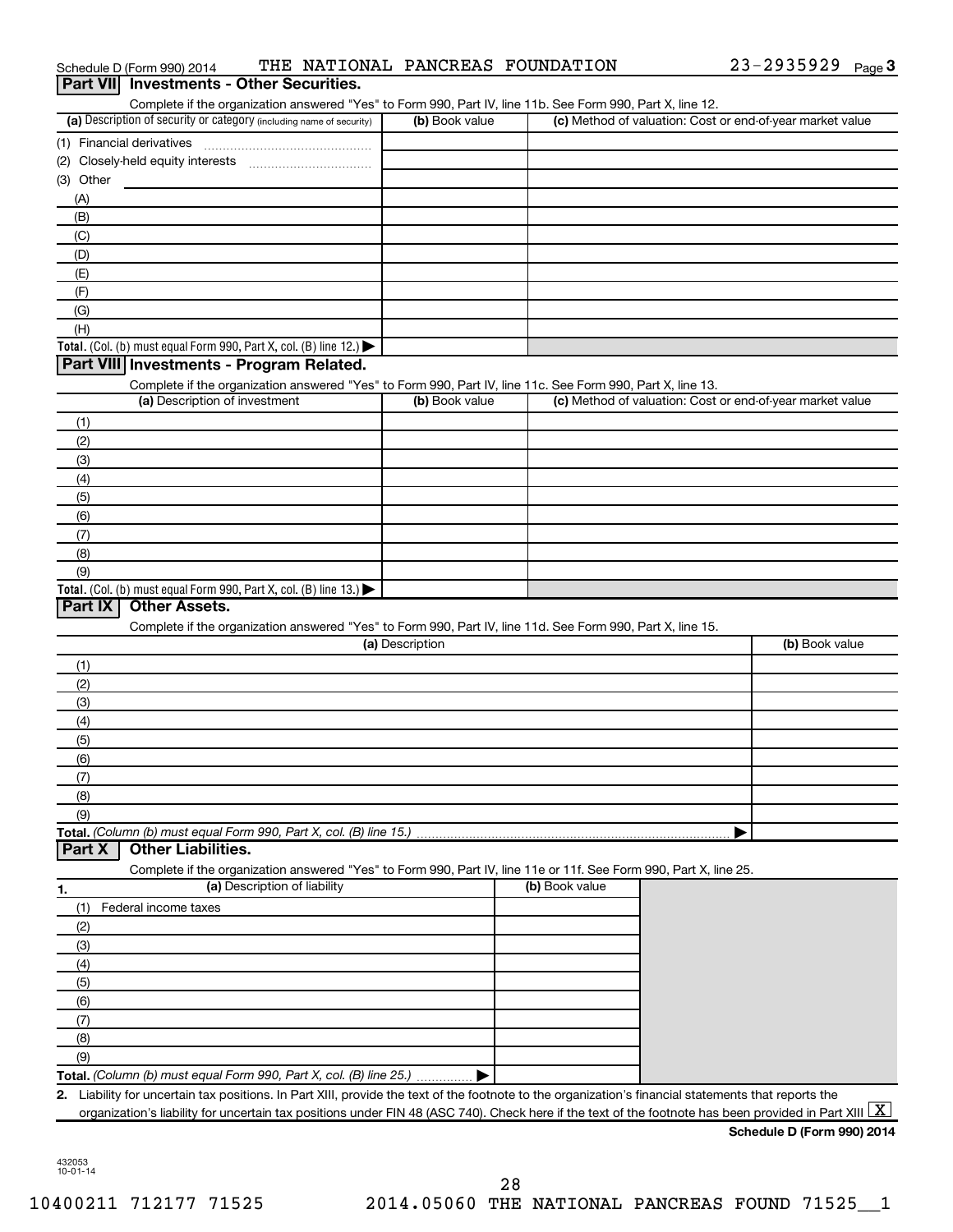|    | THE NATIONAL PANCREAS FOUNDATION<br>Schedule D (Form 990) 2014                                                                                                                                                                      |                |          |                      | 23-2935929 Page 4 |           |
|----|-------------------------------------------------------------------------------------------------------------------------------------------------------------------------------------------------------------------------------------|----------------|----------|----------------------|-------------------|-----------|
|    | Reconciliation of Revenue per Audited Financial Statements With Revenue per Return.<br><b>Part XI</b>                                                                                                                               |                |          |                      |                   |           |
|    | Complete if the organization answered "Yes" to Form 990, Part IV, line 12a.                                                                                                                                                         |                |          |                      |                   |           |
| 1  | Total revenue, gains, and other support per audited financial statements [[[[[[[[[[[[[[[[[[[[[[]]]]]]]]]]]]]]                                                                                                                       |                |          | $\blacksquare$       | 1,356,429.        |           |
| 2  | Amounts included on line 1 but not on Form 990, Part VIII, line 12:                                                                                                                                                                 |                |          |                      |                   |           |
| a  |                                                                                                                                                                                                                                     | 2a             |          |                      |                   |           |
| b  |                                                                                                                                                                                                                                     | 2 <sub>b</sub> |          |                      |                   |           |
| с  |                                                                                                                                                                                                                                     | 2c             |          |                      |                   |           |
| d  |                                                                                                                                                                                                                                     | 2d             | 273,716. |                      |                   |           |
| e  | Add lines 2a through 2d <b>continuum continuum contract and continuum contract a</b> through 2d continuum contract and continuum contract a term of the contract of the contract of the contract of the contract of the contract of |                |          | 2e                   |                   | 273,716.  |
| З  |                                                                                                                                                                                                                                     |                |          | 3                    | 1,082,713.        |           |
| 4  | Amounts included on Form 990, Part VIII, line 12, but not on line 1:                                                                                                                                                                |                |          |                      |                   |           |
| a  | Investment expenses not included on Form 990, Part VIII, line 7b                                                                                                                                                                    | 4a             |          |                      |                   |           |
| b  |                                                                                                                                                                                                                                     | 4 <sub>h</sub> |          |                      |                   |           |
| c. | Add lines 4a and 4b                                                                                                                                                                                                                 |                |          | 4c                   |                   | 0.        |
| 5. |                                                                                                                                                                                                                                     |                |          | 5                    | 1,082,713.        |           |
|    | Part XII   Reconciliation of Expenses per Audited Financial Statements With Expenses per Return.                                                                                                                                    |                |          |                      |                   |           |
|    | Complete if the organization answered "Yes" to Form 990, Part IV, line 12a.                                                                                                                                                         |                |          |                      |                   |           |
| 1  |                                                                                                                                                                                                                                     |                |          | $\blacktriangleleft$ | 1, 230, 830.      |           |
| 2  | Amounts included on line 1 but not on Form 990, Part IX, line 25:                                                                                                                                                                   |                |          |                      |                   |           |
| a  |                                                                                                                                                                                                                                     | 2a             |          |                      |                   |           |
| b  |                                                                                                                                                                                                                                     | 2 <sub>b</sub> |          |                      |                   |           |
|    |                                                                                                                                                                                                                                     | 2 <sub>c</sub> |          |                      |                   |           |
|    |                                                                                                                                                                                                                                     | 2d             | 273,716. |                      |                   |           |
| е  | Add lines 2a through 2d <b>contained a contained a contained a contained a</b> contained a contained a contained a contained a contact a contact a contact a contact a contact a contact a contact a contact a contact a contact a  |                |          | 2e                   |                   | 273,716.  |
| 3  |                                                                                                                                                                                                                                     |                |          | 3                    |                   | 957, 114. |
| 4  | Amounts included on Form 990, Part IX, line 25, but not on line 1:                                                                                                                                                                  |                |          |                      |                   |           |
| a  |                                                                                                                                                                                                                                     | 4а             |          |                      |                   |           |
| b  |                                                                                                                                                                                                                                     | 4 <sub>h</sub> |          |                      |                   |           |
|    | Add lines 4a and 4b                                                                                                                                                                                                                 |                |          | 4c                   |                   |           |
|    |                                                                                                                                                                                                                                     |                |          | 5                    | 957,1             |           |
|    | Part XIII Supplemental Information.                                                                                                                                                                                                 |                |          |                      |                   |           |

Provide the descriptions required for Part II, lines 3, 5, and 9; Part III, lines 1a and 4; Part IV, lines 1b and 2b; Part V, line 4; Part X, line 2; Part XI, lines 2d and 4b; and Part XII, lines 2d and 4b. Also complete this part to provide any additional information.

PART X, LINE 2:

| INTERNAL REVENUE SERVICE ("IRS") HAS ADVISED<br>THAT<br>THE FOUNDATION                               |
|------------------------------------------------------------------------------------------------------|
| UNDER SECTION $501(C)(3)$ OF THE INTERNAL REVENUE CODE, AND IS<br>OUALIFIES                          |
| THEREFORE, NOT SUBJECT TO TAX UNDER PRESENT INCOME TAX LAWS. THE                                     |
| FOUNDATION FOLLOWS THE AUTHORITATIVE GUIDANCE RELATING TO ACCOUNTING FOR                             |
| INCOME TAXES WHICH PROVIDE CONSISTENT GUIDANCE FOR THE<br>UNCERTAINTY<br>TN                          |
| ACCOUNTING FOR UNCERTAINTY IN INCOME TAXES RECOGNIZED<br>AN ENTITY'S<br>IN                           |
| FINANCIAL STATEMENTS AND PRESCRIBE A THRESHOLD OF "MORE LIKELY THAN NOT"                             |
| FOR RECOGNITION AND DERECOGNITION OF<br>TAX POSITIONS TAKEN OR EXPECTED<br>BЕ<br>TO.                 |
| IN A TAX RETURN. THE FOUNDATION PERFORMED AN EVALUATION OF<br>UNCERTAIN<br>TAKEN                     |
| TAX POSITIONS FOR THE YEARS ENDED MARCH 31, 2015 AND 2014 AND DETERMINED                             |
| MATTERS THAT WOULD REQUIRE RECOGNITION<br>THERE WERE<br>THAT<br>NO.<br>IN<br>THE<br><b>FINANCIAL</b> |
| 432054<br>Schedule D (Form 990) 2014<br>$10 - 01 - 14$<br>29                                         |
| 2014.05060 THE<br>10400211 712177 71525<br>NATIONAL PANCREAS FOUND 71525 1                           |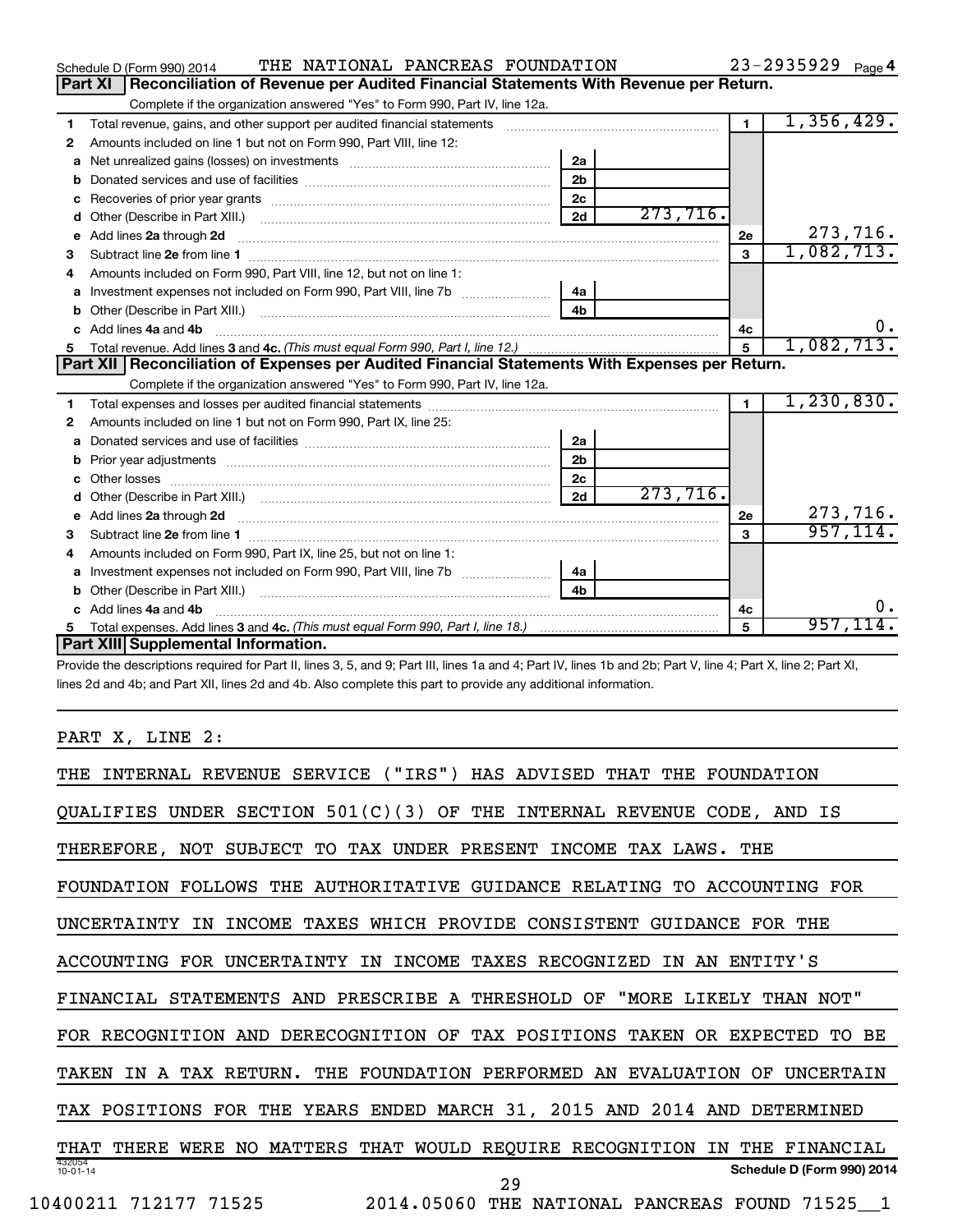| Schedule D (Form 990) 2014<br><b>Part XIII Supplemental Information (continued)</b> | THE NATIONAL PANCREAS FOUNDATION<br>$23 - 2935929$ Page 5                 |
|-------------------------------------------------------------------------------------|---------------------------------------------------------------------------|
|                                                                                     |                                                                           |
|                                                                                     | STATEMENTS OR THAT MAY HAVE AN EFFECT ON ITS TAX EXEMPT STATUS. AS OF     |
|                                                                                     | MARCH 31, 2015, THE STATUTE OF LIMITATION FOR TAX YEARS 2011 THROUGH 2013 |
| REMAINS OPEN WITH THE U.S. FEDERAL JURISDICTION.                                    |                                                                           |
|                                                                                     |                                                                           |
| PART XI, LINE 2D - OTHER ADJUSTMENTS:                                               |                                                                           |
| FUNDRAISING EXPENDITURES                                                            | 273,716.                                                                  |
|                                                                                     |                                                                           |
| PART XII, LINE 2D - OTHER ADJUSTMENTS:                                              |                                                                           |
| FUNDRAISING EXPENDITURES                                                            | 273,716.                                                                  |
|                                                                                     |                                                                           |
|                                                                                     |                                                                           |
|                                                                                     |                                                                           |
|                                                                                     |                                                                           |
|                                                                                     |                                                                           |
|                                                                                     |                                                                           |
|                                                                                     |                                                                           |
|                                                                                     |                                                                           |
|                                                                                     |                                                                           |
|                                                                                     |                                                                           |
|                                                                                     |                                                                           |
|                                                                                     |                                                                           |
|                                                                                     |                                                                           |
|                                                                                     |                                                                           |
|                                                                                     |                                                                           |
|                                                                                     |                                                                           |
|                                                                                     |                                                                           |
|                                                                                     |                                                                           |
|                                                                                     |                                                                           |
|                                                                                     |                                                                           |
|                                                                                     |                                                                           |
|                                                                                     |                                                                           |
| 432055<br>$10 - 01 - 14$                                                            | Schedule D (Form 990) 2014                                                |
| 10400211 712177 71525                                                               | 30<br>2014.05060 THE NATIONAL PANCREAS FOUND 71525_1                      |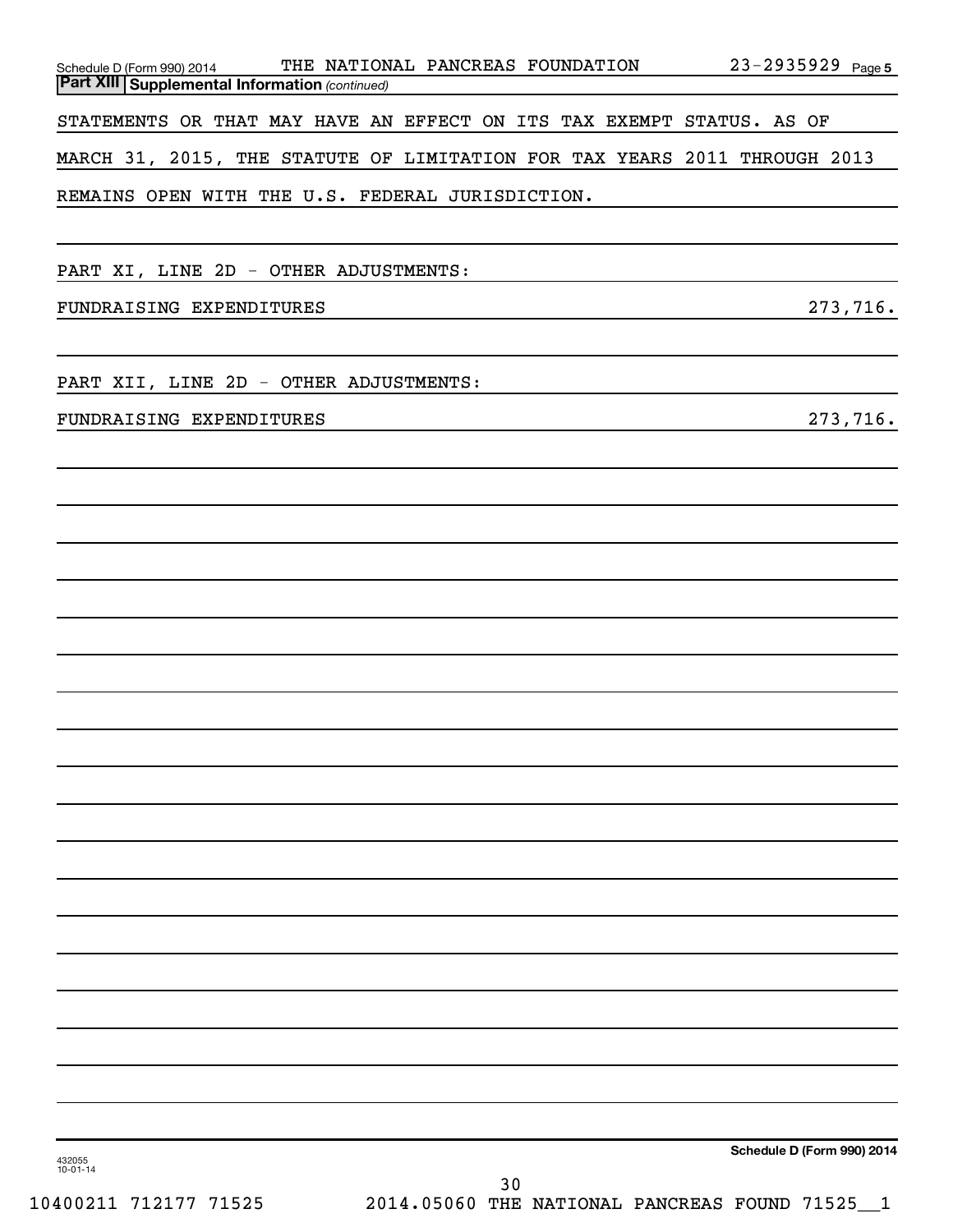| Supplemental Information Regarding Fundraising or Gaming Activities<br>(Form 990 or 990-EZ)<br>Complete if the organization answered "Yes" to Form 990, Part IV, lines 17, 18, or 19, or if the<br>organization entered more than \$15,000 on Form 990-EZ, line 6a.<br><b>Open to Public</b><br>Department of the Treasury<br>Attach to Form 990 or Form 990-EZ.<br>Internal Revenue Service<br>Inspection<br>Information about Schedule G (Form 990 or 990-EZ) and its instructions is at www.irs.gov/form 990<br><b>Employer identification number</b><br>Name of the organization<br>23-2935929<br>THE NATIONAL PANCREAS FOUNDATION<br>Fundraising Activities. Complete if the organization answered "Yes" to Form 990, Part IV, line 17. Form 990-EZ filers are not<br>Part I<br>required to complete this part.<br>1 Indicate whether the organization raised funds through any of the following activities. Check all that apply.<br>$\mathbf{X}$ Mail solicitations<br>$e$ $\boxed{\text{X}}$ Solicitation of non-government grants<br>a<br>$\overline{\mathbf{X}}$ Internet and email solicitations<br>Solicitation of government grants<br>b<br>$\overline{X}$ Phone solicitations<br>$g\left[\overline{X}\right]$ Special fundraising events<br>C<br>$\mathbf{X}$ In-person solicitations<br>d<br>2 a Did the organization have a written or oral agreement with any individual (including officers, directors, trustees or<br>$\boxed{\text{X}}$ Yes<br><b>No</b><br>key employees listed in Form 990, Part VII) or entity in connection with professional fundraising services?<br>b If "Yes," list the ten highest paid individuals or entities (fundraisers) pursuant to agreements under which the fundraiser is to be<br>compensated at least \$5,000 by the organization.<br>(v) Amount paid<br>(iii) Did<br>fundraiser<br>(vi) Amount paid<br>(i) Name and address of individual<br>(iv) Gross receipts<br>to (or retained by)<br>to (or retained by)<br>(ii) Activity<br>have custody<br>fundraiser<br>or entity (fundraiser)<br>from activity<br>or control of<br>?contributions<br>organization<br>listed in col. (i)<br>POWERED BY PROFESSIONAL -<br>COCKTAILS FOR THE CURE<br>Yes<br>No<br>x<br>46,000<br>68,521.<br>1375 BROADWAY, 3RD FLOOR, NEW<br>114,521.<br>FUNDRAISER-DC<br>POWERED BY PROFESSIONAL -<br>COCKTAILS FOR THE CURE<br>1375 BROADWAY, 3RD FLOOR, NEW<br>24,350.<br>20,000<br>4,350.<br>FUNDRAISER-NY<br>Х<br>138,871<br>66,000<br>72,871.<br>Total<br>3 List all states in which the organization is registered or licensed to solicit contributions or has been notified it is exempt from registration<br>or licensing.<br>MA, SC, NY, MN, RI, VA, IL, NH | <b>SCHEDULE G</b> |  |  |  | OMB No. 1545-0047 |
|-------------------------------------------------------------------------------------------------------------------------------------------------------------------------------------------------------------------------------------------------------------------------------------------------------------------------------------------------------------------------------------------------------------------------------------------------------------------------------------------------------------------------------------------------------------------------------------------------------------------------------------------------------------------------------------------------------------------------------------------------------------------------------------------------------------------------------------------------------------------------------------------------------------------------------------------------------------------------------------------------------------------------------------------------------------------------------------------------------------------------------------------------------------------------------------------------------------------------------------------------------------------------------------------------------------------------------------------------------------------------------------------------------------------------------------------------------------------------------------------------------------------------------------------------------------------------------------------------------------------------------------------------------------------------------------------------------------------------------------------------------------------------------------------------------------------------------------------------------------------------------------------------------------------------------------------------------------------------------------------------------------------------------------------------------------------------------------------------------------------------------------------------------------------------------------------------------------------------------------------------------------------------------------------------------------------------------------------------------------------------------------------------------------------------------------------------------------------------------------------------------------------------------------------------------------------------------------------------------------------------------------------------------------------------------------------------------|-------------------|--|--|--|-------------------|
|                                                                                                                                                                                                                                                                                                                                                                                                                                                                                                                                                                                                                                                                                                                                                                                                                                                                                                                                                                                                                                                                                                                                                                                                                                                                                                                                                                                                                                                                                                                                                                                                                                                                                                                                                                                                                                                                                                                                                                                                                                                                                                                                                                                                                                                                                                                                                                                                                                                                                                                                                                                                                                                                                                       |                   |  |  |  |                   |
|                                                                                                                                                                                                                                                                                                                                                                                                                                                                                                                                                                                                                                                                                                                                                                                                                                                                                                                                                                                                                                                                                                                                                                                                                                                                                                                                                                                                                                                                                                                                                                                                                                                                                                                                                                                                                                                                                                                                                                                                                                                                                                                                                                                                                                                                                                                                                                                                                                                                                                                                                                                                                                                                                                       |                   |  |  |  |                   |
|                                                                                                                                                                                                                                                                                                                                                                                                                                                                                                                                                                                                                                                                                                                                                                                                                                                                                                                                                                                                                                                                                                                                                                                                                                                                                                                                                                                                                                                                                                                                                                                                                                                                                                                                                                                                                                                                                                                                                                                                                                                                                                                                                                                                                                                                                                                                                                                                                                                                                                                                                                                                                                                                                                       |                   |  |  |  |                   |
|                                                                                                                                                                                                                                                                                                                                                                                                                                                                                                                                                                                                                                                                                                                                                                                                                                                                                                                                                                                                                                                                                                                                                                                                                                                                                                                                                                                                                                                                                                                                                                                                                                                                                                                                                                                                                                                                                                                                                                                                                                                                                                                                                                                                                                                                                                                                                                                                                                                                                                                                                                                                                                                                                                       |                   |  |  |  |                   |
|                                                                                                                                                                                                                                                                                                                                                                                                                                                                                                                                                                                                                                                                                                                                                                                                                                                                                                                                                                                                                                                                                                                                                                                                                                                                                                                                                                                                                                                                                                                                                                                                                                                                                                                                                                                                                                                                                                                                                                                                                                                                                                                                                                                                                                                                                                                                                                                                                                                                                                                                                                                                                                                                                                       |                   |  |  |  |                   |
|                                                                                                                                                                                                                                                                                                                                                                                                                                                                                                                                                                                                                                                                                                                                                                                                                                                                                                                                                                                                                                                                                                                                                                                                                                                                                                                                                                                                                                                                                                                                                                                                                                                                                                                                                                                                                                                                                                                                                                                                                                                                                                                                                                                                                                                                                                                                                                                                                                                                                                                                                                                                                                                                                                       |                   |  |  |  |                   |
|                                                                                                                                                                                                                                                                                                                                                                                                                                                                                                                                                                                                                                                                                                                                                                                                                                                                                                                                                                                                                                                                                                                                                                                                                                                                                                                                                                                                                                                                                                                                                                                                                                                                                                                                                                                                                                                                                                                                                                                                                                                                                                                                                                                                                                                                                                                                                                                                                                                                                                                                                                                                                                                                                                       |                   |  |  |  |                   |
|                                                                                                                                                                                                                                                                                                                                                                                                                                                                                                                                                                                                                                                                                                                                                                                                                                                                                                                                                                                                                                                                                                                                                                                                                                                                                                                                                                                                                                                                                                                                                                                                                                                                                                                                                                                                                                                                                                                                                                                                                                                                                                                                                                                                                                                                                                                                                                                                                                                                                                                                                                                                                                                                                                       |                   |  |  |  |                   |
|                                                                                                                                                                                                                                                                                                                                                                                                                                                                                                                                                                                                                                                                                                                                                                                                                                                                                                                                                                                                                                                                                                                                                                                                                                                                                                                                                                                                                                                                                                                                                                                                                                                                                                                                                                                                                                                                                                                                                                                                                                                                                                                                                                                                                                                                                                                                                                                                                                                                                                                                                                                                                                                                                                       |                   |  |  |  |                   |
|                                                                                                                                                                                                                                                                                                                                                                                                                                                                                                                                                                                                                                                                                                                                                                                                                                                                                                                                                                                                                                                                                                                                                                                                                                                                                                                                                                                                                                                                                                                                                                                                                                                                                                                                                                                                                                                                                                                                                                                                                                                                                                                                                                                                                                                                                                                                                                                                                                                                                                                                                                                                                                                                                                       |                   |  |  |  |                   |
|                                                                                                                                                                                                                                                                                                                                                                                                                                                                                                                                                                                                                                                                                                                                                                                                                                                                                                                                                                                                                                                                                                                                                                                                                                                                                                                                                                                                                                                                                                                                                                                                                                                                                                                                                                                                                                                                                                                                                                                                                                                                                                                                                                                                                                                                                                                                                                                                                                                                                                                                                                                                                                                                                                       |                   |  |  |  |                   |
|                                                                                                                                                                                                                                                                                                                                                                                                                                                                                                                                                                                                                                                                                                                                                                                                                                                                                                                                                                                                                                                                                                                                                                                                                                                                                                                                                                                                                                                                                                                                                                                                                                                                                                                                                                                                                                                                                                                                                                                                                                                                                                                                                                                                                                                                                                                                                                                                                                                                                                                                                                                                                                                                                                       |                   |  |  |  |                   |
|                                                                                                                                                                                                                                                                                                                                                                                                                                                                                                                                                                                                                                                                                                                                                                                                                                                                                                                                                                                                                                                                                                                                                                                                                                                                                                                                                                                                                                                                                                                                                                                                                                                                                                                                                                                                                                                                                                                                                                                                                                                                                                                                                                                                                                                                                                                                                                                                                                                                                                                                                                                                                                                                                                       |                   |  |  |  |                   |
|                                                                                                                                                                                                                                                                                                                                                                                                                                                                                                                                                                                                                                                                                                                                                                                                                                                                                                                                                                                                                                                                                                                                                                                                                                                                                                                                                                                                                                                                                                                                                                                                                                                                                                                                                                                                                                                                                                                                                                                                                                                                                                                                                                                                                                                                                                                                                                                                                                                                                                                                                                                                                                                                                                       |                   |  |  |  |                   |
|                                                                                                                                                                                                                                                                                                                                                                                                                                                                                                                                                                                                                                                                                                                                                                                                                                                                                                                                                                                                                                                                                                                                                                                                                                                                                                                                                                                                                                                                                                                                                                                                                                                                                                                                                                                                                                                                                                                                                                                                                                                                                                                                                                                                                                                                                                                                                                                                                                                                                                                                                                                                                                                                                                       |                   |  |  |  |                   |
|                                                                                                                                                                                                                                                                                                                                                                                                                                                                                                                                                                                                                                                                                                                                                                                                                                                                                                                                                                                                                                                                                                                                                                                                                                                                                                                                                                                                                                                                                                                                                                                                                                                                                                                                                                                                                                                                                                                                                                                                                                                                                                                                                                                                                                                                                                                                                                                                                                                                                                                                                                                                                                                                                                       |                   |  |  |  |                   |
|                                                                                                                                                                                                                                                                                                                                                                                                                                                                                                                                                                                                                                                                                                                                                                                                                                                                                                                                                                                                                                                                                                                                                                                                                                                                                                                                                                                                                                                                                                                                                                                                                                                                                                                                                                                                                                                                                                                                                                                                                                                                                                                                                                                                                                                                                                                                                                                                                                                                                                                                                                                                                                                                                                       |                   |  |  |  |                   |
|                                                                                                                                                                                                                                                                                                                                                                                                                                                                                                                                                                                                                                                                                                                                                                                                                                                                                                                                                                                                                                                                                                                                                                                                                                                                                                                                                                                                                                                                                                                                                                                                                                                                                                                                                                                                                                                                                                                                                                                                                                                                                                                                                                                                                                                                                                                                                                                                                                                                                                                                                                                                                                                                                                       |                   |  |  |  |                   |
|                                                                                                                                                                                                                                                                                                                                                                                                                                                                                                                                                                                                                                                                                                                                                                                                                                                                                                                                                                                                                                                                                                                                                                                                                                                                                                                                                                                                                                                                                                                                                                                                                                                                                                                                                                                                                                                                                                                                                                                                                                                                                                                                                                                                                                                                                                                                                                                                                                                                                                                                                                                                                                                                                                       |                   |  |  |  |                   |
|                                                                                                                                                                                                                                                                                                                                                                                                                                                                                                                                                                                                                                                                                                                                                                                                                                                                                                                                                                                                                                                                                                                                                                                                                                                                                                                                                                                                                                                                                                                                                                                                                                                                                                                                                                                                                                                                                                                                                                                                                                                                                                                                                                                                                                                                                                                                                                                                                                                                                                                                                                                                                                                                                                       |                   |  |  |  |                   |
|                                                                                                                                                                                                                                                                                                                                                                                                                                                                                                                                                                                                                                                                                                                                                                                                                                                                                                                                                                                                                                                                                                                                                                                                                                                                                                                                                                                                                                                                                                                                                                                                                                                                                                                                                                                                                                                                                                                                                                                                                                                                                                                                                                                                                                                                                                                                                                                                                                                                                                                                                                                                                                                                                                       |                   |  |  |  |                   |
|                                                                                                                                                                                                                                                                                                                                                                                                                                                                                                                                                                                                                                                                                                                                                                                                                                                                                                                                                                                                                                                                                                                                                                                                                                                                                                                                                                                                                                                                                                                                                                                                                                                                                                                                                                                                                                                                                                                                                                                                                                                                                                                                                                                                                                                                                                                                                                                                                                                                                                                                                                                                                                                                                                       |                   |  |  |  |                   |
|                                                                                                                                                                                                                                                                                                                                                                                                                                                                                                                                                                                                                                                                                                                                                                                                                                                                                                                                                                                                                                                                                                                                                                                                                                                                                                                                                                                                                                                                                                                                                                                                                                                                                                                                                                                                                                                                                                                                                                                                                                                                                                                                                                                                                                                                                                                                                                                                                                                                                                                                                                                                                                                                                                       |                   |  |  |  |                   |
|                                                                                                                                                                                                                                                                                                                                                                                                                                                                                                                                                                                                                                                                                                                                                                                                                                                                                                                                                                                                                                                                                                                                                                                                                                                                                                                                                                                                                                                                                                                                                                                                                                                                                                                                                                                                                                                                                                                                                                                                                                                                                                                                                                                                                                                                                                                                                                                                                                                                                                                                                                                                                                                                                                       |                   |  |  |  |                   |
|                                                                                                                                                                                                                                                                                                                                                                                                                                                                                                                                                                                                                                                                                                                                                                                                                                                                                                                                                                                                                                                                                                                                                                                                                                                                                                                                                                                                                                                                                                                                                                                                                                                                                                                                                                                                                                                                                                                                                                                                                                                                                                                                                                                                                                                                                                                                                                                                                                                                                                                                                                                                                                                                                                       |                   |  |  |  |                   |
|                                                                                                                                                                                                                                                                                                                                                                                                                                                                                                                                                                                                                                                                                                                                                                                                                                                                                                                                                                                                                                                                                                                                                                                                                                                                                                                                                                                                                                                                                                                                                                                                                                                                                                                                                                                                                                                                                                                                                                                                                                                                                                                                                                                                                                                                                                                                                                                                                                                                                                                                                                                                                                                                                                       |                   |  |  |  |                   |
|                                                                                                                                                                                                                                                                                                                                                                                                                                                                                                                                                                                                                                                                                                                                                                                                                                                                                                                                                                                                                                                                                                                                                                                                                                                                                                                                                                                                                                                                                                                                                                                                                                                                                                                                                                                                                                                                                                                                                                                                                                                                                                                                                                                                                                                                                                                                                                                                                                                                                                                                                                                                                                                                                                       |                   |  |  |  |                   |
|                                                                                                                                                                                                                                                                                                                                                                                                                                                                                                                                                                                                                                                                                                                                                                                                                                                                                                                                                                                                                                                                                                                                                                                                                                                                                                                                                                                                                                                                                                                                                                                                                                                                                                                                                                                                                                                                                                                                                                                                                                                                                                                                                                                                                                                                                                                                                                                                                                                                                                                                                                                                                                                                                                       |                   |  |  |  |                   |
|                                                                                                                                                                                                                                                                                                                                                                                                                                                                                                                                                                                                                                                                                                                                                                                                                                                                                                                                                                                                                                                                                                                                                                                                                                                                                                                                                                                                                                                                                                                                                                                                                                                                                                                                                                                                                                                                                                                                                                                                                                                                                                                                                                                                                                                                                                                                                                                                                                                                                                                                                                                                                                                                                                       |                   |  |  |  |                   |
|                                                                                                                                                                                                                                                                                                                                                                                                                                                                                                                                                                                                                                                                                                                                                                                                                                                                                                                                                                                                                                                                                                                                                                                                                                                                                                                                                                                                                                                                                                                                                                                                                                                                                                                                                                                                                                                                                                                                                                                                                                                                                                                                                                                                                                                                                                                                                                                                                                                                                                                                                                                                                                                                                                       |                   |  |  |  |                   |
|                                                                                                                                                                                                                                                                                                                                                                                                                                                                                                                                                                                                                                                                                                                                                                                                                                                                                                                                                                                                                                                                                                                                                                                                                                                                                                                                                                                                                                                                                                                                                                                                                                                                                                                                                                                                                                                                                                                                                                                                                                                                                                                                                                                                                                                                                                                                                                                                                                                                                                                                                                                                                                                                                                       |                   |  |  |  |                   |
|                                                                                                                                                                                                                                                                                                                                                                                                                                                                                                                                                                                                                                                                                                                                                                                                                                                                                                                                                                                                                                                                                                                                                                                                                                                                                                                                                                                                                                                                                                                                                                                                                                                                                                                                                                                                                                                                                                                                                                                                                                                                                                                                                                                                                                                                                                                                                                                                                                                                                                                                                                                                                                                                                                       |                   |  |  |  |                   |

432081 08-28-14 **For Paperwork Reduction Act Notice, see the Instructions for Form 990 or 990-EZ. Schedule G (Form 990 or 990-EZ) 2014** LHA SEE PART IV FOR CONTINUATIONS

31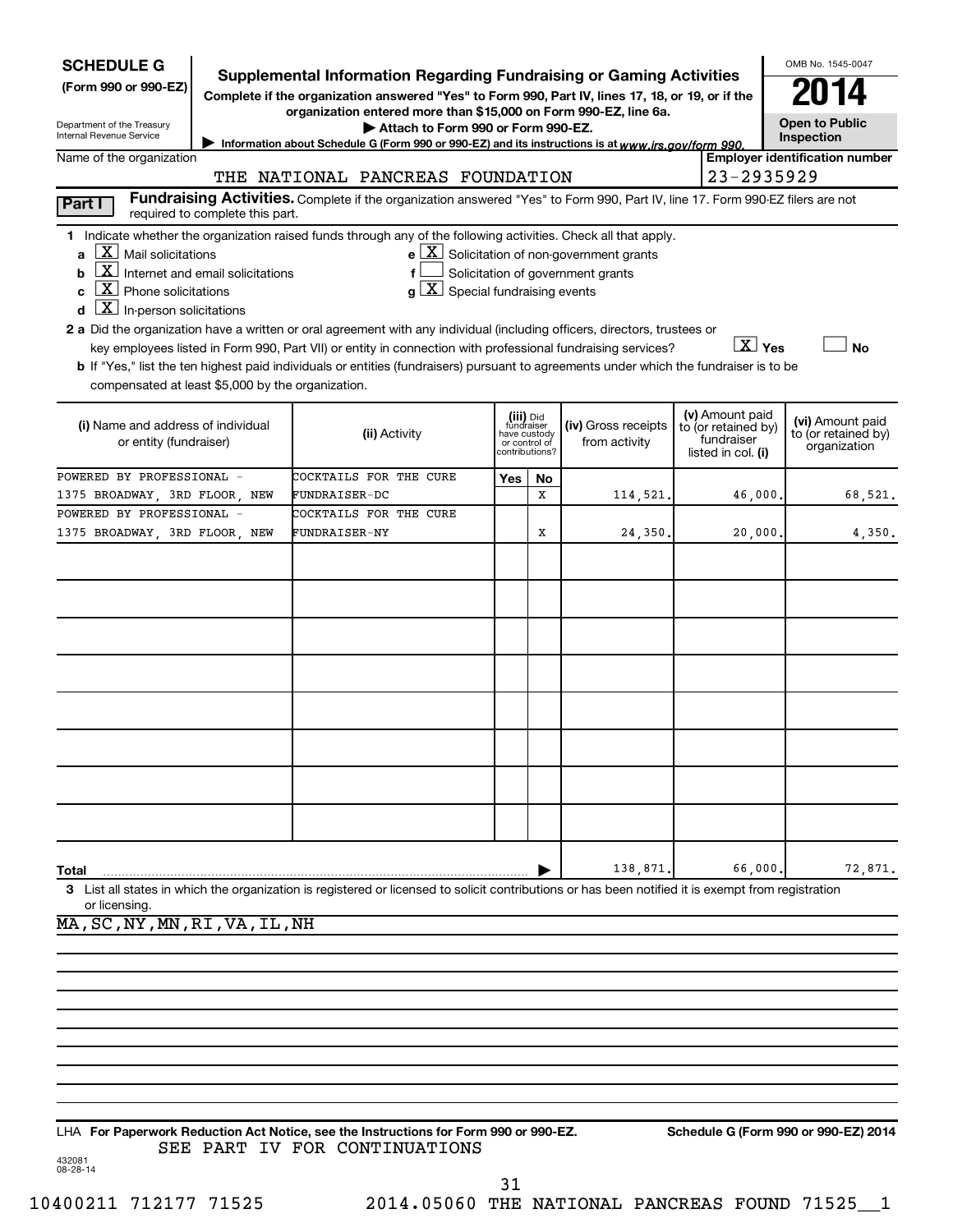Part II | Fundraising Events. Complete if the organization answered "Yes" to Form 990, Part IV, line 18, or reported more than \$15,000 of fundraising event contributions and gross income on Form 990-EZ, lines 1 and 6b. List events with gross receipts greater than \$5,000.

|                        |                                                                                                                                                                                                                                     |                                                                                                                                                                                                                                | $(a)$ Event #1<br>PITTSBURGH | $(b)$ Event #2<br>COCKTAIL FOR                   | (c) Other events      | (d) Total events                                    |
|------------------------|-------------------------------------------------------------------------------------------------------------------------------------------------------------------------------------------------------------------------------------|--------------------------------------------------------------------------------------------------------------------------------------------------------------------------------------------------------------------------------|------------------------------|--------------------------------------------------|-----------------------|-----------------------------------------------------|
|                        |                                                                                                                                                                                                                                     | THE CURE-DC<br>GALA                                                                                                                                                                                                            |                              | 6                                                | (add col. (a) through |                                                     |
|                        |                                                                                                                                                                                                                                     |                                                                                                                                                                                                                                | (event type)                 | (event type)                                     | (total number)        | col. (c)                                            |
| Revenue                |                                                                                                                                                                                                                                     |                                                                                                                                                                                                                                | 254,422.                     | 114,521.                                         | 115,411.              | 484,354.                                            |
|                        | $\mathbf{2}$                                                                                                                                                                                                                        |                                                                                                                                                                                                                                | 61,415.                      |                                                  | 5,796.                | 67, 211.                                            |
|                        | 3                                                                                                                                                                                                                                   | Gross income (line 1 minus line 2)                                                                                                                                                                                             | 193,007.                     | 114,521.                                         | 109,615.              | 417,143.                                            |
|                        |                                                                                                                                                                                                                                     |                                                                                                                                                                                                                                |                              |                                                  |                       |                                                     |
|                        | Noncash prizes and the state of the state of the state of the state of the state of the state of the state of the state of the state of the state of the state of the state of the state of the state of the state of the stat<br>5 |                                                                                                                                                                                                                                | 61,415.                      |                                                  | 5,796.                | 67,211.                                             |
| <b>Direct Expenses</b> | 6                                                                                                                                                                                                                                   |                                                                                                                                                                                                                                |                              | 8,420.                                           | 24,220.               | 32,640.                                             |
|                        |                                                                                                                                                                                                                                     | Food and beverages <b>Example 20</b>                                                                                                                                                                                           | 39,443.                      | 67,716.                                          | 19,852.               | 127,011.                                            |
|                        | 8                                                                                                                                                                                                                                   |                                                                                                                                                                                                                                | 945.                         | 300.                                             | 1,800.                | 3,045.                                              |
|                        | 9                                                                                                                                                                                                                                   | Other direct expenses of the state of the state of the state of the state of the state of the state of the state of the state of the state of the state of the state of the state of the state of the state of the state of th | 16, 532.                     | 8,852.                                           | 18,425.               | 43,809.                                             |
|                        | 10                                                                                                                                                                                                                                  | Direct expense summary. Add lines 4 through 9 in column (d)                                                                                                                                                                    | 273,716.                     |                                                  |                       |                                                     |
|                        |                                                                                                                                                                                                                                     |                                                                                                                                                                                                                                |                              |                                                  |                       | 143,427.                                            |
| <b>Part III</b>        |                                                                                                                                                                                                                                     | Gaming. Complete if the organization answered "Yes" to Form 990, Part IV, line 19, or reported more than                                                                                                                       |                              |                                                  |                       |                                                     |
|                        |                                                                                                                                                                                                                                     | \$15,000 on Form 990-EZ, line 6a.                                                                                                                                                                                              |                              |                                                  |                       |                                                     |
| enue                   |                                                                                                                                                                                                                                     |                                                                                                                                                                                                                                | (a) Bingo                    | (b) Pull tabs/instant<br>bingo/progressive bingo | (c) Other gaming      | (d) Total gaming (add<br>col. (a) through col. (c)) |

|                 |              |                             | (a) Bingo             | bingo/progressive bingo | (c) Other gaming      | $\frac{1}{2}$ . ord. gaining ass<br>col. (a) through col. (c)) |
|-----------------|--------------|-----------------------------|-----------------------|-------------------------|-----------------------|----------------------------------------------------------------|
| Revenue         | 1.           |                             |                       |                         |                       |                                                                |
|                 | $\mathbf{2}$ |                             |                       |                         |                       |                                                                |
|                 | 3            |                             |                       |                         |                       |                                                                |
| Direct Expenses | 4            |                             |                       |                         |                       |                                                                |
|                 | 5.           |                             |                       |                         |                       |                                                                |
|                 | 6            |                             | Yes<br>%<br><b>No</b> | Yes<br>%<br><b>No</b>   | Yes<br>%<br><b>No</b> |                                                                |
|                 |              |                             |                       |                         |                       |                                                                |
|                 | 8            |                             |                       |                         |                       |                                                                |
| 9               |              |                             |                       |                         |                       |                                                                |
|                 |              |                             |                       |                         |                       | Yes<br><b>No</b>                                               |
|                 |              |                             |                       |                         |                       |                                                                |
|                 |              | <b>b</b> If "Yes," explain: |                       |                         |                       | Yes<br><b>No</b>                                               |
|                 |              |                             |                       |                         |                       |                                                                |

432082 08-28-14

**Schedule G (Form 990 or 990-EZ) 2014**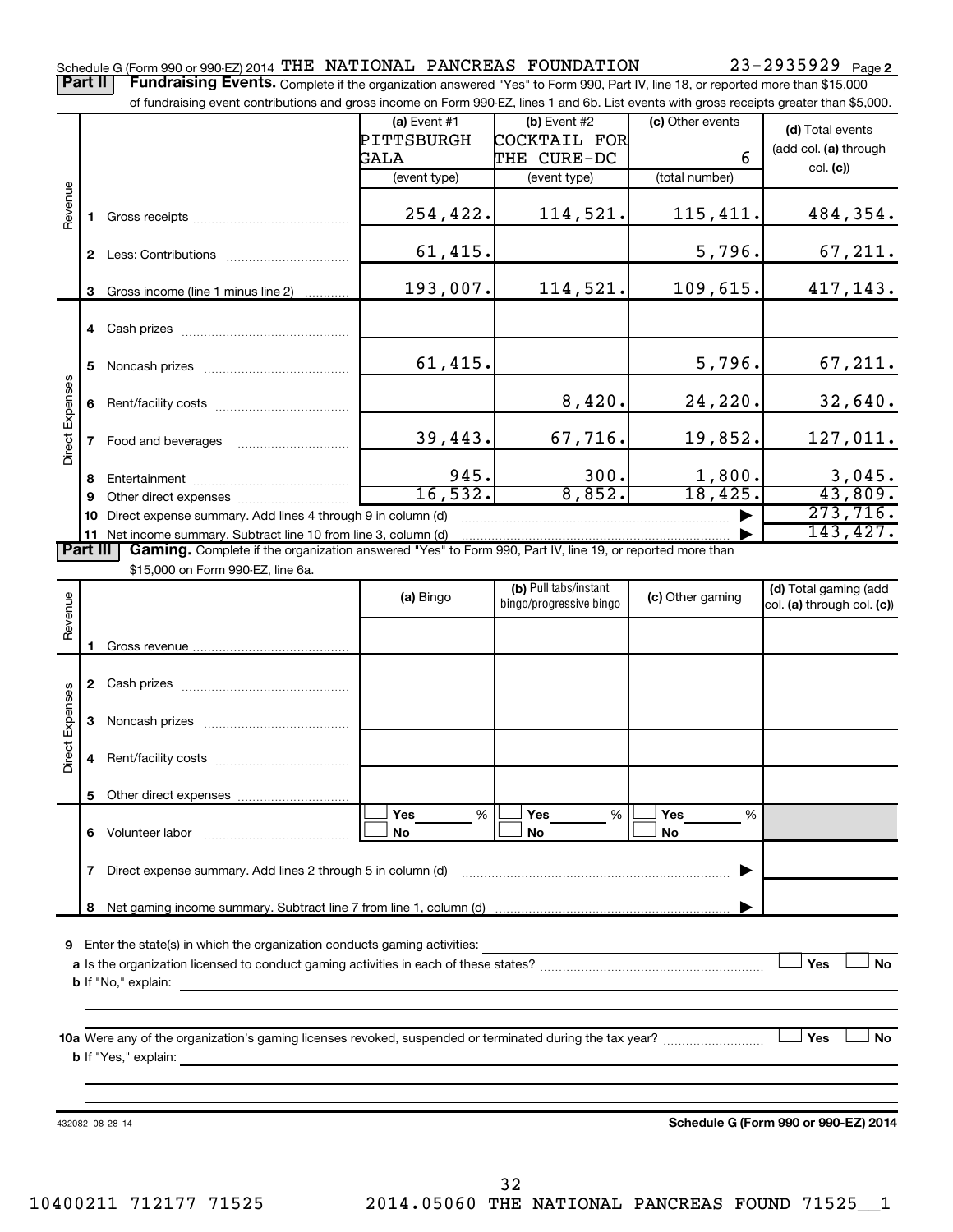|       | Schedule G (Form 990 or 990-EZ) 2014 THE NATIONAL PANCREAS FOUNDATION                                                                                                                                                                                   |                        |            | 23-2935929 Page 3    |
|-------|---------------------------------------------------------------------------------------------------------------------------------------------------------------------------------------------------------------------------------------------------------|------------------------|------------|----------------------|
|       |                                                                                                                                                                                                                                                         |                        | Yes        | No                   |
|       | 12 Is the organization a grantor, beneficiary or trustee of a trust or a member of a partnership or other entity formed                                                                                                                                 |                        |            |                      |
|       |                                                                                                                                                                                                                                                         |                        | $\Box$ Yes | No                   |
|       | 13 Indicate the percentage of gaming activity conducted in:                                                                                                                                                                                             |                        |            |                      |
|       |                                                                                                                                                                                                                                                         | 13a<br>13 <sub>b</sub> |            | %<br>%               |
|       | <b>b</b> An outside facility <i>www.communicality.communicality.communicality.communicality www.communicality.communicality</i><br>14 Enter the name and address of the person who prepares the organization's gaming/special events books and records: |                        |            |                      |
|       |                                                                                                                                                                                                                                                         |                        |            |                      |
|       | Name $\blacktriangleright$<br><u>some started and the started and the started and the started and the started and the started and the started and</u>                                                                                                   |                        |            |                      |
|       | Address $\blacktriangleright$                                                                                                                                                                                                                           |                        |            |                      |
|       | 15a Does the organization have a contract with a third party from whom the organization receives gaming revenue?                                                                                                                                        |                        | Yes        | No                   |
|       |                                                                                                                                                                                                                                                         |                        |            |                      |
|       | of gaming revenue retained by the third party $\triangleright$ \$ ___________________.                                                                                                                                                                  |                        |            |                      |
|       | c If "Yes," enter name and address of the third party:                                                                                                                                                                                                  |                        |            |                      |
|       | Name $\blacktriangleright$<br><u> 1989 - Andrea Andrew Maria (h. 1989).</u>                                                                                                                                                                             |                        |            |                      |
|       | Address $\blacktriangleright$<br>and the control of the control of the control of the control of the control of the control of the control of the                                                                                                       |                        |            |                      |
|       | <b>16</b> Gaming manager information:                                                                                                                                                                                                                   |                        |            |                      |
|       |                                                                                                                                                                                                                                                         |                        |            |                      |
|       | Name $\blacktriangleright$<br><u> 1989 - Johann Stein, fransk politik (f. 1989)</u>                                                                                                                                                                     |                        |            |                      |
|       |                                                                                                                                                                                                                                                         |                        |            |                      |
|       |                                                                                                                                                                                                                                                         |                        |            |                      |
|       | Description of services provided > example and the contract of the contract of the contract of the contract of                                                                                                                                          |                        |            |                      |
|       |                                                                                                                                                                                                                                                         |                        |            |                      |
|       | Director/officer<br>Employee<br>$\perp$ Independent contractor                                                                                                                                                                                          |                        |            |                      |
|       |                                                                                                                                                                                                                                                         |                        |            |                      |
|       | 17 Mandatory distributions:                                                                                                                                                                                                                             |                        |            |                      |
|       | a Is the organization required under state law to make charitable distributions from the gaming proceeds to                                                                                                                                             |                        |            |                      |
|       | retain the state gaming license?                                                                                                                                                                                                                        |                        |            | $\Box$ Yes $\Box$ No |
|       | <b>b</b> Enter the amount of distributions required under state law to be distributed to other exempt organizations or spent in the<br>organization's own exempt activities during the tax year $\triangleright$ \$                                     |                        |            |                      |
|       | <b>Part IV</b><br>Supplemental Information. Provide the explanations required by Part I, line 2b, columns (iii) and (v), and Part III, lines 9, 9b, 10b, 15b,                                                                                           |                        |            |                      |
|       | 15c, 16, and 17b, as applicable. Also provide any additional information (see instructions).                                                                                                                                                            |                        |            |                      |
|       | SCHEDULE G, PART I, LINE 2B, LIST OF TEN HIGHEST PAID FUNDRAISERS:                                                                                                                                                                                      |                        |            |                      |
|       |                                                                                                                                                                                                                                                         |                        |            |                      |
|       |                                                                                                                                                                                                                                                         |                        |            |                      |
| ( I ) | NAME OF FUNDRAISER: POWERED BY PROFESSIONAL                                                                                                                                                                                                             |                        |            |                      |
| ( I ) | ADDRESS OF FUNDRAISER: 1375 BROADWAY, 3RD FLOOR, NEW YORK, NY                                                                                                                                                                                           |                        | 10018      |                      |
|       |                                                                                                                                                                                                                                                         |                        |            |                      |
|       |                                                                                                                                                                                                                                                         |                        |            |                      |
| ( I ) | NAME OF FUNDRAISER: POWERED BY PROFESSIONAL                                                                                                                                                                                                             |                        |            |                      |
| ( I ) | ADDRESS OF FUNDRAISER: 1375 BROADWAY, 3RD FLOOR, NEW YORK, NY                                                                                                                                                                                           |                        | 10018      |                      |
|       |                                                                                                                                                                                                                                                         |                        |            |                      |
|       |                                                                                                                                                                                                                                                         |                        |            |                      |
|       | Schedule G (Form 990 or 990-EZ) 2014<br>432083 08-28-14<br>33                                                                                                                                                                                           |                        |            |                      |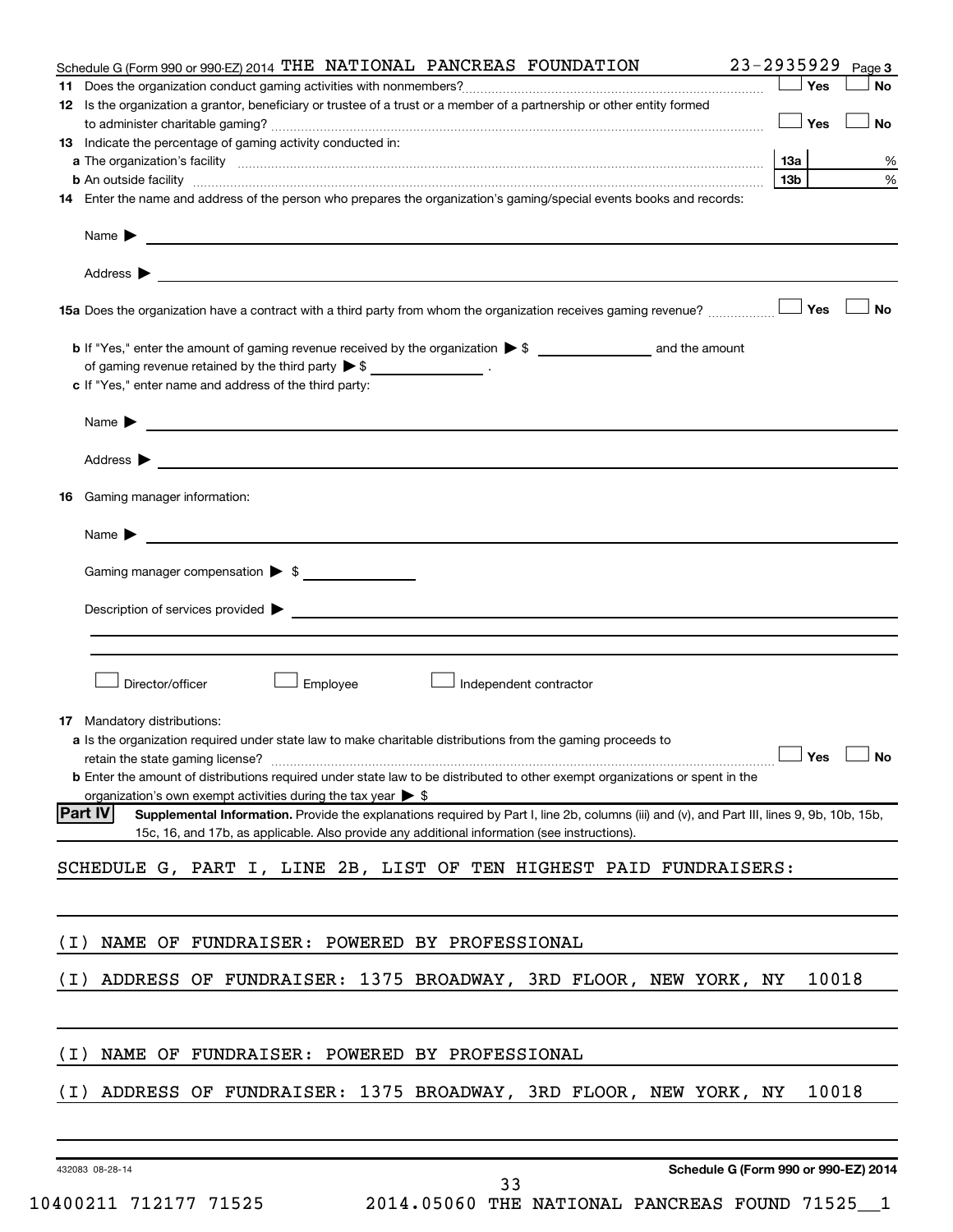| Schedule G (Form 990 or 990-EZ)                       |  | THE NATIONAL PANCREAS FOUNDATION | $23 - 2935929$ Page 4 |  |
|-------------------------------------------------------|--|----------------------------------|-----------------------|--|
| <b>Part IV   Supplemental Information (continued)</b> |  |                                  |                       |  |

| . .                |      |                                 |
|--------------------|------|---------------------------------|
|                    |      |                                 |
|                    |      |                                 |
|                    |      |                                 |
|                    |      |                                 |
|                    |      |                                 |
|                    |      |                                 |
|                    |      |                                 |
|                    |      |                                 |
|                    |      |                                 |
|                    |      |                                 |
|                    |      |                                 |
|                    |      |                                 |
|                    |      |                                 |
|                    |      |                                 |
|                    |      |                                 |
|                    |      |                                 |
|                    |      |                                 |
|                    |      |                                 |
|                    |      |                                 |
|                    |      |                                 |
|                    |      |                                 |
|                    |      |                                 |
|                    |      |                                 |
|                    |      |                                 |
|                    |      |                                 |
|                    |      |                                 |
|                    |      |                                 |
|                    |      |                                 |
|                    |      |                                 |
|                    |      |                                 |
|                    |      |                                 |
|                    |      |                                 |
|                    |      |                                 |
|                    |      |                                 |
|                    |      |                                 |
|                    |      |                                 |
|                    |      |                                 |
|                    |      |                                 |
|                    |      |                                 |
|                    |      |                                 |
|                    |      |                                 |
|                    |      |                                 |
|                    |      |                                 |
|                    |      |                                 |
|                    |      |                                 |
|                    |      |                                 |
|                    |      |                                 |
|                    |      |                                 |
|                    |      |                                 |
|                    |      |                                 |
|                    |      |                                 |
|                    |      | Schedule G (Form 990 or 990-EZ) |
| 432084<br>05-01-14 |      |                                 |
|                    | $34$ |                                 |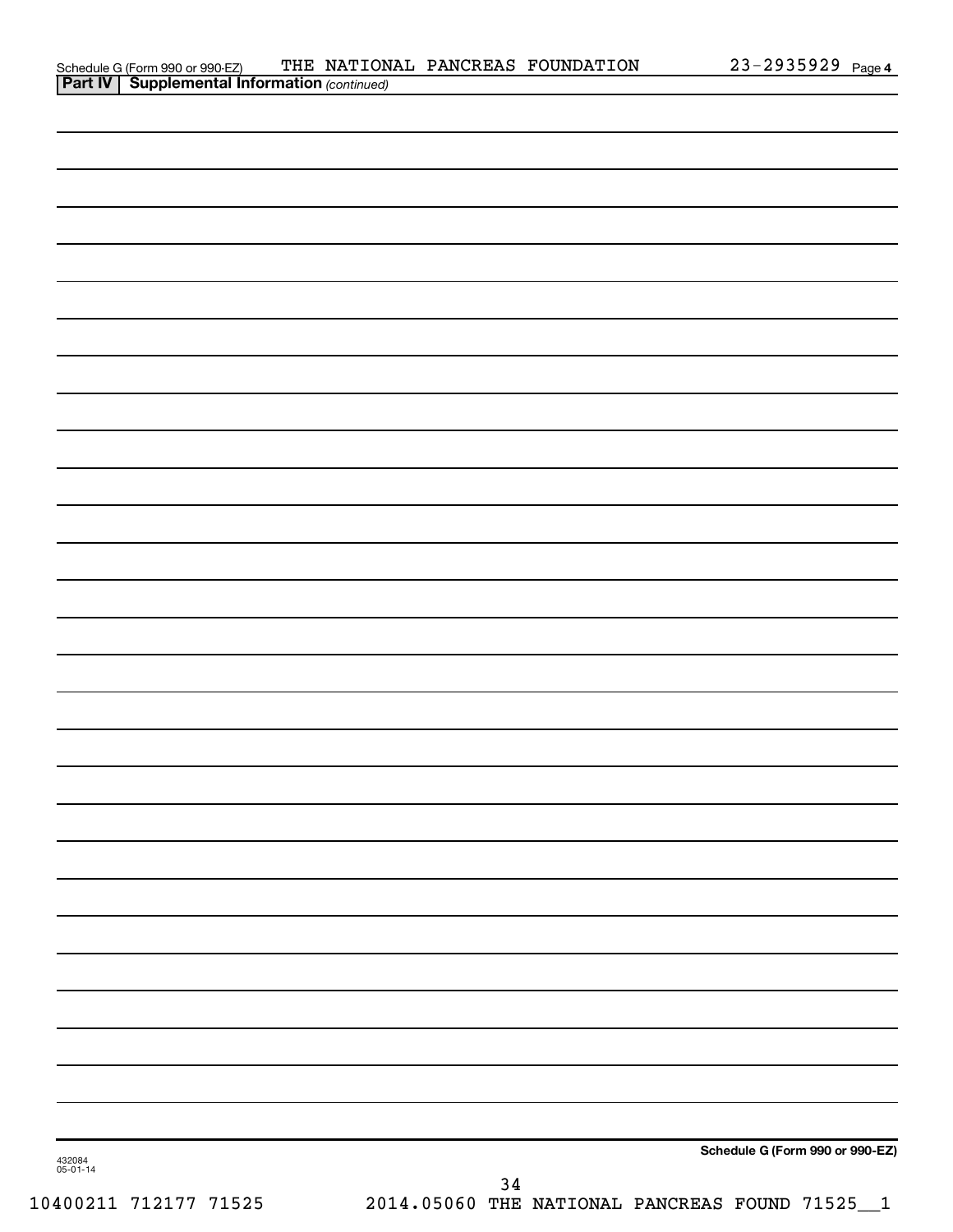| <b>SCHEDULE I</b><br>(Form 990)                                                                                                                                                                                                                                                                                 |                          | <b>Grants and Other Assistance to Organizations,</b><br>Governments, and Individuals in the United States<br>Complete if the organization answered "Yes" to Form 990, Part IV, line 21 or 22. |                             |                                         |                                                                |                                           | OMB No. 1545-0047<br>20<br>14                       |
|-----------------------------------------------------------------------------------------------------------------------------------------------------------------------------------------------------------------------------------------------------------------------------------------------------------------|--------------------------|-----------------------------------------------------------------------------------------------------------------------------------------------------------------------------------------------|-----------------------------|-----------------------------------------|----------------------------------------------------------------|-------------------------------------------|-----------------------------------------------------|
| Department of the Treasury<br>Internal Revenue Service                                                                                                                                                                                                                                                          |                          | Information about Schedule I (Form 990) and its instructions is at www.irs.gov/form990.                                                                                                       | Attach to Form 990.         |                                         |                                                                |                                           | <b>Open to Public</b><br>Inspection                 |
| Name of the organization                                                                                                                                                                                                                                                                                        |                          | THE NATIONAL PANCREAS FOUNDATION                                                                                                                                                              |                             |                                         |                                                                |                                           | <b>Employer identification number</b><br>23-2935929 |
| <b>General Information on Grants and Assistance</b><br>Part I                                                                                                                                                                                                                                                   |                          |                                                                                                                                                                                               |                             |                                         |                                                                |                                           |                                                     |
| Does the organization maintain records to substantiate the amount of the grants or assistance, the grantees' eligibility for the grants or assistance, and the selection<br>1.<br>Describe in Part IV the organization's procedures for monitoring the use of grant funds in the United States.<br>$\mathbf{2}$ |                          |                                                                                                                                                                                               |                             |                                         |                                                                |                                           | $\boxed{\text{X}}$ Yes<br>  No                      |
| Part II<br>Grants and Other Assistance to Domestic Organizations and Domestic Governments. Complete if the organization answered "Yes" to Form 990, Part IV, line 21, for any                                                                                                                                   |                          |                                                                                                                                                                                               |                             |                                         |                                                                |                                           |                                                     |
| recipient that received more than \$5,000. Part II can be duplicated if additional space is needed.                                                                                                                                                                                                             |                          |                                                                                                                                                                                               |                             |                                         |                                                                |                                           |                                                     |
| 1 (a) Name and address of organization<br>or government                                                                                                                                                                                                                                                         | $(b)$ EIN                | (c) IRC section<br>if applicable                                                                                                                                                              | (d) Amount of<br>cash grant | (e) Amount of<br>non-cash<br>assistance | (f) Method of<br>valuation (book,<br>FMV, appraisal,<br>other) | (g) Description of<br>non-cash assistance | (h) Purpose of grant<br>or assistance               |
| DR. HABTEZION/ STANFORD                                                                                                                                                                                                                                                                                         |                          |                                                                                                                                                                                               |                             |                                         |                                                                |                                           |                                                     |
| WELLS FARGO LOCKBOX STANFORD                                                                                                                                                                                                                                                                                    |                          |                                                                                                                                                                                               |                             |                                         |                                                                |                                           | IN PURSUIT OF SCIENTFIC                             |
| UNIVERSITY LOCKBOX 44253 3440                                                                                                                                                                                                                                                                                   |                          |                                                                                                                                                                                               |                             |                                         |                                                                |                                           | ADVANCEMENT IN THE FIELD                            |
| WALNUT AVE BLDG                                                                                                                                                                                                                                                                                                 | $94 - 1156365$           | 501(C)(3)                                                                                                                                                                                     | 25,000                      | 0                                       |                                                                |                                           | OF PANCREATIC DISEASE                               |
| JOHNS HOPKINS UNIVERSITY                                                                                                                                                                                                                                                                                        |                          |                                                                                                                                                                                               |                             |                                         |                                                                |                                           | IN PURSUIT OF SCIENTFIC                             |
| 600 N WOLFE ST                                                                                                                                                                                                                                                                                                  |                          |                                                                                                                                                                                               |                             |                                         |                                                                |                                           | ADVANCEMENT IN THE FIELD                            |
| BALTIMORE, MD 21287                                                                                                                                                                                                                                                                                             | 52-0591656               | 501(C)(3)                                                                                                                                                                                     | 1,225                       | 0                                       |                                                                |                                           | OF PANCREATIC DISEASE                               |
|                                                                                                                                                                                                                                                                                                                 |                          |                                                                                                                                                                                               |                             |                                         |                                                                |                                           |                                                     |
| MEMORIAL SLOAN KETTERING                                                                                                                                                                                                                                                                                        |                          |                                                                                                                                                                                               |                             |                                         |                                                                |                                           | IN PURSUIT OF SCIENTFIC                             |
| 1275 YORK AVENUE                                                                                                                                                                                                                                                                                                |                          |                                                                                                                                                                                               |                             |                                         |                                                                |                                           | ADVANCEMENT IN THE FIELD                            |
| NEW YORK, NY 10065                                                                                                                                                                                                                                                                                              | 13-2423600               | 501(C)(3)                                                                                                                                                                                     | 50,000                      | 0                                       |                                                                |                                           | OF PANCREATIC DISEASE                               |
|                                                                                                                                                                                                                                                                                                                 |                          |                                                                                                                                                                                               |                             |                                         |                                                                |                                           |                                                     |
| OHIO STATE UNIVERSITY                                                                                                                                                                                                                                                                                           |                          |                                                                                                                                                                                               |                             |                                         |                                                                |                                           | IN PURSUIT OF SCIENTFIC                             |
| 1960 KENNY ROAD<br>COLUMBUS, OH 43210                                                                                                                                                                                                                                                                           | $31 - 6025986$           | 501(C)(3)                                                                                                                                                                                     | 25,000                      | 0                                       |                                                                |                                           | ADVANCEMENT IN THE FIELD<br>OF PANCREATIC DISEASE   |
|                                                                                                                                                                                                                                                                                                                 |                          |                                                                                                                                                                                               |                             |                                         |                                                                |                                           |                                                     |
| SAINT LOUIS UNIVERSITY                                                                                                                                                                                                                                                                                          |                          |                                                                                                                                                                                               |                             |                                         |                                                                |                                           | IN PURSUIT OF SCIENTFIC                             |
| 3635 VISTA AVE                                                                                                                                                                                                                                                                                                  |                          |                                                                                                                                                                                               |                             |                                         |                                                                |                                           | ADVANCEMENT IN THE FIELD                            |
| SOUTH ST. LOUIS, MO 63110                                                                                                                                                                                                                                                                                       | 43-0654872               | 501(C)(3)                                                                                                                                                                                     | 50,000                      | 0                                       |                                                                |                                           | OF PANCREATIC DISEASE                               |
|                                                                                                                                                                                                                                                                                                                 |                          |                                                                                                                                                                                               |                             |                                         |                                                                |                                           |                                                     |
| STANFORD UNIVERSITY                                                                                                                                                                                                                                                                                             |                          |                                                                                                                                                                                               |                             |                                         |                                                                |                                           | IN PURSUIT OF SCIENTFIC                             |
| 3172 PORTER DRIVE                                                                                                                                                                                                                                                                                               |                          |                                                                                                                                                                                               |                             |                                         |                                                                |                                           | ADVANCEMENT IN THE FIELD                            |
| PALO ALTO, CA 94304                                                                                                                                                                                                                                                                                             | $94-1156365$ $501(C)(3)$ |                                                                                                                                                                                               | 75,000.                     | 0.                                      |                                                                |                                           | OF PANCREATIC DISEASE                               |
|                                                                                                                                                                                                                                                                                                                 |                          |                                                                                                                                                                                               |                             |                                         |                                                                |                                           | 8.<br>▶                                             |
| 3 Enter total number of other organizations listed in the line 1 table                                                                                                                                                                                                                                          |                          |                                                                                                                                                                                               |                             |                                         |                                                                |                                           | $\overline{0}$ .                                    |

**For Paperwork Reduction Act Notice, see the Instructions for Form 990. Schedule I (Form 990) (2014)** LHA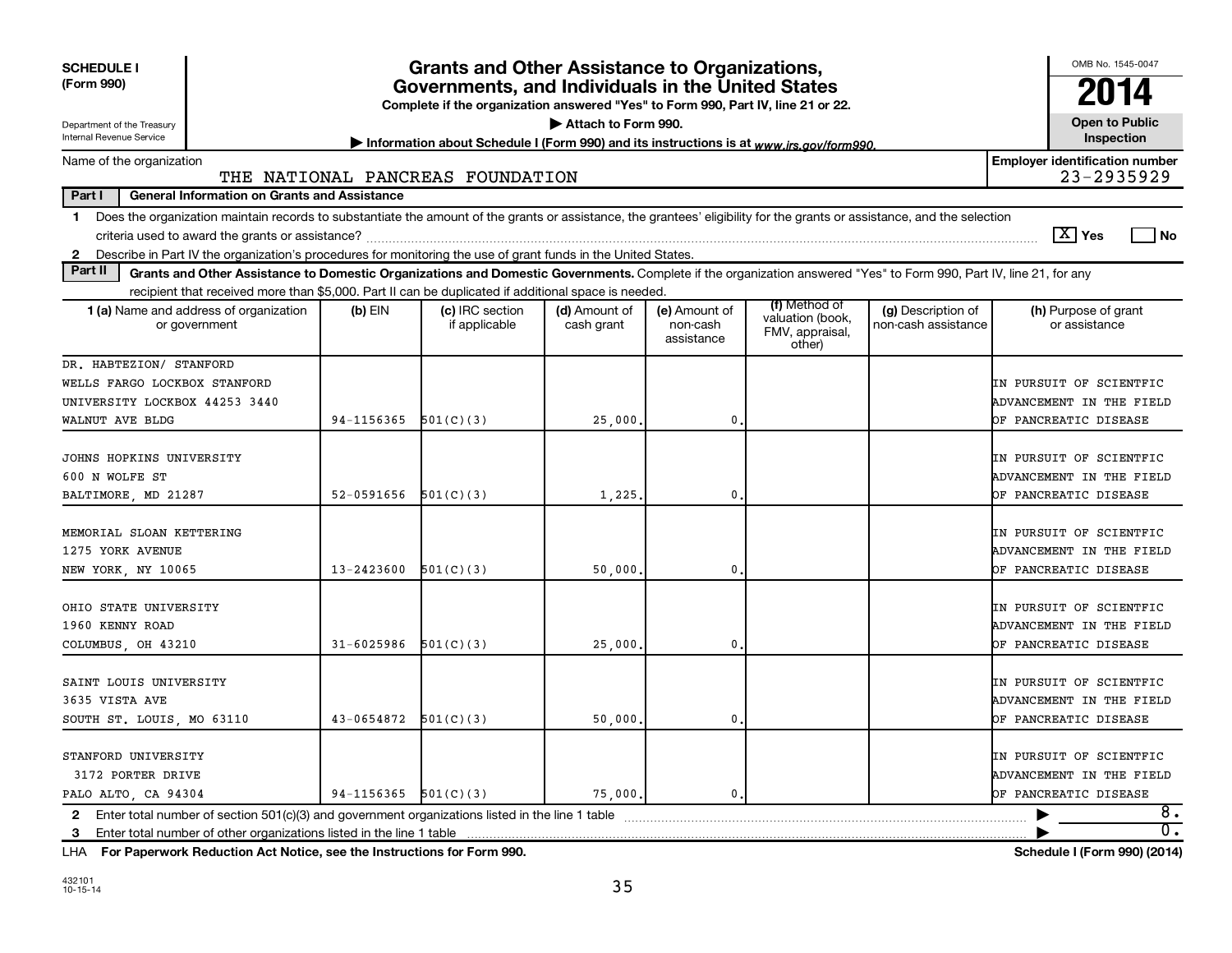### Schedule I (Form 990) THE NATIONAL PANCREAS FOUNDATION 23-2935929 <sub>Page 1</sub>

| Continuation of Grants and Other Assistance to Governments and Organizations in the United States (Schedule I (Form 990), Part II.)<br>Part II |            |                                  |                             |                                         |                                                                |                                           |                                                                              |  |
|------------------------------------------------------------------------------------------------------------------------------------------------|------------|----------------------------------|-----------------------------|-----------------------------------------|----------------------------------------------------------------|-------------------------------------------|------------------------------------------------------------------------------|--|
| (a) Name and address of<br>organization or government                                                                                          | $(b)$ EIN  | (c) IRC section<br>if applicable | (d) Amount of<br>cash grant | (e) Amount of<br>non-cash<br>assistance | (f) Method of<br>valuation<br>(book, FMV,<br>appraisal, other) | (g) Description of<br>non-cash assistance | (h) Purpose of grant<br>or assistance                                        |  |
| THE OHIO STATE UNIVERSITY<br>1960 KENNY ROAD<br>COLUMBUS, OH 43210                                                                             | 31-6025986 | 301(C)(3)                        | 25,000.                     | $\mathbf 0$ .                           |                                                                |                                           | IN PURSUIT OF SCIENTFIC<br>ADVANCEMENT IN THE FIELD<br>OF PANCREATIC DISEASE |  |
| UNIVERSITY OF PITTSBURGH MEDICAL<br>CENTER - 4401 PENN AVENUE FLOOR 6<br>ROOM 6119 - PITTSBURGH, PA 15224                                      | 94-1156365 | 301(C)(3)                        | 50,000.                     | $\mathbf{0}$ .                          |                                                                |                                           | IN PURSUIT OF SCIENTFIC<br>ADVANCEMENT IN THE FIELD<br>OF PANCREATIC DISEASE |  |
|                                                                                                                                                |            |                                  |                             |                                         |                                                                |                                           |                                                                              |  |
|                                                                                                                                                |            |                                  |                             |                                         |                                                                |                                           |                                                                              |  |
|                                                                                                                                                |            |                                  |                             |                                         |                                                                |                                           |                                                                              |  |
|                                                                                                                                                |            |                                  |                             |                                         |                                                                |                                           |                                                                              |  |
|                                                                                                                                                |            |                                  |                             |                                         |                                                                |                                           |                                                                              |  |
|                                                                                                                                                |            |                                  |                             |                                         |                                                                |                                           |                                                                              |  |
|                                                                                                                                                |            |                                  |                             |                                         |                                                                |                                           |                                                                              |  |

**Schedule I (Form 990)**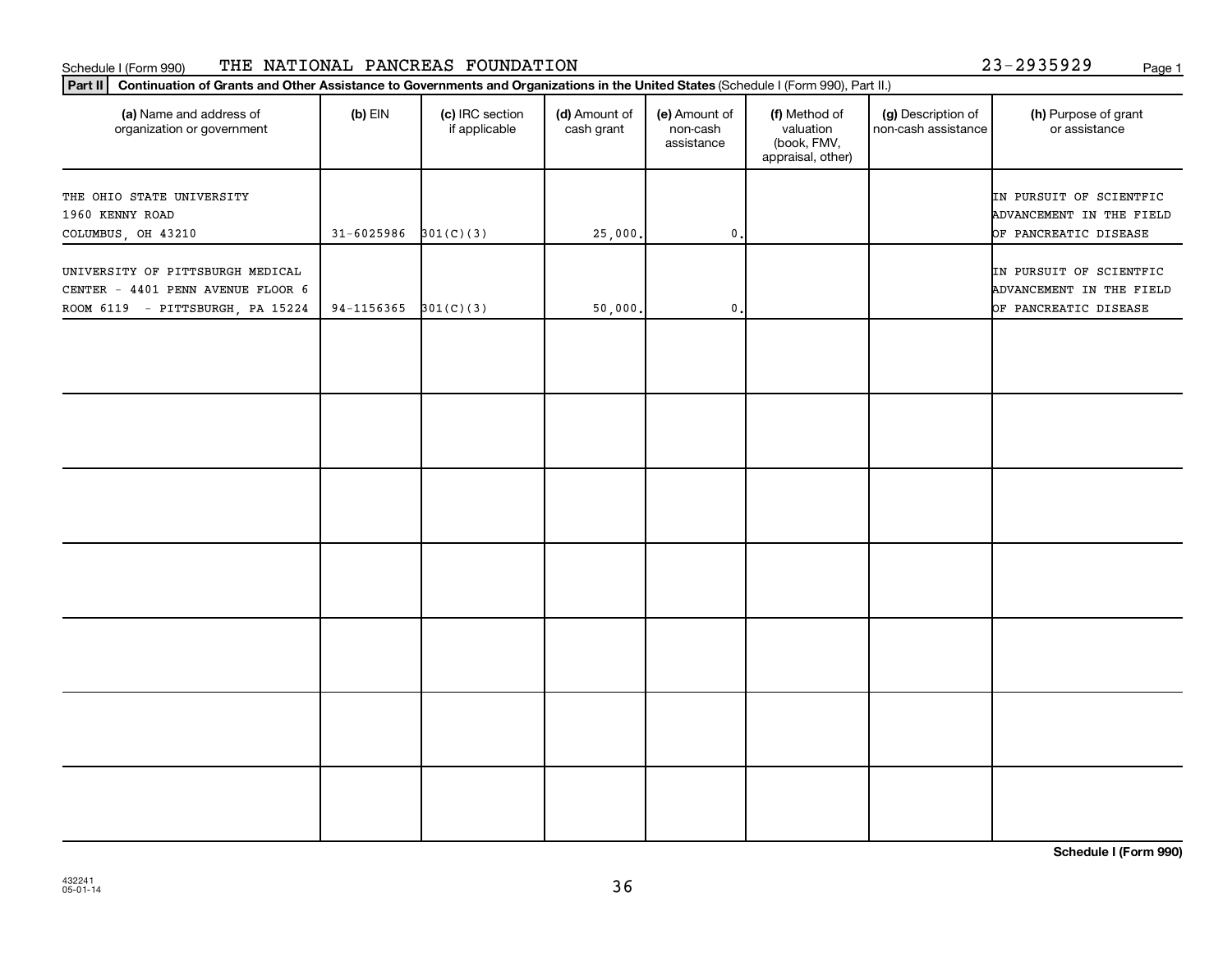Schedule I (Form 990) (2014) THE NATIONAL PANCREAS FOUNDATION 23-2935929 Page

**2**

Part III | Grants and Other Assistance to Domestic Individuals. Complete if the organization answered "Yes" to Form 990, Part IV, line 22. Part III can be duplicated if additional space is needed.

| (a) Type of grant or assistance                                                                                                                      | (b) Number of<br>recipients | (c) Amount of<br>cash grant | (d) Amount of non-<br>cash assistance | (e) Method of valuation<br>(book, FMV, appraisal, other) | (f) Description of non-cash assistance |
|------------------------------------------------------------------------------------------------------------------------------------------------------|-----------------------------|-----------------------------|---------------------------------------|----------------------------------------------------------|----------------------------------------|
|                                                                                                                                                      |                             |                             |                                       |                                                          |                                        |
|                                                                                                                                                      |                             |                             |                                       |                                                          |                                        |
|                                                                                                                                                      |                             |                             |                                       |                                                          |                                        |
|                                                                                                                                                      |                             |                             |                                       |                                                          |                                        |
|                                                                                                                                                      |                             |                             |                                       |                                                          |                                        |
|                                                                                                                                                      |                             |                             |                                       |                                                          |                                        |
|                                                                                                                                                      |                             |                             |                                       |                                                          |                                        |
|                                                                                                                                                      |                             |                             |                                       |                                                          |                                        |
|                                                                                                                                                      |                             |                             |                                       |                                                          |                                        |
|                                                                                                                                                      |                             |                             |                                       |                                                          |                                        |
| Supplemental Information. Provide the information required in Part I, line 2, Part III, column (b), and any other additional information.<br>Part IV |                             |                             |                                       |                                                          |                                        |
| PART I, LINE 2:                                                                                                                                      |                             |                             |                                       |                                                          |                                        |
| THE NATIONAL PANCREAS FOUNDATION REQUIRES A FINANCIAL AND WRITTEN REPORT OF                                                                          |                             |                             |                                       |                                                          |                                        |

THE RESEARCH DONE THROUGHOUT THAT YEAR, ONE MIDTERM REPORT AND A FINAL

FINANCIAL REPORT. A FINAL WRITTEN REPORT ON THE MEDICAL FINDINGS AND HOW

THE FUNDS WERE ALLOCATED IS ALSO REQUIRED. ANY REQUEST FOR A REALLOCATION

OF FUNDS MUST COME IN THE FORM OF A WRITTEN REQUEST TO THE FOUNDATION AND

BE APPROVED, PRIOR TO ANY CHANGES.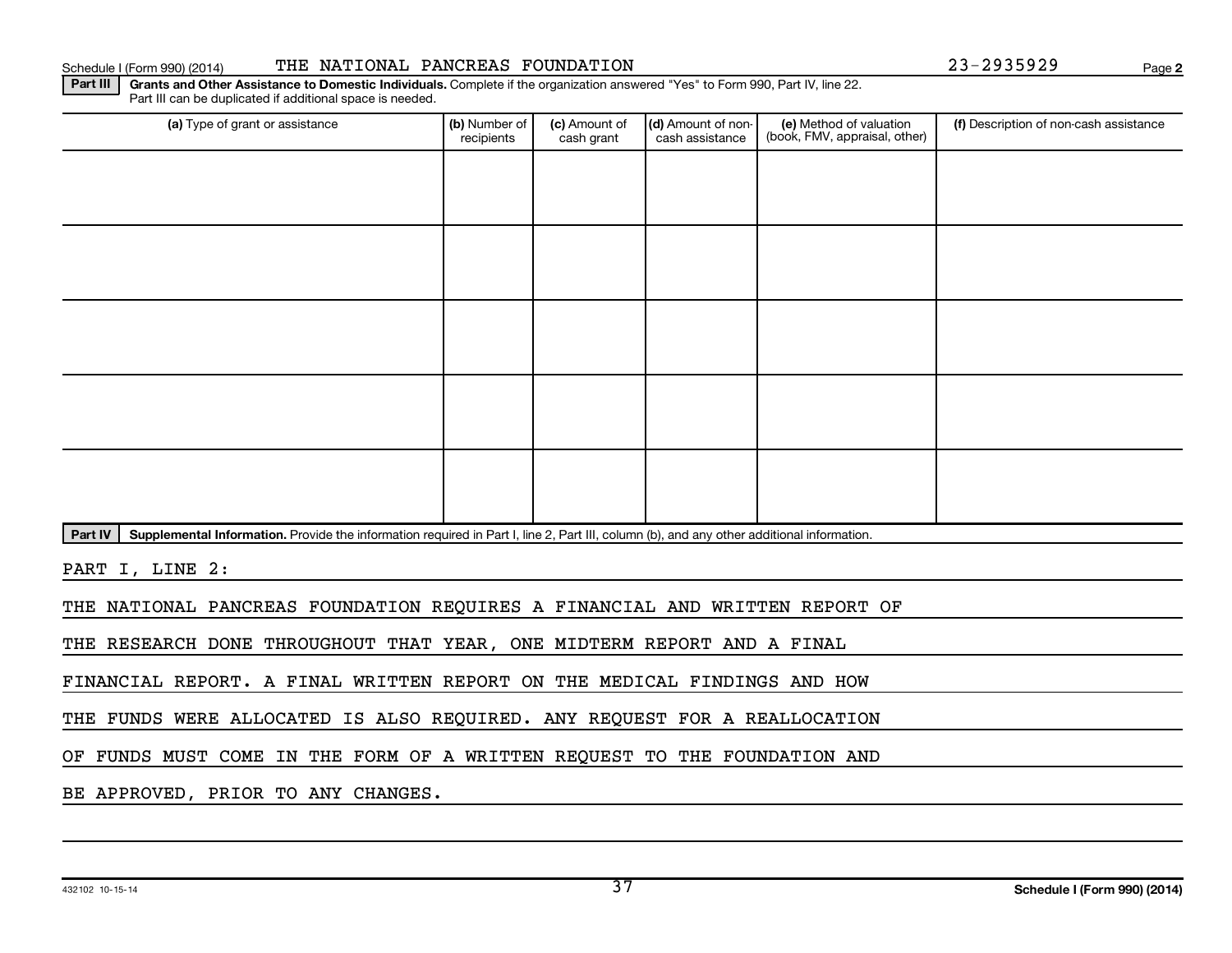### **SCHEDULE M (Form 990)**

## **Noncash Contributions**

OMB No. 1545-0047

Department of the Treasury Internal Revenue Service

Name of the organization

◆ Complete if the organizations answered "Yes" on Form 990, Part IV, lines 29 or 30.<br>▶ Complete if the organizations answered "Yes" on Form 990, Part IV, lines 29 or 30.

**Attach to Form 990.** J

Information about Schedule M (Form 990) and its instructions is at www.irs.gov/form990.

**Inspection Employer identification number**

**Open To Public**

### THE NATIONAL PANCREAS FOUNDATION 23-2935929

| Part I   | <b>Types of Property</b>                                                                                                       |                               |                                      |                                                                                                       |                                                              |            |     |    |
|----------|--------------------------------------------------------------------------------------------------------------------------------|-------------------------------|--------------------------------------|-------------------------------------------------------------------------------------------------------|--------------------------------------------------------------|------------|-----|----|
|          |                                                                                                                                | (a)<br>Check if<br>applicable | (b)<br>Number of<br>contributions or | (c)<br>Noncash contribution<br>amounts reported on<br>items contributed  Form 990, Part VIII, line 1g | (d)<br>Method of determining<br>noncash contribution amounts |            |     |    |
| 1        |                                                                                                                                |                               |                                      |                                                                                                       |                                                              |            |     |    |
| 2        |                                                                                                                                |                               |                                      |                                                                                                       |                                                              |            |     |    |
| З        | Art - Fractional interests                                                                                                     |                               |                                      |                                                                                                       |                                                              |            |     |    |
| 4        | Books and publications                                                                                                         |                               |                                      |                                                                                                       |                                                              |            |     |    |
| 5        | Clothing and household goods                                                                                                   |                               |                                      |                                                                                                       |                                                              |            |     |    |
| 6        |                                                                                                                                |                               |                                      |                                                                                                       |                                                              |            |     |    |
| 7        |                                                                                                                                |                               |                                      |                                                                                                       |                                                              |            |     |    |
| 8        |                                                                                                                                |                               |                                      |                                                                                                       |                                                              |            |     |    |
| 9        | Securities - Publicly traded                                                                                                   |                               |                                      |                                                                                                       |                                                              |            |     |    |
| 10       | Securities - Closely held stock                                                                                                |                               |                                      |                                                                                                       |                                                              |            |     |    |
| 11       | Securities - Partnership, LLC, or                                                                                              |                               |                                      |                                                                                                       |                                                              |            |     |    |
|          |                                                                                                                                |                               |                                      |                                                                                                       |                                                              |            |     |    |
| 12       | Securities - Miscellaneous                                                                                                     |                               |                                      |                                                                                                       |                                                              |            |     |    |
| 13       | Qualified conservation contribution -                                                                                          |                               |                                      |                                                                                                       |                                                              |            |     |    |
|          |                                                                                                                                |                               |                                      |                                                                                                       |                                                              |            |     |    |
| 14       | Qualified conservation contribution - Other                                                                                    |                               |                                      |                                                                                                       |                                                              |            |     |    |
| 15       | Real estate - Residential                                                                                                      |                               |                                      |                                                                                                       |                                                              |            |     |    |
| 16       | Real estate - Commercial                                                                                                       |                               |                                      |                                                                                                       |                                                              |            |     |    |
| 17       |                                                                                                                                |                               |                                      |                                                                                                       |                                                              |            |     |    |
| 18       |                                                                                                                                |                               |                                      |                                                                                                       |                                                              |            |     |    |
| 19       |                                                                                                                                |                               |                                      |                                                                                                       |                                                              |            |     |    |
| 20       | Drugs and medical supplies                                                                                                     |                               |                                      |                                                                                                       |                                                              |            |     |    |
| 21       |                                                                                                                                |                               |                                      |                                                                                                       |                                                              |            |     |    |
| 22       |                                                                                                                                |                               |                                      |                                                                                                       |                                                              |            |     |    |
| 23       |                                                                                                                                |                               |                                      |                                                                                                       |                                                              |            |     |    |
| 24       |                                                                                                                                | х                             | 71                                   |                                                                                                       | 67,211. FAIR MARKET VALUE                                    |            |     |    |
| 25       | $($ VARIOUS ITEMS $)$<br>Other $\blacktriangleright$                                                                           |                               |                                      |                                                                                                       |                                                              |            |     |    |
| 26       | Other<br>▸                                                                                                                     |                               |                                      |                                                                                                       |                                                              |            |     |    |
| 27<br>28 | Other<br>▸<br>Other $\blacktriangleright$                                                                                      |                               |                                      |                                                                                                       |                                                              |            |     |    |
| 29       | Number of Forms 8283 received by the organization during the tax year for contributions                                        |                               |                                      |                                                                                                       |                                                              |            |     |    |
|          | for which the organization completed Form 8283, Part IV, Donee Acknowledgement [1111]                                          |                               |                                      | 29                                                                                                    |                                                              |            |     |    |
|          |                                                                                                                                |                               |                                      |                                                                                                       |                                                              |            | Yes | No |
|          | 30a During the year, did the organization receive by contribution any property reported in Part I, lines 1 through 28, that it |                               |                                      |                                                                                                       |                                                              |            |     |    |
|          | must hold for at least three years from the date of the initial contribution, and which is not required to be used for         |                               |                                      |                                                                                                       |                                                              |            |     |    |
|          |                                                                                                                                |                               |                                      |                                                                                                       |                                                              | <b>30a</b> |     | x  |
|          | <b>b</b> If "Yes," describe the arrangement in Part II.                                                                        |                               |                                      |                                                                                                       |                                                              |            |     |    |
| 31       | Does the organization have a gift acceptance policy that requires the review of any non-standard contributions?                |                               |                                      |                                                                                                       |                                                              | 31         |     | х  |
|          | 32a Does the organization hire or use third parties or related organizations to solicit, process, or sell noncash              |                               |                                      |                                                                                                       |                                                              |            |     |    |
|          | contributions?                                                                                                                 |                               |                                      |                                                                                                       |                                                              | 32a        |     | x  |
|          | <b>b</b> If "Yes," describe in Part II.                                                                                        |                               |                                      |                                                                                                       |                                                              |            |     |    |
| 33       | If the organization did not report an amount in column (c) for a type of property for which column (a) is checked,             |                               |                                      |                                                                                                       |                                                              |            |     |    |
|          | describe in Part II.                                                                                                           |                               |                                      |                                                                                                       |                                                              |            |     |    |

**For Paperwork Reduction Act Notice, see the Instructions for Form 990. Schedule M (Form 990) (2014)** LHA

432141 08-12-14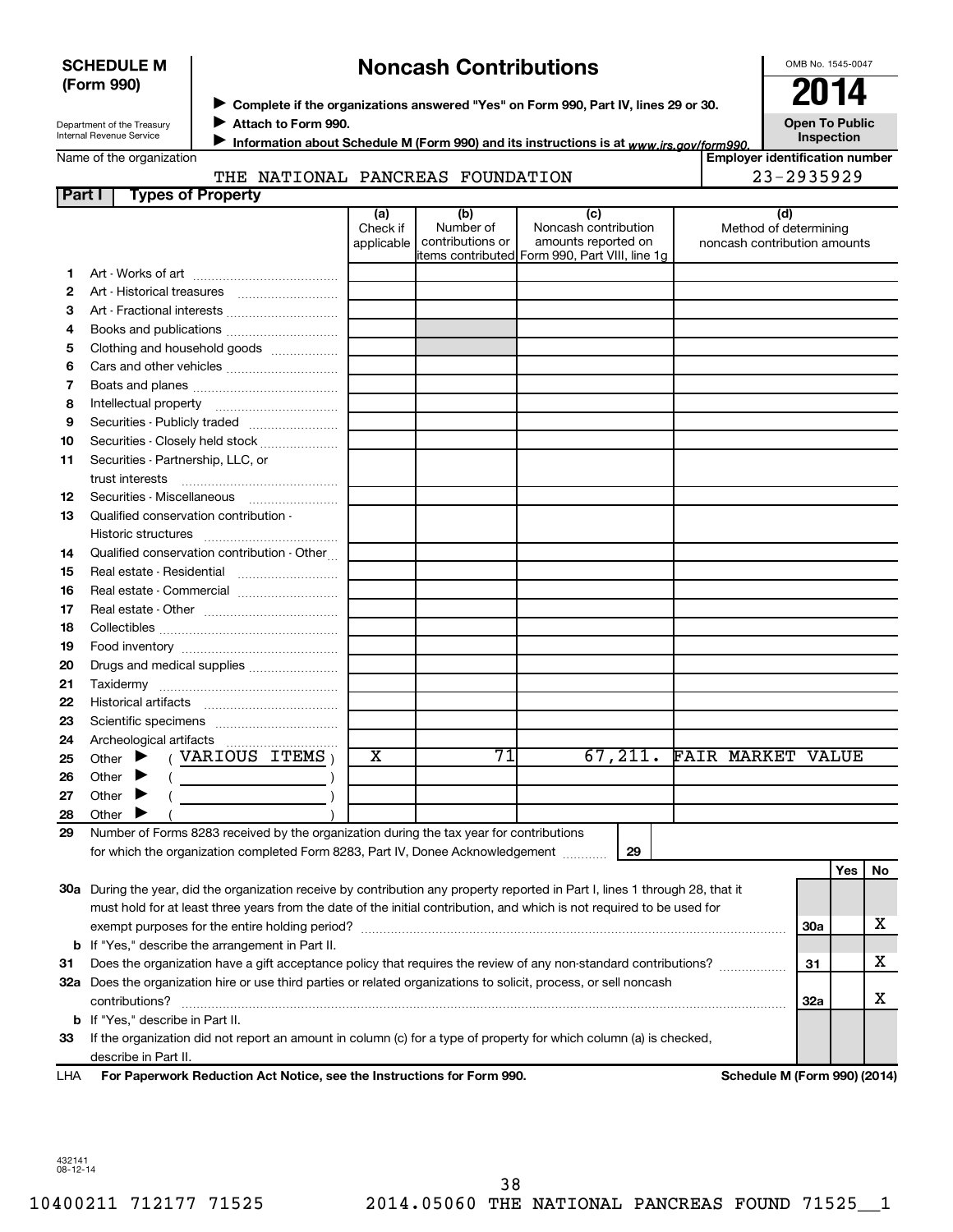|  |  |  |  |  | Schedule M (Form 990) (2014) THE NATIONAL PANCREAS FOUNDATION | 23-2935929 | Page |  |
|--|--|--|--|--|---------------------------------------------------------------|------------|------|--|
|--|--|--|--|--|---------------------------------------------------------------|------------|------|--|

Provide the information required by Part I, lines 30b, 32b, and 33, and whether the organization is reporting in Part I, column (b), the number of contributions, the number of items received, or a combination of both. Also complete this part for any additional information. **Part II Supplemental Information.** 

| 432142 08-12-14       | Schedule M (Form 990) (2014)                         |
|-----------------------|------------------------------------------------------|
|                       |                                                      |
|                       | 39<br>2014.05060 THE NATIONAL PANCREAS FOUND 71525_1 |
| 10400211 712177 71525 |                                                      |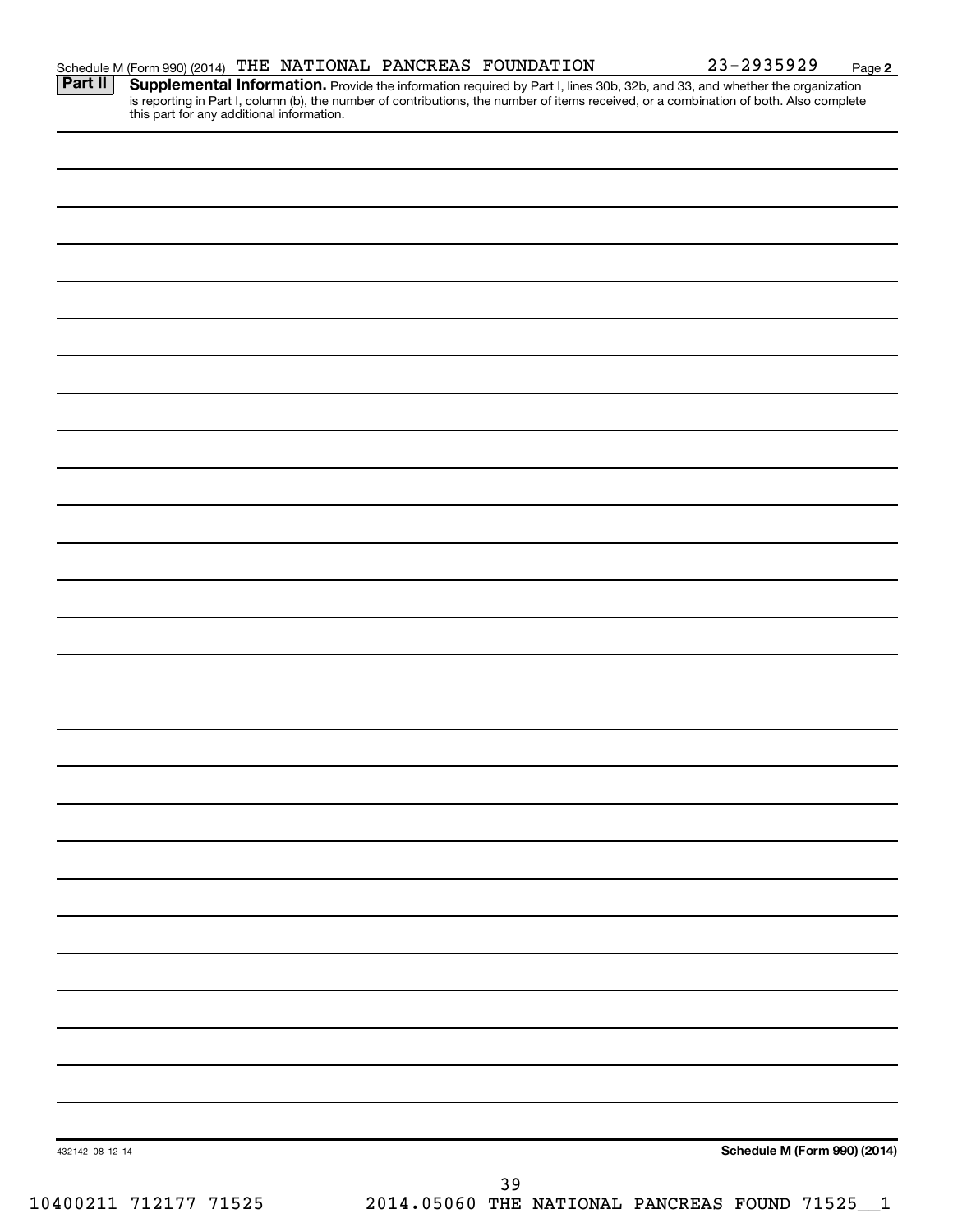| <b>SCHEDULE O</b><br>(Form 990 or 990-EZ)<br>Department of the Treasury<br>Internal Revenue Service | Supplemental Information to Form 990 or 990-EZ<br>Complete to provide information for responses to specific questions on<br>Form 990 or 990-EZ or to provide any additional information.<br>Attach to Form 990 or 990-EZ.<br>Information about Schedule O (Form 990 or 990-EZ) and its instructions is at www.irs.cov/form990. | OMB No. 1545-0047<br><b>Open to Public</b><br>Inspection |
|-----------------------------------------------------------------------------------------------------|--------------------------------------------------------------------------------------------------------------------------------------------------------------------------------------------------------------------------------------------------------------------------------------------------------------------------------|----------------------------------------------------------|
| Name of the organization                                                                            | THE NATIONAL PANCREAS FOUNDATION                                                                                                                                                                                                                                                                                               | <b>Employer identification number</b><br>23-2935929      |
|                                                                                                     | FORM 990, PART I, LINE 1, DESCRIPTION OF ORGANIZATION MISSION:                                                                                                                                                                                                                                                                 |                                                          |
|                                                                                                     | SERVICES TO THOSE PEOPLE WHO ARE SUFFERING FROM SUCH ILLNESSES TO                                                                                                                                                                                                                                                              |                                                          |
|                                                                                                     | FULFILL ITS MISSION, THE NPF RAISES AND MANAGES A CHARITABLE FOUNDATION                                                                                                                                                                                                                                                        |                                                          |
|                                                                                                     | FROM WHICH GRANTS ARE MADE DIRECTLY TO RESEARCHERS SEEKING TO RESOLVE                                                                                                                                                                                                                                                          |                                                          |
| THE                                                                                                 | CHALLENGING MEDICAL PROBLEMS OF PANCREATIC DISEASES.                                                                                                                                                                                                                                                                           |                                                          |
|                                                                                                     |                                                                                                                                                                                                                                                                                                                                |                                                          |
|                                                                                                     | FORM 990, PART III, LINE 1, DESCRIPTION OF ORGANIZATION MISSION:                                                                                                                                                                                                                                                               |                                                          |
| CARE PROFESSIONALS.                                                                                 |                                                                                                                                                                                                                                                                                                                                |                                                          |
|                                                                                                     |                                                                                                                                                                                                                                                                                                                                |                                                          |
|                                                                                                     | FORM 990, PART VI, SECTION A, LINE 2:                                                                                                                                                                                                                                                                                          |                                                          |
|                                                                                                     | DIRECTOR PHILIP H. LOUGHLIN IV IS MARRIED TO ELLIE LOUGHLIN AND                                                                                                                                                                                                                                                                |                                                          |
|                                                                                                     | NEPHEW-IN-LAW OF JANE HOLT, CO-FOUNDER AND THOMAS HOLT.                                                                                                                                                                                                                                                                        |                                                          |
|                                                                                                     | DIRECTOR PATRICIA S. BIRSIC, WIFE OF THOMAS BIRSIC, AND IS THE SISTER IN                                                                                                                                                                                                                                                       |                                                          |
| LAW OF                                                                                              | THE LATE JOAN BIRSIC DAWSON (MARRIED TO WILLIAM DAWSON), MARY ANN                                                                                                                                                                                                                                                              |                                                          |
|                                                                                                     | BEIRNE, AND WILLIAM BIRSIC, MD.                                                                                                                                                                                                                                                                                                |                                                          |
|                                                                                                     | - DIRECTOR JANE HOLT, WIFE OF THOMAS HOLT, AND IS THE AUNT OF DIRECTORS                                                                                                                                                                                                                                                        |                                                          |
|                                                                                                     | ELLIE LOUGHLIN AND THE AUNT IN LAW TO PHILIP LOUGHLIN.                                                                                                                                                                                                                                                                         |                                                          |
|                                                                                                     | - TREASURER, MARY ANN BEIRNE, IS THE SISTER OF WILLIAM BIRSIC AND THE LATE                                                                                                                                                                                                                                                     |                                                          |
|                                                                                                     | JOAN BIRSIC DAWSON (MARRIED TO WILLIAM DAWSON) AND THE SISTER IN LAW OF                                                                                                                                                                                                                                                        |                                                          |
|                                                                                                     | DIRECTOR PATRICIA BIRSIC AND THOMAS BIRSIC.                                                                                                                                                                                                                                                                                    |                                                          |
|                                                                                                     | - DIRECTOR, ELIZABETH LOUGHLIN IS MARRIED TO PHILIP LOUGHLIN, IS THE NIECE                                                                                                                                                                                                                                                     |                                                          |
| OF THOMAS AND JANE HOLT.                                                                            |                                                                                                                                                                                                                                                                                                                                |                                                          |
|                                                                                                     | - DIRECTOR, WILLIAM I. BIRSIC, MD IS BROTHER TO TREASURER, MARY ANN BEIRNE                                                                                                                                                                                                                                                     |                                                          |
|                                                                                                     | AND TO THE LATE JOAN BIRSIC DAWSON (MARRIED TO WILLIAM DAWSON) AND BROTHER                                                                                                                                                                                                                                                     |                                                          |
|                                                                                                     | IN LAW TO DIRECTOR PATRICIA BIRSIC.                                                                                                                                                                                                                                                                                            |                                                          |
| 432211<br>$08 - 27 - 14$                                                                            | - DIRECTOR THOMAS BIRSIC, HUSBAND OF PATRICIA BIRSIC, BROTHER OF MARY ANN<br>LHA For Paperwork Reduction Act Notice, see the Instructions for Form 990 or 990-EZ.                                                                                                                                                              | Schedule O (Form 990 or 990-EZ) (2014)                   |

40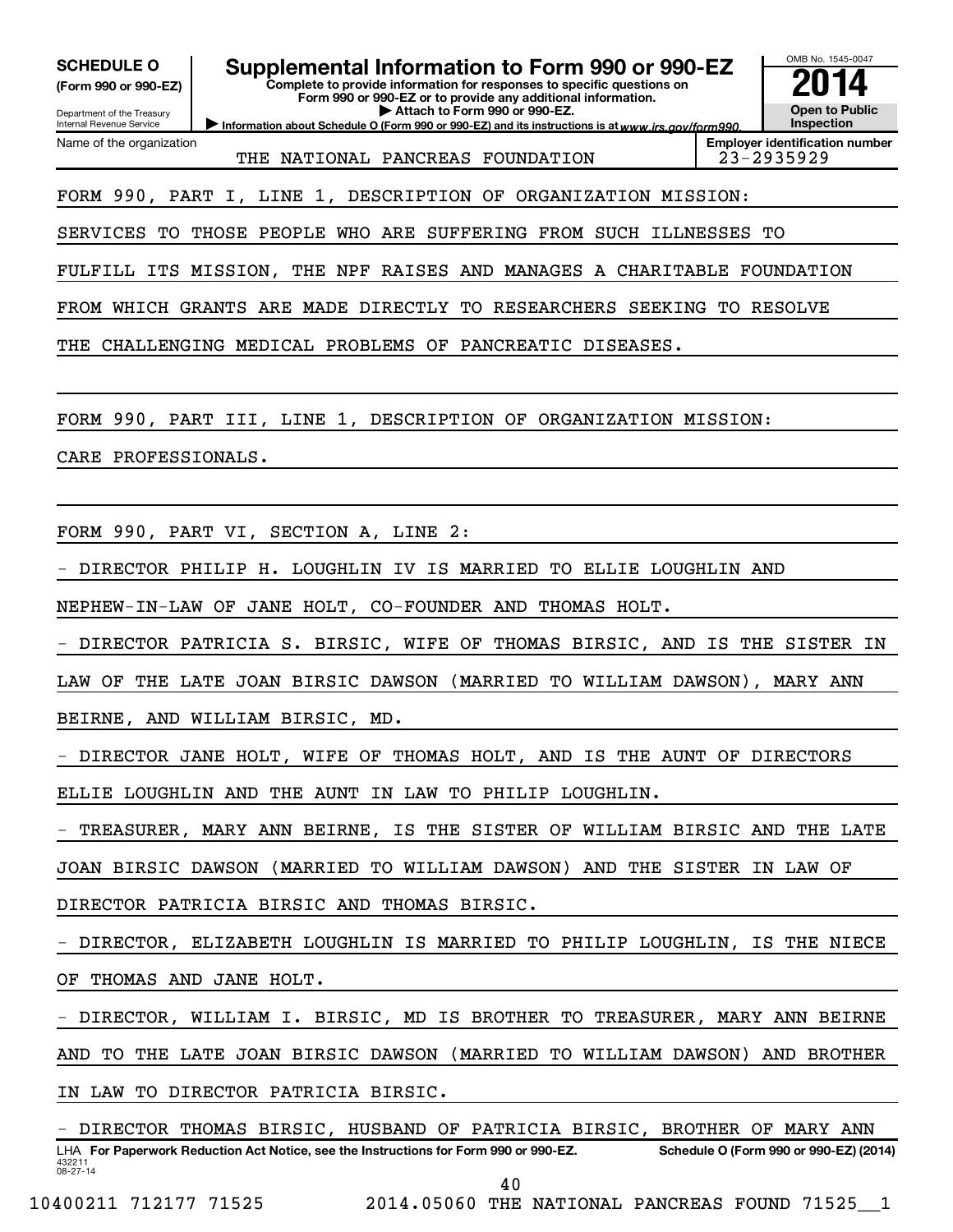| Schedule O (Form 990 or 990-EZ) (2014)                                                | Page 2                                                  |
|---------------------------------------------------------------------------------------|---------------------------------------------------------|
| Name of the organization<br>THE NATIONAL PANCREAS FOUNDATION                          | <b>Employer identification number</b><br>$23 - 2935929$ |
| BROTHER OF WILLIAM BIRSIC AND BROTHER IN LAW OF<br>BEIRNE,                            | WILLIAM DAWSON.                                         |
| DIRECTOR WILLIAM D. DAWSON III WAS MARRIED TO THE LATE JOAN BIRSIC DAWSON             |                                                         |
| WHOSE SIBLINGS ARE TREASURER, MARY ANN BEIRNE AND WILLIAM I. BIRSIC AND               |                                                         |
| SISTER IN LAW TO DIRECTOR PATRICIA BIRSIC AND THOMAS BIRSIC.                          |                                                         |
| THOMAS HOLT, JR. IS THE HUSBAND OF JANE HOLT, UNCLE TO ELIZABETH<br>$\qquad \qquad -$ |                                                         |
| LOUGHLIN, PHILIP LOUGHLIN.                                                            |                                                         |
|                                                                                       |                                                         |

FORM 990, PART VI, SECTION B, LINE 11:

THE FORM 990 IS PREPARED BY THE INDEPENDENT CERTIFIED ACCOUNTANT AND THEN SUBMITTED TO THE TREASURER FOR REVIEW. AFTER IT IS APPROVED, IT IS PROCESSED AND SENT TO THE ORGANIZATION FOR PROPER SIGNATURES AND MAILING.

FORM 990, PART VI, SECTION B, LINE 12C:

THE BOARD OF DIRECTORS ON A YEARLY BASIS REVIEWS AND DISCUSSES THE CONFLICT OF INTEREST POLICY AND DISCUSSES IT WITH THE EMPLOYEES DURING THEIR ANNUAL REVIEWS. THE BOARD OF DIRECTORS ALSO ENSURES THAT THE VENDORS AND SERVICE PROVIDERS ARE AT ARMS LENGTH.

FORM 990, PART VI, SECTION B, LINE 15:

THE BOARD RECEIVES DATA ON COMPARABLE POSITIONS IN DETERMINING THE SALARIES OF THEIR EMPLOYEES BY THE USE OF MARKET SURVEYS.

FORM 990, PART VI, SECTION C, LINE 18:

INFORMATION IS POSTED ON THE ORGANIZATION'S WEBSITE, AND IS AVAILABLE FOR

INSPECTION UPON REQUEST.

FORM 990, PART VI, SECTION C, LINE 19:

432212 08-27-14 **Schedule O (Form 990 or 990-EZ) (2014)** THE ORGANIZATION MAKES THE APPLICABLE DOCUMENTS AVAILABLE TO THE PUBLIC BY 41

10400211 712177 71525 2014.05060 THE NATIONAL PANCREAS FOUND 71525\_\_1